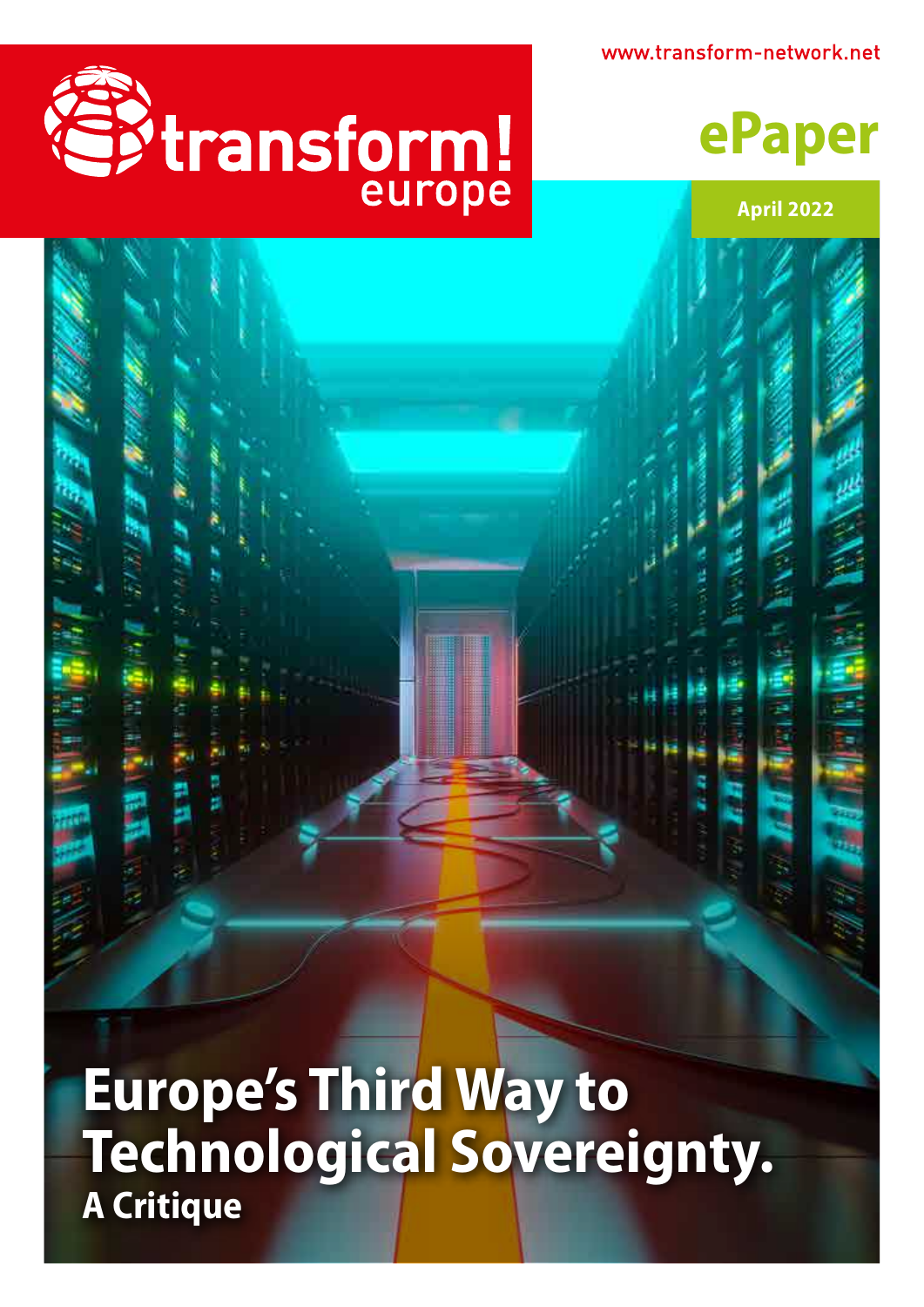

# **Europe's Third Way to Technological Sovereignty. A Critique**

# **TABLE OF CONTENTS**

| Introduction: A Clash between models: USA, China, and the European Union       | 3  |
|--------------------------------------------------------------------------------|----|
| Silicon Valley doctrine                                                        | 4  |
| Adam Smith in Beijing? Chinese's path to digital capitalism                    | 6  |
| European Union, the road to the colony                                         | 7  |
| Part I: Europe's Third Way                                                     | 9  |
| Building a new old Single Market                                               | 11 |
| The Ordoliberal Dogmas of the Juncker Strategy: The Limits of Antitrust Policy | 14 |
| Tax on digital services, pillars of a new social order?                        | 17 |
| The limited political dimension of privacy regulation                          | 18 |
| European Artificial Intelligence Strategy, Digital Sovereignty or Empty Words? | 19 |
| Europe's Battle for Discourse                                                  | 21 |
| <b>Part II: The Franco-German axis</b>                                         | 23 |
| <b>Macron's Start-up Nation</b>                                                | 23 |
| The hype of the German Industry 4.0                                            | 28 |
| Part III: The Gaia-X project, fake technological sovereignty                   | 32 |
| What to do?                                                                    | 35 |
|                                                                                |    |

*Ekaitz Cancela* is a journalist and essayist. His main fields of study is the intersection between the logic of capitalism and technological development. He has published two books, El TTIP y sus efectos colaterales (Planeta) and Despertar del sueño tecnológico (Akal). Currently, he works as an editor at the knowledge curation platform The Syllabus.

*Aitor Jiménez* is a postdoctoral research fellow at the ADM+S Centre. He is a sociologist, lawyer, and activist who has worked as a policy and legal analyst for progressive causes in Latin America and Europe. Jiménez is currently providing advice to progressive political parties in Spain on the regulation of fake news, public opinion, and the digital public sphere.

# **IMPRINT**



*transform! european network for alternative thinking and political dialogue*

Square de Meeûs 25

1000 Brussels, Belgium

transform! europe is partially financed through a subsidy from the European Parliament.

This work by transform! is licensed under a Creative Commons Attribution-NonCommercial-ShareAlike 4.0 International License. Permissions beyond the scope of this license may be available at office (at) transform-network.net.

Layout: sanja.at e.U.

Cover: DragosCondreaW; depositphotos.com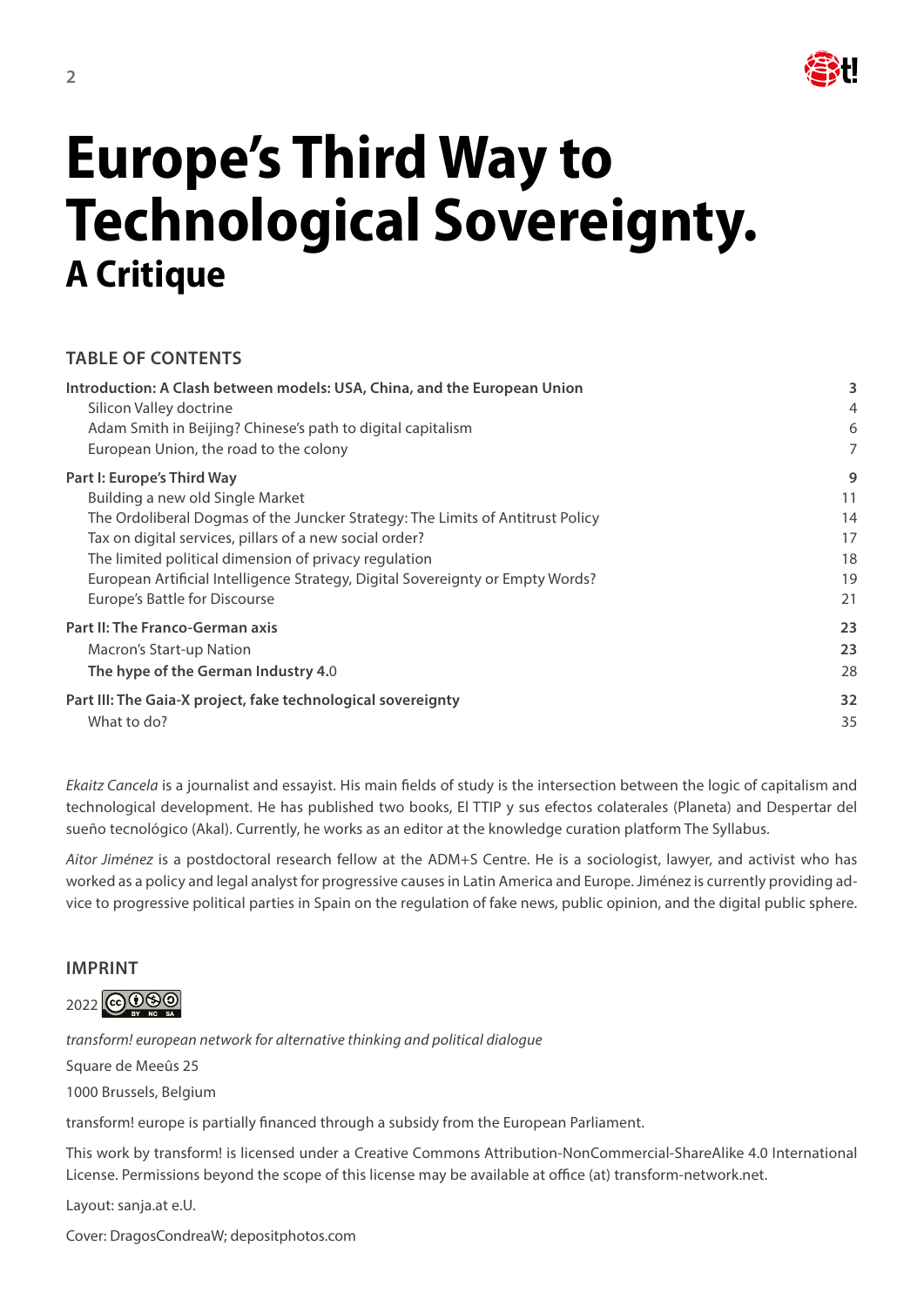# <span id="page-2-0"></span>**Introduction: A Clash between models: USA, China, and the European Union**

The European Union is witnessing a radical epistemic and societal change, so fast and so furious that neither the post-Westphalian and Cold War aftermatch shocking scenarios are comparable. It wouldn't be an exaggeration to state that the way we communicate, produce, socialise, and even govern, are being shaped by privately owned digital infrastructures. Nearly every person in Europe owns a mobile device with access to the Internet. People in places as different as Spain and Poland are funneled through the same private conducts to culture, jobs and potential romantic partners. An ultralibertarian version of capitalism has been able to penetrate and monetise our darkest and deepest thoughts, to commodify the provision of public education, to own the public sphere.

Data, an abstract, inasible and imprecise concept, has become key to understanding the conditions enabling the reproduction of capital. Even more, capitalism's own survival in fields as different as pharmaceutics and the automotive industry depends on an intensive use of data processing technologies. This is why, no matter what real social needs are, polities at every level and corporations are fast tracking and fueling enormous amounts of resources for the development of digital tools, and with it, enhancing the extraction, processing, exploitation and monetisation of data. This has led to the growing creation of platforms, infrastructures and standards such as 5G. Big Tech corporations have become gatekeeping powers controlling the access to culture, commerce, jobs, scientific research and even technological development. Despite several attempts to regulate data fluxes, to establish mechanisms for platform governance, corporations are still reigning the digital economy. Its well-known data extractivist behaviour reflects how data has become something more than a series of zeroes and ones. Data is no longer a good by itself, but a key asset for dominating critical fields ranging from communication, to smart cities, edtech, agritech, defence and health tech to name a few. In other words, in order to keep their hegemony the capitalist class needs to seize full control of today's digital infrastructural backbone, the data supply chain. But as environmental activists highlight, the digital economy does not float in an abstract

cloud, it stands on a very material basis leaving behind a tremendous carbon footprint. The internet exists thanks to a vast assemblage of cables, data centers, energy plants, factories, and an enormous work-force running behind scenes. The physical layer of the digital sphere determines the shape, form and becoming of the digital world, and with it the wider economy impacted by it, extending from E-covid passes to predictive policing. Herein, talking about digital politics means speaking about geopolitics, mining, international trade, production, logistics, economy, unions, waste management, energy, law and of course, politics.

Another key feature of this system often passes inadvertently. As the Belarusian philosopher Evgeny Morozov denounces, these technological infrastructures would have find a way to subsume and to monetise an unsettling aspect of our humanity: our everyday discoveries, or as firstly stated by the Brazilian social theorist Roberto Mangabeira, "the permanent creation of the new".<sup>1</sup> Capitalism would hence be capturing creativity, talent, the intrinsic human's inspiring principle to invent, solve problems, in sum our ability to imagine ways of transforming our material conditions. Large technology companies would have managed to commodify these human features and left undeveloped all those that are not profitable. Ultimately, this fact would have opened the door for political and institutional solutions that take full advantage of this "creative agency" for purposes other than those of the market. If the conditions of opportunity are understood correctly, European left organisations and their allies in the Global South and the Global North could unleash the full potential of human creativity to think of forms of social coordination other than the capitalist ones. Together the left should work to enable the possibilities of designing, developing and executing technologies in a way that allows for the sustainable self-reproduction of human life. In sum, those involved with the construction of a socialist future need to challenge hegemonic digital capitalism. For instance, building scientific solidarity between nations, colectivising and decomodifying notions such as innovation and of course democratising and socialising digital infrastructures.

<sup>1</sup> This idea has been outlined firstly in Roberto Mangabeira Unger, *The Left Alternative* (London: Verso, 2005). 23.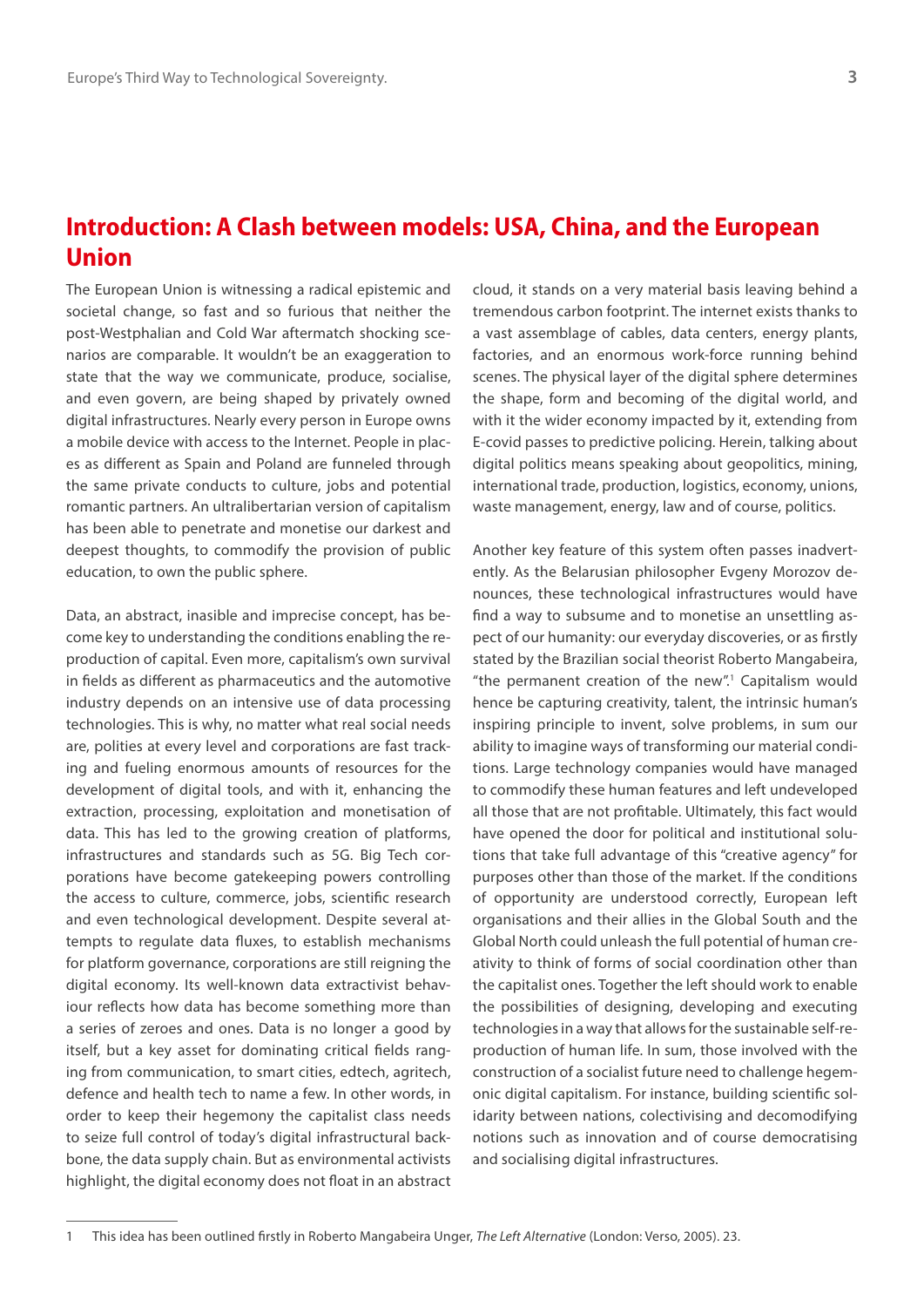

<span id="page-3-0"></span>Unfortunately our technological narratives, and herein our potential for transformation, is trapped by three hegemonic iterations of digital capitalism: Silicon Valley's, the European and the Chinese. What do we know about these models? One of the great unknowns about digital capitalism resides in its lack of homogeneity, in its diverse adaptation to the international environment, as well as the systemic disturbances.2 In the same way, despite falling under one or another technological area of influence, not every polity enjoys the same capacity to challenge technological imperialism. The position held by different nations, including those without a state in the global economy, the colonial legacies, and its financialization levels, impact the nation's ability to secure their technological sovereignty. Therefore, polities as disparate as China, Russia, Europe, the United States, Brazil, Lebanon, Palestina and Euskal Herria world share the same regime of capitalist exploitation, but different ways of understanding politics, the State, democracy, society or laws such as the freedom of expression, to give a few examples. At the same time, the recurring crises of the capitalist system have placed certain institutional actors such as sovereign wealth funds, large asset managers, banks and investment funds and the big four consultancy firms to name a few, in a privileged position from where they can determine the technological development of entire nations. These actors constitute a reticular and ironically internationalist power in search of the profitability promised by Big Tech. This vicious alliance is attempting to colonise global markets and to commodify everything: health, security, education, transportation, welfare, energy and real estate.<sup>3</sup>

The struggle for the digital economy is not limited to the so called platforms. Gigantic corporations and politics are competing for the domination of the critical infrastructures where the digital sphere is built upon: Cables, wires, protocols, data centers. The digital economy has never been so material, physical, and critical for the security of nations, and herein has become a key to understanding ongoing

geopolitical struggles. The multiplicity of interest in display is configuring a myriad of models of digital capitalism with different characteristics and particular conceptions of hegemony. <sup>4</sup> According to the prisoner of Bari, a relationship between states in the essence of which is to exercise power in the form of subjugation over their neighbors. That is, a form of domination that has become *de facto* legitimate.

# **SILICON VALLEY DOCTRINE**

Digital capitalism emerged in a very specific ecosystem shaped by the United States' neoliberal imperialist strategy. Silicon Valley was nurtured and generously funded by the military-industrial complex and ever since both have maintained an enriching symbiotic relationship.<sup>5</sup> Mazzucato (2015) has described how what she terms an entrepreneurial state (or, in other words, public funding) hides behind the success of the region. As Levine explains, the Silicon Valley techno-industrial ecosystem prospered in the heat of public funds destined for defence (military) research. Tax-payers' money flowed into private corporations such as Apple or Google, and elite educational institutions like Stanford, creating a unique ecosystem that occupies a privileged place in the development of current (digital) global capitalism (Fisher, 2018). Silicon Valley also benefited from the neoliberal project adamantly defended by Ronald Reagand and Bill Clinton. Both Democrats and Republicans laid the legal infrastructural grounds of digital capitalism, and helped to privatise basic telecommunication infrastructures. The Internet, formerly a public asset, became under the 1990s iteration of the US Democrats a private "information highway" designed to benefit the interests of the dominant classes. However until the 2000's the Internet represented only a marginal aspect of the wider knowledge economy, a Californian silo of nerd capitalism

Though it was during the 2000's when Silicon Valley's hemonic power truly began to take form under the auspices

<sup>2</sup> Jakob Linaa Jensen, *The Medieval Internet: Power, politics and participation in the digital age* (Bingley: Emerald Group Publishing, 2020).

<sup>3</sup> Giuseppe Fontana, Christos Pitelis, and Jochen Runde, "Financialization and the new capitalism?," *Cambridge Journal of Economics,* 43 (4) (2019): 799–804.

<sup>4</sup> Michael Keane and HQ Yu, "A digital empire in the making: China's outbound digital platforms," *International Journal of Communication* 13(20) (2019): 4624-4641.

<sup>5</sup> Yasha Levine, *Surveillance valley: The secret military history of the Internet* (New York: PublicAffairs, 2018).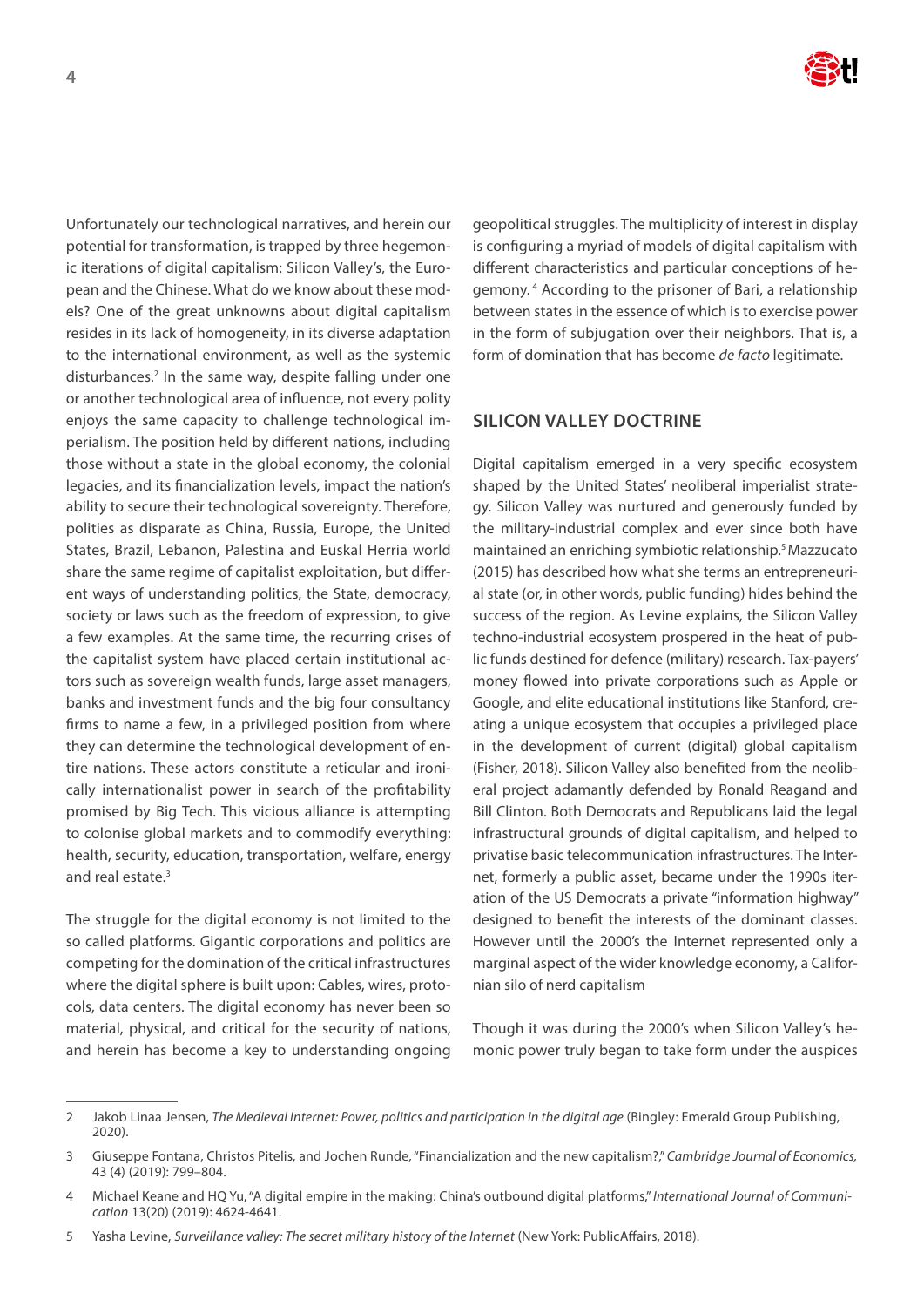of two major political and economic events. First, George W. Bush neoliberal crusade against terror triggered the development of what today is known as surveillance capitalism. Again, public funding fueled the design of GPS technologies, data processing software, the expansion of networks, infrastructures, the standardization of protocols and above everything, the military enclosure of the Internet. The Internet became under the National Security Agency reign a territory of exception where users could be surveilled and punished. They were not alone in that, CIA funded companies such as Google helped to frame a narrowed, enclosed, traceable and burdened version of the Internet. This is how under the infamous presidency of George Bush capitalism found in surveillance a form of suppression of dissent *—*exemplified in the frequent confusion between the functions of the American intelligence services and the cloud computing services of large companies such as Amazon Web Service, Microsoft Azure or Oracle.

 US liberal imperialism has made its way into our day thanks to what prophets like Robert Keohane and Joseph Nye call the apparently peaceful Silicon Valley's soft power.<sup>6</sup> In a way, it is easier and less expensive to open foreign markets by facilitating the connection of millions of consumers to the Internet than through more coercive means such as the military. Although, as evidenced during the presidency of Barack Obama, both are not exclusionary. It was during his presidency where the Silicon Valley ideology took its form, reaching palpable political power. Obama and Silicon Valley's ideology share some common ontological, political and economic grounds. In both cases, they unapologetically defend active climate change policies. They have also encouraged a racial progressive narrative, affirmative action campaigns, and to increase the visibility of minorities. Silicon Valley and Barack Obama updated the narrative of the United States as an agent of progress and modernization whose interests are universal.<sup>7</sup> However, President Obama wasted no time in multiplying the war on terror efforts trough a hevaily technologised warfare, which as Apple said in its devices, was designed in California. Drones, cyberwarfare, new surveillance technologies among other,s have been used to terrorise, murder and mutilate people

around the world, specially in the Global South. This very same military technologies have been used to coerce, surveil and to punish migrants and racialised populations within the US and its borders.

The Obama administration's romance with Silicon Valley led to the consolidation of a "solutionist" ideology, by which every social problem could be tamed via sociotechnical systems. Under this perspective technology develops in a political and sociological vacuum, neutral and independent, immunised from ideologies. This heavily ideologically charged myth politicizes technology in a way that does not stain, does not leave a mark. However, as we have sadly witnessed and suffered, Big Tech algorithms are authoritarian coded capitalism standing on a voracious data and resource thirst apparatus. Washington still remains the main driver of digital capitalism, thanks to its data and fusion centers, closely connected with a vast network of military bases around the world. The relation between capitalism, imperialism, technology and racism has never been so evident.

The legislature of President Donald Trump represented a turning point in Silicon Valley's recent history. A series of scandals involving Big Tech massive mismanagement of data, market manipulation, anti-competitive behavior and information manipulation put Silicon Valley on the spot of academical, civil society and congressional investigations. Some of Silicon Valley's CEOs had to testify before the US Congress on an antitrust enquiry. Similar hearings are taking place around the world.<sup>8</sup> However the arguments outlined by the majority of political actors and academics have not questioned digital capitalism's surveillance backbone. Instead, they have referred to the ongoing situation as a revived Gilded Age, the era of economic growth based on a series of monopolists -Robber Barons- and cartels in control of the economy that made the liberal "American Dream" a misleading tune. For them, the problem is not the model of colonial capitalist accumulation based on data and resource extractivism and labor exploitation, but the market disturbance caused by the hegemonic position of some companies. Herein, despite these debates, we can assert that the fundamentals of the US industrial policy

<sup>6</sup> Joseph S. Nye Jr, *Soft power: The means to success in world politics* (New York: PublicAffairs, 2004).

<sup>7</sup> Steven Johnson, "The political education of Silicon Valley." *Wired* 26, no. 8 (2018): 64-73.

<sup>8</sup> "Digital Markets Investigation. Antitrust Investigation of the Rise and Use of Market Power Online and the Adequacy of Existing Antitrust Laws and Current Enforcement Level," *House Judiciary Committee*, 2021.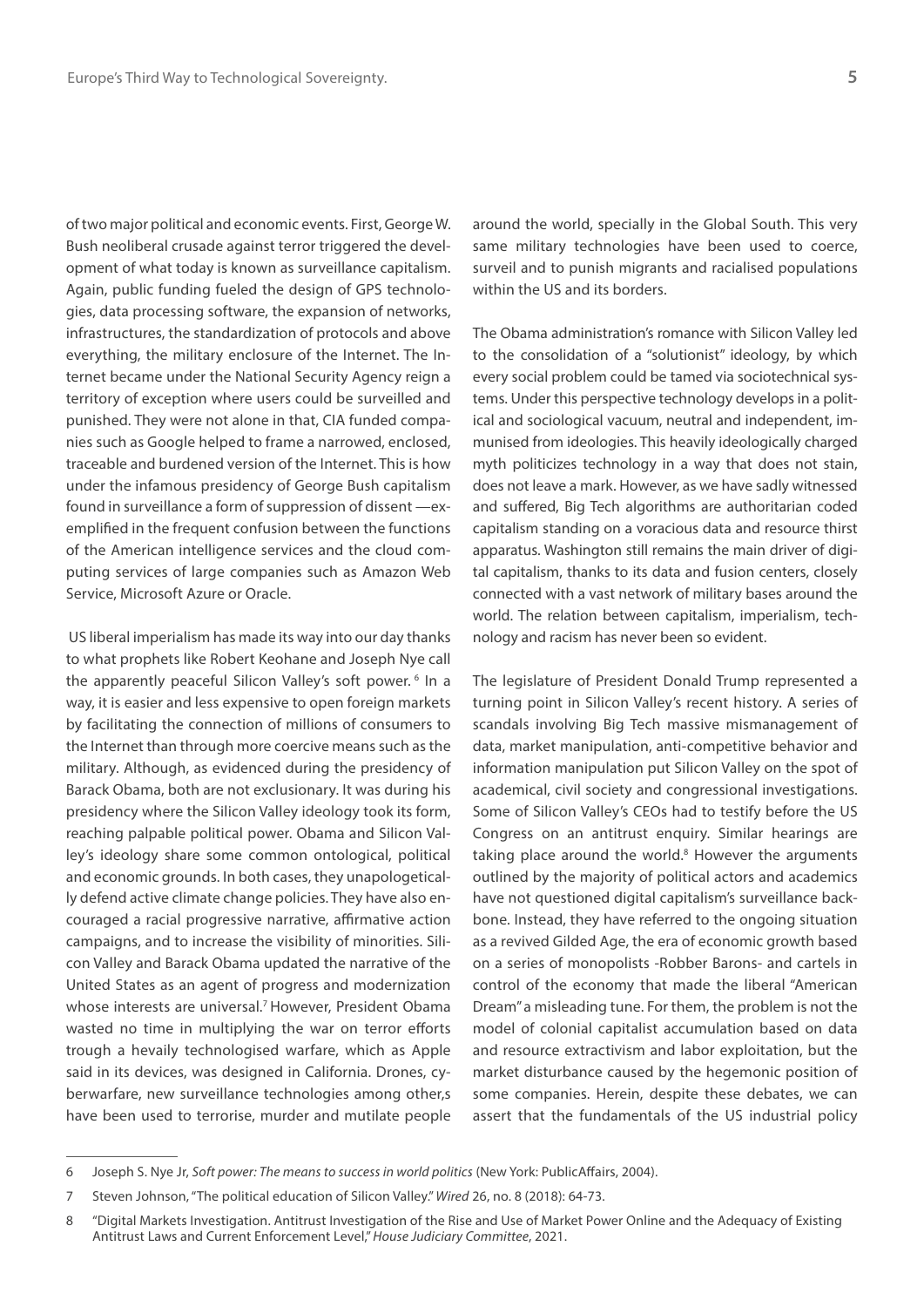

<span id="page-5-0"></span>remain intact, both with Joe Biden and Donald Trump: a blind defense of the capitalist market, activism against any type of state regulation *—*apart from an antitrust law that has as the ultimate goal of maintaining the lowest possible prices for consumers*—*, as well as the manifest disdain for regulatory frameworks of all kinds, whether they be labor, related to user privacy or human rights.

These political strategies have allowed the United States to navigate the seas of globalization and remain an important hegemon in the digital world economy. Paradoxically, the integration into global capitalism of the United States, characterized by deregulation and privatization of its industries, leaves no alternative to its leaders than to use the full force of protectionist trade policy to maintain the main advantage of Silicon Valley and ensure that they obtain the highest possible profits in the competition process, another reminiscent of its nineteenth-century commercialism. The recent offensive against Huawei is a clear example of this fact. In a certain way, this model has served the United States, and therefore they have no categorical imperative to deviate from the capitalist path.

# **ADAM SMITH IN BEIJING? CHINESE'S PATH TO DIGITAL CAPITALISM**

Beijing's translation of Adam Smith's liberal doctrine is based on a political and economic architecture different from that of westernised countries. It constitutes a combination of planning, free markets and state intervention, that reinterpret westernised ideas of socialism, capitalism and welfare, at the light of Chinese political, economic and religious traditions. This architecture is sustained by two fundamental axes articulated through a key principle. Chinese State hegemony over its capitalist class. On the one hand, the Chinese State assures the prevalence of the State interests over particular ones through its ideological and political hegemony. This does not equate with centralist control, but rather a directed alignment of the national capitalist class in tone with the path defined by political elites. Although it is often subject to tension, there is a space of understanding between the great organizers of the Chinese economy: the leaders of the Chinese Communist Party (CCP) and the executives, or CEOs, of the country's main companies. On the other hand, the CCP leadership has established a public-private governance system

with the nation's strongest providers resulting in the rapid creation of a huge network of commercial, digital and financial infrastructures.

China has also strengthened its version of soft power through what has been labelled as 'debt diplomacy'. The new Silk Road initiative is to establish a corridor between Asia and the West, where the conditions of investments, exchange and regulations are governed from Guangzhou. This strategy has also created a technological market for countries not aligned with Washington, granting them essential digital infrastructures designed and produced in China. Such a strategy could have an Achilles heel, which US leaders are desperately trying to take advantage of: although China has become one of the indispensable global centers for the manufacture of high-tech machinery and the provision of digital services, a good chunk of the pieces that support their production are owned by foreign companies. China is decisively moving forward to tame this technological dependency. It is currently growing its semiconductor production capacity. And it is also developing new legal (soft and hard law) infrastructures to contest western hegemony over intellectual property and intangible protocols.

Nonetheless, since the 2013's Third Plenary Session of the 18th CPC Central Committee, China has been trying to change the state of play. Their industrial policy plans, highlighting the 'Made in China 2025', aim to update the structural power of the country through huge public investments in areas such as artificial intelligence, advanced robotics and the creation of platforms capable of providing *smart city* solutions in any metropolis of the planet. In sum, Beijing's path to digital capitalism is characterized by a strong overlap between the country's large private corporations (Alibaba, Baidu, Tencent) and the economic planning policies dictated by the Communist Party. Contrary to what arises from the western media tribunes, it is not possible to speak of a state control of the powerful Chinese private companies, but, rather, of an alignment of interests that is not always free of conflict: while the large national corporations manage to compete in the global context thanks to the scale achieved in the internal market, the State ensures digital means of coercion and a decisive cultural, political and economic influence in the world. In this sense, three types of political interventions could be outlined in three types: 1) Regulations aligned with the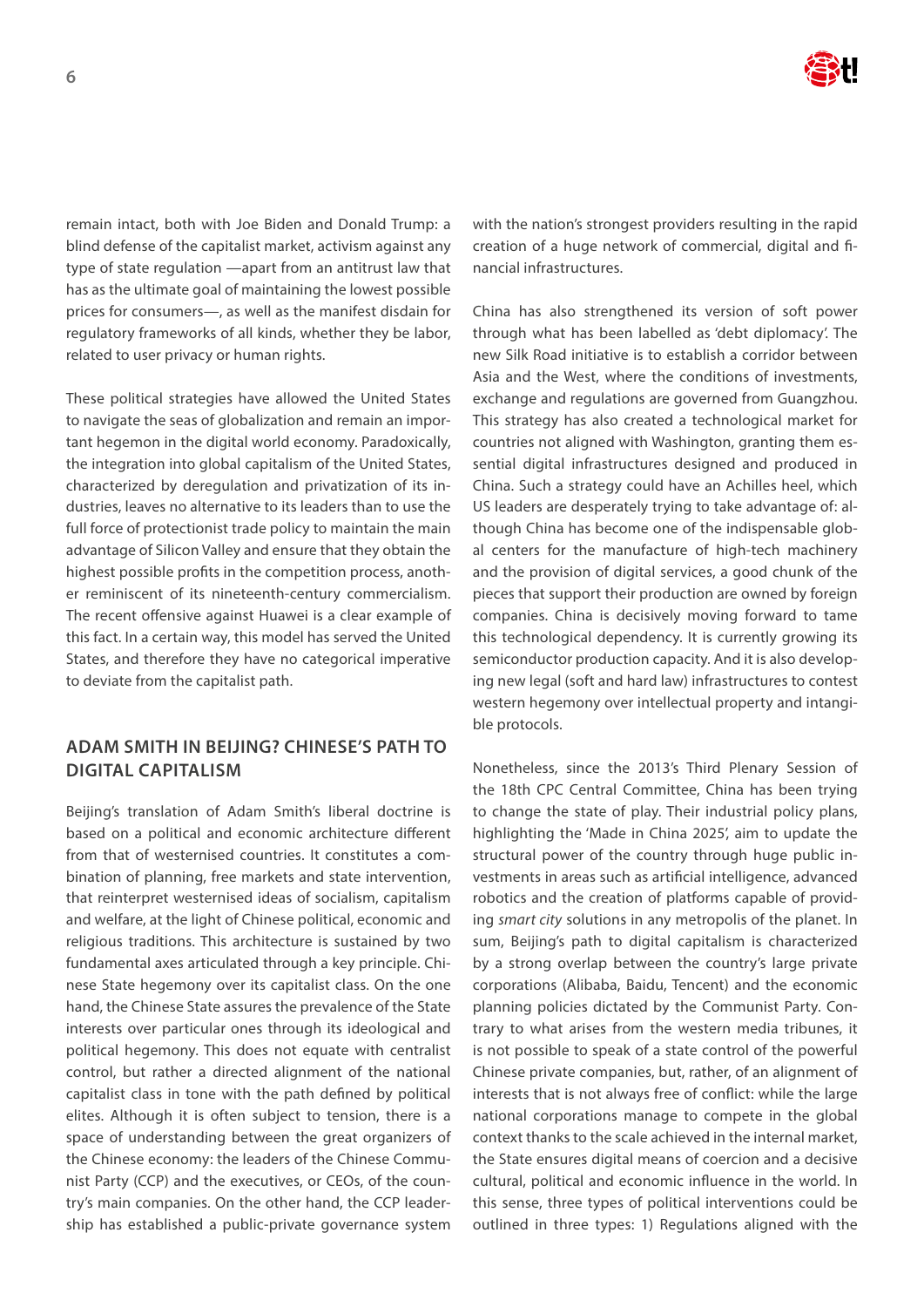<span id="page-6-0"></span>west: for example, China Personal Information Protection Law, a Chinese equivalent to the European GDPR designed for regulation of the interactions between private citizens and tech companies. 2) Chinese idiosyncratic regulations: such as limiting the number of hours children can play online video games every week. 3) Regulations that put China in a vanguard position: among others, Governments interventions to regulate algorithms.<sup>9</sup>

China's enormous economic growth and geopolitical consolidation had come at a high cost. In the first place, society is suffering from a massive restructuration that has widened the rural-urban divide. Millions of rural migrants have become the cheap labor force that has allowed rapid capital accumulation and industrial expansion. The government has also increased the capillarity and intensity of its surveillance apparatus over the population. As happened in the United States, military technologies are being deployed to police citizens. Face recognition devices now populate public and private spaces. The massive amount of gathered data is feeding the state social credit system, a publicly owned cybernetic system of control allowing the state to punish and reward citizen's activities.

Chinese corporations have rarely encountered legal or political limitations *—*rather, the full support of the party-state*—* when deploying algorithmic governmental technologies. An example of these logics is the aforementioned installation of facial recognition technologies in cities, something strongly questioned for its use by state authorities in Western countries. This form of algorithmic surveillance apparatus is enhancing new forms of ethnic cleansing and political repression as is the case of the Uyghur people in Xinjiang (today under Chinese rule). However, these technologies have also opened new paths for thinking of new ways of using digital technologies to radically rethink ways of distributing credit, money and reputation that can be extrapolated to any democratic utopia.

Be that as it may, China's route to capitalism has also been a successful one. China has been able to find a successful path to technological sovereignty and 'disconnect' from the American empire.

## **EUROPEAN UNION, THE ROAD TO THE COLONY**

Unlike the Californian libertarian regime, the former European colonial powers advocate a governance structure where the most powerful industries of the member countries shape the traditional ordoliberal regulatory framework of the European institutions to ensure competitiveness in the global market.<sup>10</sup> In this way, what in Brussels' jargon is called *Digital Single Market*, 11 alludes to the famous and failed plan that the former president of the Commission Jacque Delors began in the nineties (*Single Market*). 12 Without abandoning the blind faith in free markets and competition, characteristic of its founding fathers, the European Union model proposes a model that is respectful of the individual rights of consumers.

In this sense, the European Commission has been at the forefront of liberal regulation of the digital economy, and has insisted on legal instruments to guarantee consumer privacy *—*see standards such as the General Data Protection Regulation (RGPD)-. The EU is also pursuing a more ambitious economic agenda focused on the regulation of US' "very large digital platforms" in areas such as online content moderation, competition and taxation, with forthcoming regulations such as the Digital Services and Digital Markers Act. These political interventions believe that there really exists an End of History (à la Fukuyama), that global capitalism works and offers prosperity as long as individual property rights to data are secured and the notion of the sovereign consumer and free markets are imposed. But this is a technocratic neoliberal mindset, and a very naive one: Having outsourced its defense strategy to the Penta-

<sup>9</sup> Vicent Ni, "TechScape: Xi Jinping's 'Little Red Book' of tech regulation could lead the way", *The Guardian*, 3rd of November, 2021 For a good overview on Chinese privacy policies see Rogier Creemers, "China's Emerging Data Protection Framework", Leiden University, November 26, 2021.

<sup>10</sup> Jacques Crémer, Yves-Alexandre de Montjoye, and Heike Schweitzer. "Competition policy for the digital era." *Report for the European Commission,* 2019.

<sup>11</sup> Mirela Mărcuț, *Crystalizing the EU digital policy* (Luxembourg: Springer, 2017).

<sup>12</sup> Neil Fligstein, and Iona Mara-Drita, "How to make a market: Reflections on the attempt to create a single market in the European Union," *American journal of sociology* 102, no. 1 (1996): 1-33.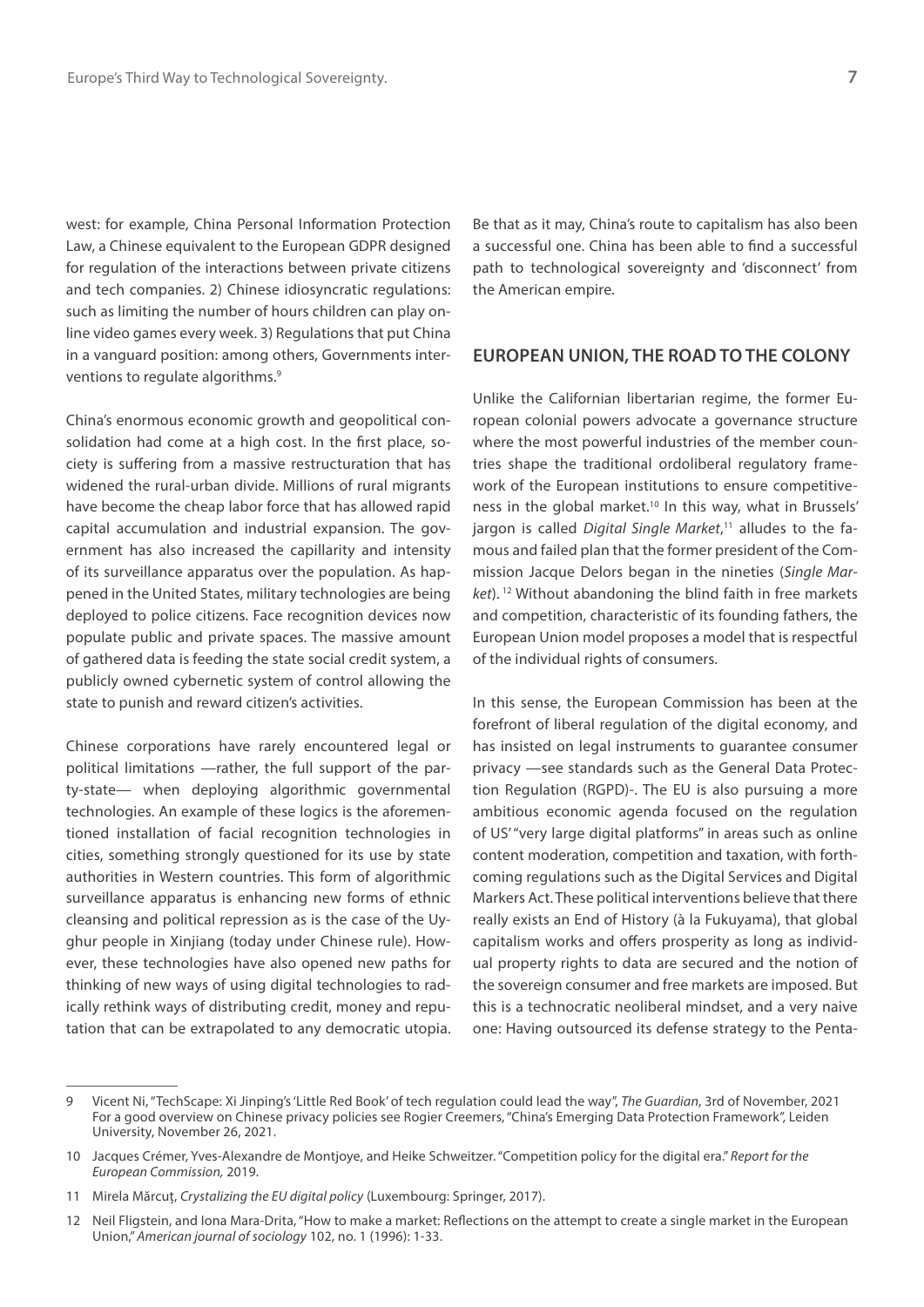

gon and its industrial strategy to the carmakers, Europe has lost the ability to think strategically about how to source its electronics. Nor does it know why this is something worth thinking about.13 The digital infrastructure maintaining the European economies is not impervious to geopolitics and solely relying on the market doesn't look like the way to go.

In addition, it is worth mentioning that the Digital Sovereignty European's rhetoric has resulted in a strong political response from the United States. This country has established sanctions on some of the most important goods and services produced by EU members, triggering a plethora of threats (not only from the White House, but from euro conformist *think tanks* of different orientations) with the ultimate goal of linking European industrial policy to Washington's interests. In view of what happened, it could be said that, if Obama sought a dialogue with the European Union *—*mainly through Germany and France*—*14 to recover the lost influence in a world that pivots towards Asia *—*which was materialized in commercial agreements such as the TTIP*—*, Trump has not been afraid to impose by force what had cost so many hours of negotiation and diplomacy. In fact, Biden has taken advantage of the macabre strategy of his predecessor to revive the TTIP, but under another name, and place different technocrats in even more opaque rounds of negotiation. Furthermore, it is no longer just about seat belts or pharmaceuticals, but about artificial intelligence, semiconductors and data.15 Again, this means that the United States continues to use Europe's blind faith in free trade to impose its rules on the 21st century economy.

In this context, some discourses on European digital sovereignty have gained momentum. Faced with an enormous pressure from franco-German national industries to advance their interests in the digital economy in the face of

Trump's protectionist offensive<sup>16</sup> and the enveloping opening of Xi Jinping, Angela Merkel and Emmanuel Macron promoted a novel campaign. Based more on rhetoric than on facts it aims to promote European digital sovereignty through the creation of competitive companies in new markets, innovation policies of different sizes and rules in accordance with the needs of the most technologically advanced industries.17 In short, Brussels is trying to impose an idea that takes us back to his foundational scenario: the promotion of greater competition will bring about the flourishing of European giants. <sup>18</sup>

 However, there are several problems with this strategy. In the first place, it comes nearly one century later with respect to powers such as the United States, with a production process already reorganized since the neoliberal turn of the eighties, and consolidated into irrevocably technological dominant positions since the First World War. Second, German sacrosanct respect for competition is avoiding the Union from grasping a material fact:<sup>19</sup> It has been the global capitalist competition that has left German and French companies at a disadvantage from predatory corporations exerting even more onerous forms of exploitation over its working class. And even more, the natural tendency of capitalism to embark in a competition `process, in a context of crisis and growing economic instability, has triggered a strong intra-corporate conflict within the European Union that obliged those two countries to embrace draconic strategies and self-harming measures in order to preserve their interests.

In sum, capitalist motion laws, the predatory search for profits and the Squid Game like savage competition between the actors, especially, between nations, have placed the EU at a crossroad. It must choose between corporate profit or people's well-being. The EU needs to transcend

<sup>13</sup> Evgeny Morozov, "Chips with everything", *Le monde diplomatique*, August, 2021.

<sup>14</sup> Andreas Sandre, *Digital diplomacy: Conversations on innovation in foreign policy* (Lanham, MD: Rowman & Littlefield, 2015).

<sup>15</sup> Barbara Mones and Mark Scott, "Transatlantic trade deal rises from the grave to fight China," *POLITICO EUROPE,* September 9, 2021.

<sup>16</sup> Doug Palmer and Mark Scott, "Trump's latest trade war: French champagne vs. Google taxes," *POLITICO*, December 2, 2019.

<sup>17</sup> Luciano Floridi, "The fight for digital sovereignty: What it is, and why it matters, especially for the EU." *Philosophy & Technology.* 33, no. 3 (2020): 369-378.

<sup>18</sup> Jacques Crémer, Yves-Alexandre de Montjoye, and Heike Schweitzer. "Competition policy for the digital era," *Report for the European Commission* (2019).

<sup>19</sup> Anwar Shaikh, *Capitalism: Competition, Conflict and Crises* (London: Oxford University Press, 2016).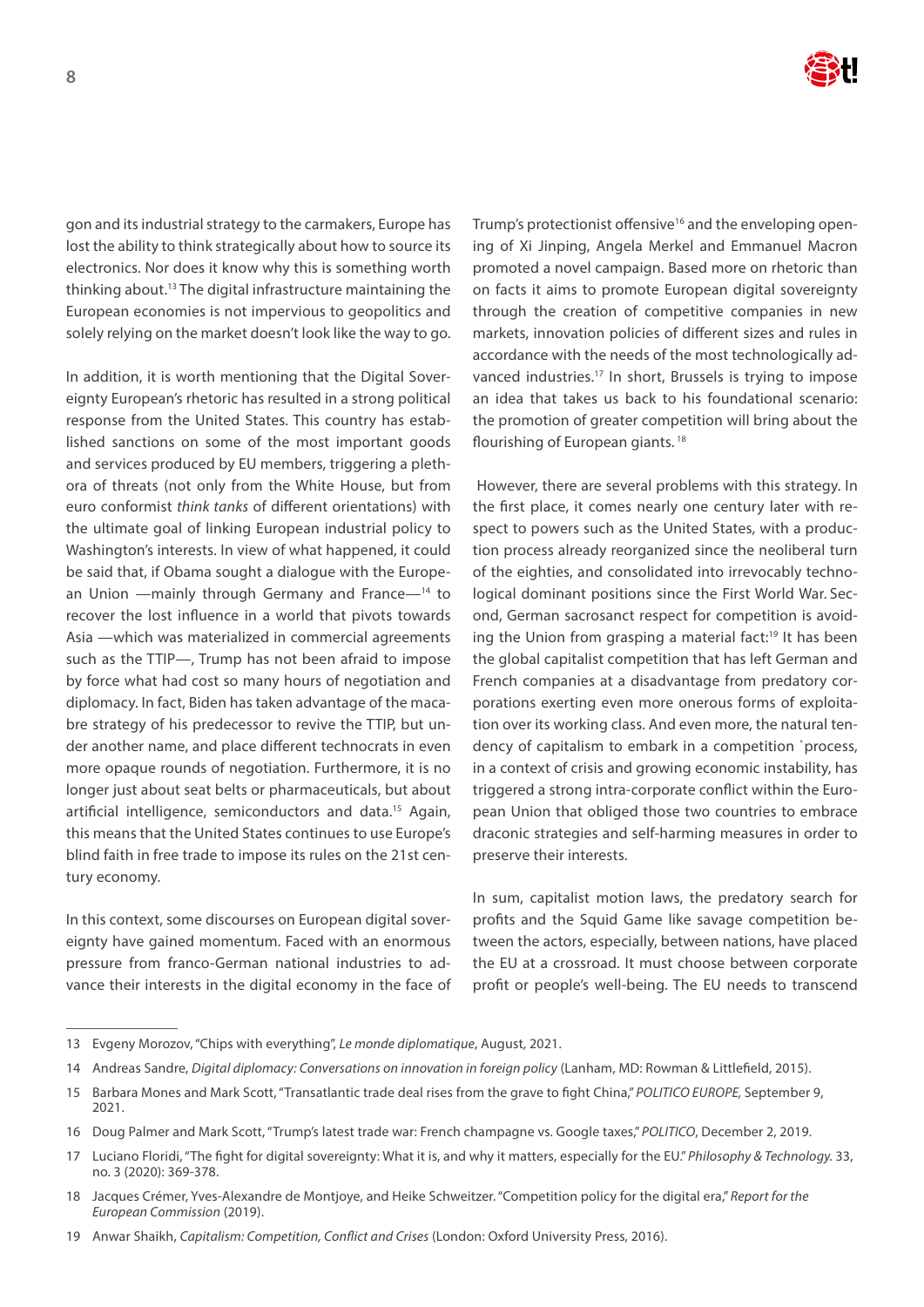<span id="page-8-0"></span>the neoliberal project tying its politics with market logic. Fueling billions of Euros to "European Champions" in order to straighten a European single market, won't stop the path to technological dependency we have already taken. We should abandon the paradigm of capitalist innovation already hegemonically dominated by Chinese and US's corporations. We should abandon our current strategies aiming to establish a European technological power that would only reproduce the same exploitative and imperialist practices over other countries we are already seeing in other models

We propose instead a Democratic Technological Development not shaped by market rules, but inspired by the ideas of solidarity, cooperation and wealth distribution. A community centered technological development built on the basis od democratic digital infrastructures. A fair ecosystem where vast networks of cooperatives can flourish. A space where the logic underpinning digital services is that of the common well-being, the respect for fundamental human rights, and not the profits of soulless shareholders. A space where concepts such as digital economy does not equate with disinformation, data and resource extractivism or algorithmic discrimination.

# **Part I: Europe's Third Way**

The strategy of the United States has been translated into embracing the vision of Silicon Valley, which for decades has been trying to impose a libertarian and almost teleological version of the digital economy: where a bunch of creative entrepreneurs from the "Valley of the Geniuses"20 laid the foundations of the most dynamic economic sector of the 21st century; as if they were the strongest representatives of modernity and human progress. In part due to the intense lobbying efforts of its biggest industries, the European Union has awakened. Their bureaucrats understood that the success story coming from Silicon Valley is not the result of the self-made genius-entrepreneur model, but of calculated long-term economic planning, generously financed with public resources. Analysis like this, which has earned economists like Mariana Mazzucato<sup>21</sup> a prominent role in capitalist intellectual forums, have been echoing in Brussels offices for several years, where a question is often repeated: Who and how should invest, regulate, control and lead the digital economy?

The outcome of these debates has brought industrial policy back to the center of the community debate, pursuing what we called a Third Way to digital sovereignty.<sup>22</sup> Even if at the beginning the European Commission repeatedly positioned itself in favor of regulation,<sup>23</sup> It was not until very recently, coinciding with the explosive development of digital capitalism in the United States and the progressive penetration of the most powerful firms in the world, especially Chinese, into European markets, that the concern has begun to become general in the European Union. Digital transformations are seen as a risk to its economic, technological and cultural sovereignty. In this context, all the institutions have spoken out and expressed different kinds of 'dirigisme' behaviors that reificates European "dictatorship of no alternatives".<sup>24</sup> Ursula von der Leyen, President of the Commission, has made digital policy one of the key political priorities of her 2019-2024 mandate, placing the appropriation and valuation of data at the center of its strategy and as the major political challenge for Europe. The European Parliament, boasting of Sinophobia, has also

<sup>20</sup> Noam Cohen, *The know-it-alls: The rise of Silicon Valley as a political powerhouse and social wrecking ball.* (New York: Simon and Schuster, 2018).

<sup>21</sup> Mariana Mazzucato. *The Entrepreneurial State: Debunking Public vs. Private Sector Myths*. (London: Penguin Books, 2017).

<sup>22</sup> Since we coined this term, with the intention of parodying and criticising the social democratic path chosen by Tony Blair, its intellectual apostles have taken the concept so seriously that they have used it to legitimise the agenda criticised here. See Carmen Colomina. "Europa, la tercera vía de la transformación tecnológica," *Cibod*. 2021

<sup>23</sup> See *Communication from the Commission to the European Parliament, the Council, the European Economic and Social Committee and the Committee of the Regions on The Mid-Term Review on the Implementation of the Digital Single Market Strategy a Connected Digital Single Market for All* (2017)*; Communication on Exchanging and Protecting Personal Data in A Globalised World: Questions And Answers* (2017). *Digital Single Market Bringing Down Barriers to Unlock Online Opportunities*. EC Fact Sheet (2018).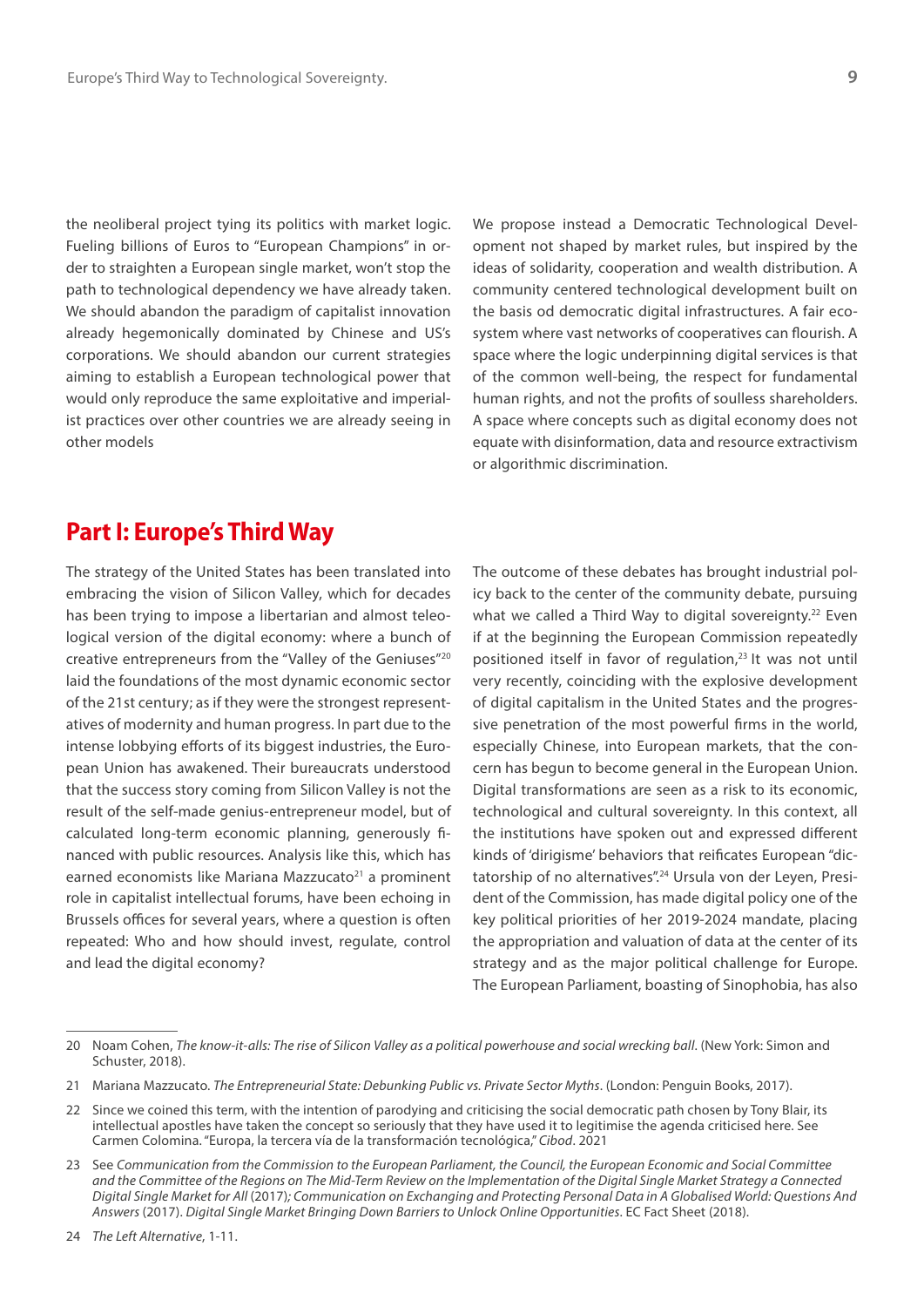

expressed concern about security threats related to the growing Chinese technological presence in the EU and has called for possible action to reduce such dependence. The European Council underlined that the EU must go further in developing a competitive, secure, inclusive and ethical digital economy with world-class connectivity, and called for special emphasis to be placed on data security and issues of artificial intelligence. Even the Court of Justice of the European Union (EU) has pointed out that the US does not offer sufficient guarantees on the surveillance and security of personal data, and therefore invalidates the Data Protection Shield, the agreement that regulates the transfer of data from European users to processors in the US for commercial purposes. All these institutional arrangements, we will argue, European politics are trapped on a political philosophy and legal thought that humanizes capitalism through various initiatives: on the one hand, compensatory redistribution mechanisms through tax and transfers imposed to the Big Tech; on the other, an idealization of law as principle and policy, denying the resources which to develop the practical imagination of alternatives outside Brussels' army of technocrats.

Before delving into the details of the digital strategy, it is worth offering a brief description of how the European Union is trying to poorly challenge the hegemony of the digital economy from the other two major global powers, China and the United States. In this struggle the EU is acting at a triple level. On the one hand, it has configured the legal framework necessary to define what it has called the digital single market. That is, a digital capitalism whose limits are defined by the political criteria of the European Union, in turn determined in a very significant way by the pressure groups operating in the Belgian capital. Second, knowing that it cannot compete economically or scientifically with the other two powers, the European technocracy is making use of soft power<sup>25</sup> to enforce its vision of the digital economy through supranational regulations. In recent years, various political and legislative proposals have emerged, now in a very advanced state of discussion or already approved, aimed at regulating crucial aspects of the digital economy such as the management of public and private data, communications, the tax scheme, or the situation of

the workforce. That is, the EU has proposed to define international standards in matters of privacy, ethics in AI, labor, social and digital rights, which shows that the battle is to establish the legal, political and discursive terms on which the digital economy is being built.

Finally, the third level has to do with the green or digital industrial transformation, which corresponds to the desire of the EU to undertake a qualitative leap in its production model that allows it to safeguard its sovereignty, understood as the beliefs and values of the founding fathers, while maintaining a market economy strongly subjected to the beautiful set of laws produced in national parliaments. In this sense, there are several distinctions: both Emmanuel Macron and Angela Merkel speak of digital sovereignty referring to national industrial projects (French and German respectively) that can be extrapolated supranationally (EU), a position quite different from that of the Belgian von der Leyen. The former have a clear statist character, typical of the political traditions of both countries, as well as mercantilist. They range from the rhetoric of enforcing national champions, existing or to be created, to articulating digital sovereignty in a similar way to monetary sovereignty in the Eurozone, with both national and supranational levels of implementation.26 Therefore, the natural evolution of this policy will tend to the following logic: digital sovereignty will take place at the EU level through specific regulations and laws, while German and French multinationals will lead the way for digital sovereignty at the supranational one (*de jure* and not only possibly *de facto*), thus aligning industrial strategies and national homeland policies with the interests of the Franco-German axis. A maneuver as old as the existence of the European Union itself.

## **BUILDING A NEW OLD SINGLE MARKET**

The European Union has opted for a model that navigates between the libertarianism of Silicon Valley and the intense interventionism of the Chinese Government. On the one hand, it claims a central position in defining the legal and political framework where the green and digital industrial transition will develop. It does it in a similar way

<sup>25</sup> Thomas Biersteker, "The Potential of Europe's Sharp and Soft Power," *Global Policy* 11, no. 3 (2020): 384-387.

<sup>26</sup> "Luciano Floridi. The Fight for Digital Sovereignty: What It Is, and Why It Matters, Especially for the EU," *Philosophy & Technology* 33 (2020): 369–378.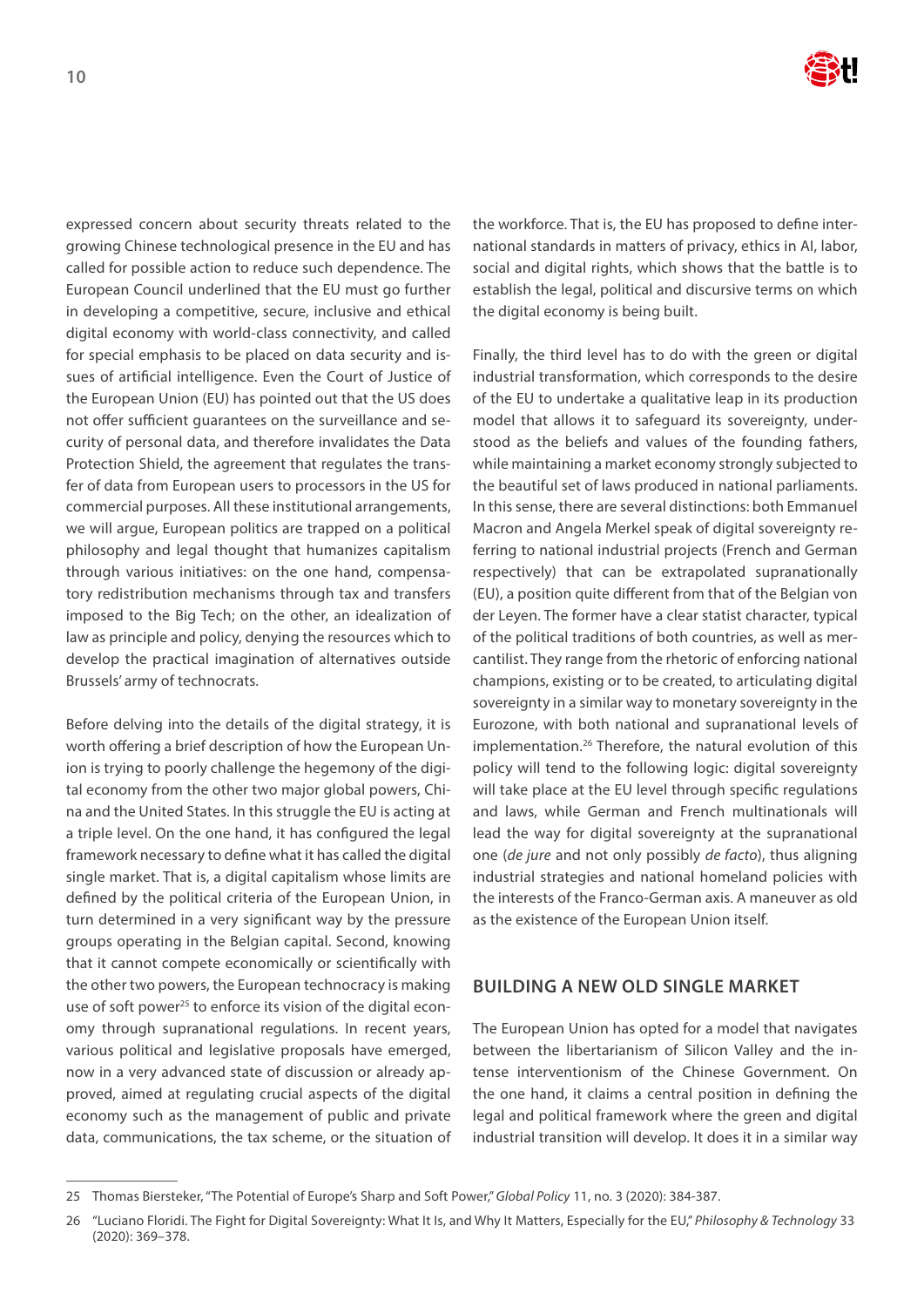<span id="page-10-0"></span>to social theorist à la Ulrick Beck, who at the dawn of the millennium spoke of "Europeanization" as "the return of a metapower". On the other hand, faithful to the ordoliberal ideology present at its birth, Europe aims to delegate direct control and exploitation of the productive forces involved in this transformation to the private sector. Then, a question arises: is this strategy new at all? The answer is simple: Brussels lines of action not only give continuity, but also exacerbate previous industrial development strategies that are located in the very genesis of the Union. And what is more: they cancel all the debates about the suitability of these institutional roads (the monetary

union along Maastricht, the expansion towards the East or the fateful implications of German reunification for the rest of the countries). The intention of the national elites and their leading Euro-conformist propagandists with the debate on digital sovereignty is to create a common signifier on which to articulate the collective concerns of the main capitals, mostly about the power of the so-called Big Tech, which it gravitates on the their loss of influence in the world. Of course, to attend this event it is not necessary to look at Silicon Valley, but rather at the rotten state of the trade balance and therefore the national economies of most countries outside Germany. For example, just focusing on one of the pillars in the digital economy, in 2018 the United States registered a 178 billion dollars trade surplus in digitally-enabled services with the world. Its main commercial partner was Europe, to which it exported over 213 billion in digitally enabled services and from which it imported 120 billion, generating a trade surplus with Europe in this area of 93 billion. On the other hand, that year the United States accounted for 32% of the EU's digitally-enabled services exports to non-EU countries, and 39% of EU digitally-enabled services imports from non-EU countries. The EU member state with the largest estimated value of digitally-enabled services exports was Germany (189.8 billion of dollars).27 It is worth noting that there are no trade instruments in the EU's toolbox to correct the economic weakness vis-à-vis the United States because any political intervention in the economy does not arise from jeopardising the fundamental pillars of the EU project.

Beyond the essentialist and identity rhetoric to which vulgar debates within the union about migration policy are accustomed, the EU is fundamentally the result of three important instruments of economic planning that emerged and imbued so much with Keynesianism prevailing economic economy in the middle of the last century: the Schuman plan (1950) that two years later led to the [European](https://es.wikipedia.org/wiki/Comunidad_Europea_del_Carb%C3%B3n_y_del_Acero)  [Coal and Steel Community](https://es.wikipedia.org/wiki/Comunidad_Europea_del_Carb%C3%B3n_y_del_Acero) (1952), illuminated precisely by the insecurities of France, who it demanded shared sovereignty over common resources as an antidote to the possible resurgence of German militarism; the 1957 Treaty of Rome, which that same year led to the European Economic Community and years later to the European Atomic Energy Community, both born in parallel with the establishment of free access for French industry to the German market. Following the most accurate historical analysis, ultimately several events could be mentioned: Charles de Gaulle's attempts to consolidate the Common Agricultural Policy to establish a kind of exclusive protectionism for French farmers, followed by the veto of British entry into the Community, and The Luxembourg Compromise (1966), which blocked majority voting in the Council of Ministers, granting in practice more powers than they should have; the European Monetary System, created as a counterweight to the effects of the failure of the Bretton Woods System, outside the framework of the Community at the request of France and Germany, which would have the approval of the Commission.28

The processes that took place at that time laid the foundations for the common market, giving it a quasi-federal political structure in 1993 with the entry into force of the Maastricht Treaty. Quasi in as much as there were supranational political instruments endowed with a strong power to guide the executive direction and courts with sufficient capacity to suppress any national legislative initiative, as well as a strictly federalist and technocratic component advanced in a rather Orwellian way by Jean Monnet's men. The leader, who went on to point out that "the elements of the economy, finance or social policy" would never again take place through "vertical integration", but rather "should begin to be horizontal."29 This historical character is

<sup>27</sup> Daniel S. Hamilton, and Joseph P. Quinlan, "The Transatlantic Economy 2020: Annual Survey of Jobs, Trade and Investment between the United States and Europe" (Washington D.C.: Foreign Policy Institute, Johns Hopkins University SAIS, 2020) 32-33.

<sup>28</sup> Perry Anderson. *El viejo nuevo mundo* (Madrid: Akal, 2009), 24-27.

<sup>29</sup> Jean Monnet. *Memoirs. 1976*. (London: Profile Books), 401.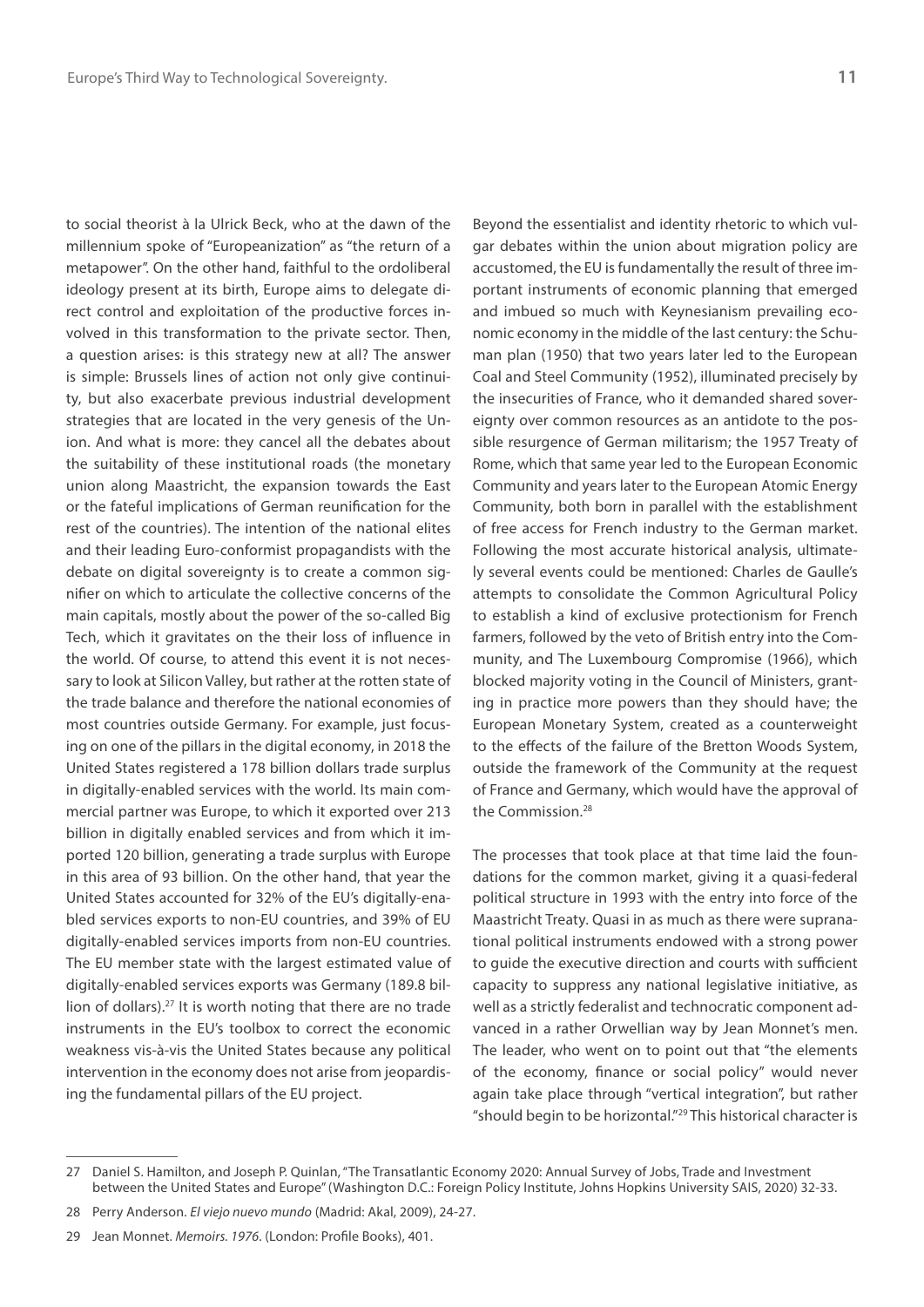

relevant for understanding today's digital Europe because the people grouped around the integration faced a dialectical moment: they conceived their own political project, different from that of the United States, although aware that they constituted the bastion of this country against the Soviet Union. However, both the French, who wanted to dethrone nationalism, holding Germany, which in turn sought to consolidate itself as a power, had their own project, in which the newly acceded United Kingdom swung according to its own interests; the economic status of the Six, consolidated as a geopolitical rival, bled postwar social commitments.

This short history is important because even if many of these integration failures worsened over time, they reached their peak in 1986, when the Delors cabinet promoted the Single European Act. These were times when the famous 'bicycle theory' was invoked to advance the domestic market, the claim that once the advancement of European integration had been launched, it would have to continue at high speed because, as history showed, if the 'bike' stopped, it was difficult to start over. In the digital age, one could argue that Europe is still trying to pedal a bicycle, while the United States and China ride around the world on a supersonic motorbike. Arguments crafted by public relations experts led to a situation that allowed Delors to persuade national leaders into the deliberations of the European Council, win Franco-German support, and have British objections silenced because Thatcher favored liberalization of financial markets. However, Delors wanted more. Backed by the French and other countries, it had succeeded in promoting a dialogue between large business and trade unions at the European level that could, if the two parties deem it appropriate, lead to relations based on collective bargaining at the European level.<sup>30</sup> The evolution of this event, expressed by a member of the Delors Administration, illustrates what the European project was like: "It was supposed that this would provoke a politicization of the entire European debate, which would move from the economy to the social, then the social to the po-

litical. I think that in doing so, we did not see either the enlargement of the East or globalization. Nobody foresaw that we were trying to make a single market and, in the meantime, the technological revolution and commercial and financial liberalization were going to transform the situation…. the European Industrial Roundtable has not maintained its former status… It has become a machine, now replaced by the octopus of mixed American and European lobbies. "31 Indeed, the individual interests of the multinationals turned Brussels into a corporate paradise, not a political entity capable of making strategic decisions in the course of globalization.32 This means that the definition of European integration along corporate lines, which were also quite short-sighted, truncated the ability to respond to the challenges of the future. Europe never became the intended Keynesian paradise, but rather an institutional amalgam with a monetary union focused on the doctrine of monetarist orientation (fiscal discipline, avoidance of moral hazard, prioritization of price stability, included in the Maastricht Treaty, concluded in 1992) .

Despite everything, the EU is pleased to have been able to establish a federal model of productive management for its member countries, which is timidly exercised by the European Commission (EC). This executive body was conceived to coordinate the design and planning of EU industrial policies.33 The Commission's activity must be read in terms of economic planning and political direction by indirect means (or a soft horizontal approach), dedicated to initiating laws and implementing regulatory directives rather than defying free trade dogmas. However, it should be noted that from the mid-1980s onwards, the concept of industrial policy became obsolete due to the wave of economic liberalisation. That is, the idea that the most effective way to achieve a successful industry was to ensure an effective competitive environment, which in practice amounted to having no industrial policy at all. In fact, this word was treated until relatively recently as a taboo, old-fashioned subject, widely associated with interventionist supply-side policies, dirigisme, and state aid to protect declining indus-

<sup>30</sup> George Ross and Jane Jenson. "Reconsidering Jacques Delors' Leadership of the European Union". *Journal of European Integration*, 39 no. 2 (2017): 113-127.

<sup>31</sup> International Trade, Corporate Lobbying, and the European Political Project: A Conversation with Pierre Defraigne. *Corporate Europe Observatory*. April 22, 2015.

<sup>32</sup> *Europa, SA: La influencia de las multinacionales en la construcción de la UE. (*Madrid: Icaria, 2002), 45-99.

<sup>33</sup> Neill Nugent and Mark Rhinard. *The European Commission*. (London: Bloomsbury, 2015).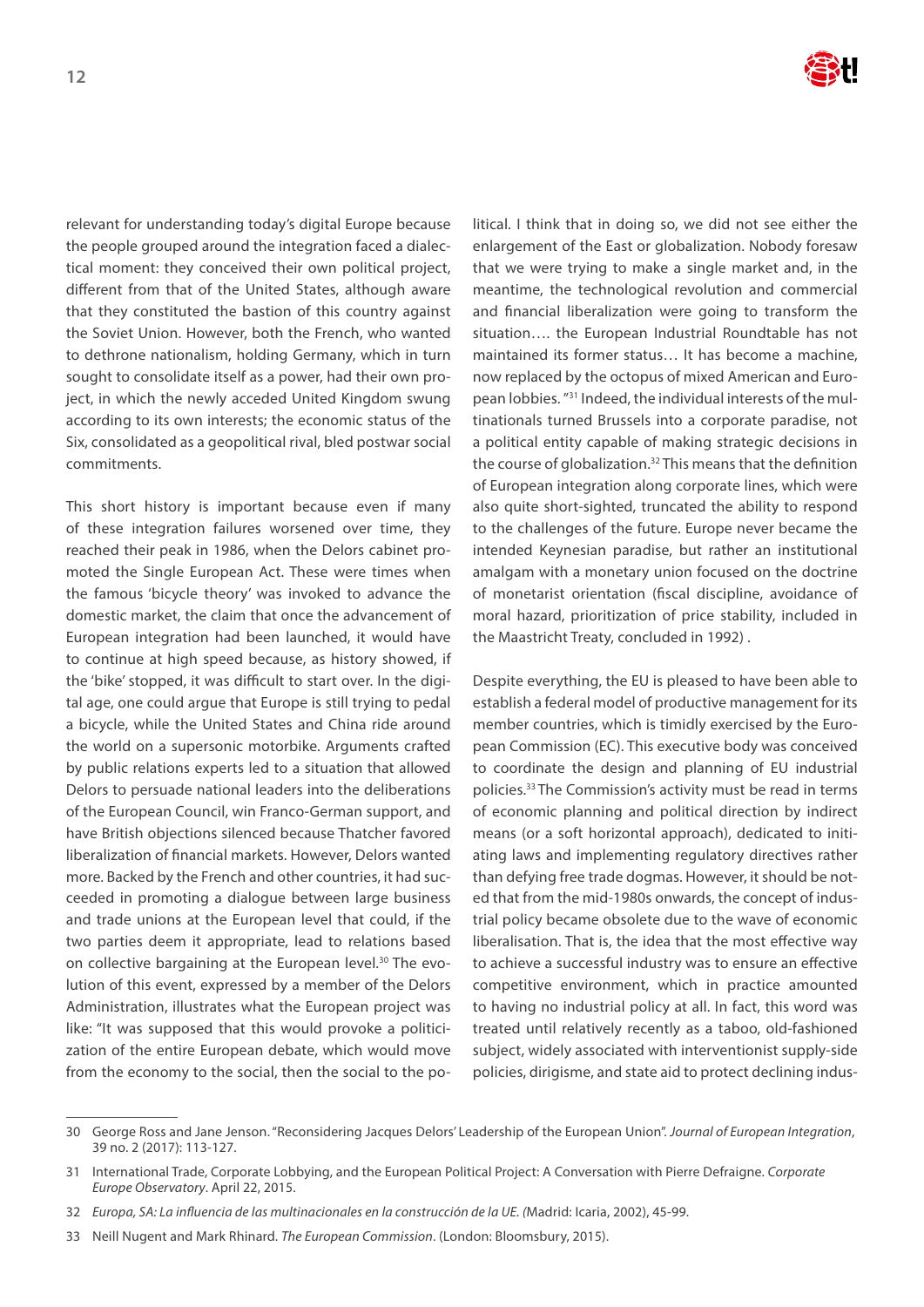trial sectors. Paradoxically, only with the Maastricht Treaty was it attempted for the first time to establish a legal basis for the establishment of a supranational industrial policy (Article 130). In the end, the priority given to the liberalization of sectors that in many member states operate as monopolies (Article 90, which became Article 86 in the Treaty of Nice) meant that, paradoxically, industrial policy was de facto neutralized by the first European treaty that granted it a certain status.34

These political inertias have resulted in a sterile supranational structure, at least from an executive point of view, which they have tried to camouflage under various subterfuges, but the aim has always been to strengthen economic union. For example, the European Union launched an ambitious ten-year plan in 2010 to close the gap with its competitors and lead the race for dominating the digital economy. The founding document of the EU's digital industrial strategy was entitled *A Digital Agenda for Europe* and it set out some of the fundamental objectives that even today continue to guide the most important industrial strategies of the EU member countries. The objective of this Agenda was to chart a course that allows maximizing the economic and social potential of ICTs, and in particular the Internet, as an essential support for economic and social activity: to do business, work, play, communicate and express oneself in Liberty. The document posed two major challenges: establishing a single digital market for and designing the necessary legal infrastructure to govern it. Nothing less than promoting what had been tried for several decades without any success, but giving this process a digital surname.

As the organisational structure and ideological framework of the monetary system (closer to Hayek than to the quickly abandoned Keynes) have been a key element of the Eurozone crisis, the European proposal for a digital economy has been built on that very same logic. Given that the architects left aside the possible socioeconomic implications of the dialectic between monetary policies coming from central banks and fiscal policies, decisions such as those to implement the Stability Pact have had enormous socioeco-

nomic implications on the digital era. Altering the balance of power relationship between the state and central banks by reducing the capacities of the latter to manage money and finances affected the amount of money that many countries could redirect to innovation. In fact, this has also produced the fiscal crisis in the peripheral countries of Europe such as Portugal, Ireland, Italy, Greece and, of course, Spain.35 We cannot forget that the European digital agenda came at a time when Europe's only remaining political imagination was to implement austerity, which constrained these peripheral territories to implement their own digital policies, sovereign to those of the Franco-German axis. For example, in Spain, A Digital Agenda for Europe was signed by José Manuel Soria, the Minister of Energy, Tourism and Digital Agenda, who privatised Aena and was accused of commodifying even the Sun due to his links with the energy industry; José Ignacio Wert, Minister of Education, Culture and Sport, but also author of the controversial 'Informe Wert', a reform proposal based on imposing the education-employment ratio, aimed at drastically cutting public universities, boosting private campuses and imposing undemocratic governance methods on them; Luis de Guindos, Minister of Economy, Industry and Competitiveness who demanded a bank bailout for Spain of 50 billion, privatised the public bank Bankia and thus set the economic conditions for shifting the costs of the crisis onto the public budget; and also the public business entity red.es, whose director César Miralles came from the National Institute of Cybersecurity and had previously been an advisor to the Commission on the Smart Digital Future. Given such a staff of technocrats, composed of neoliberals and solutionists, can anyone imagine what was the real meaning attributed to the keyword "connection" in that agenda?

Highlighting these events becomes essential to understand the spending ceiling that many national economies face when pursuing industrial plans or projects focused on the development of technologies such as artificial intelligence, the chip industry or any other strategic sector. But it also reflects other factors: the austerity policies imposed on many countries in the periphery to strengthen European economic unity at a time of crisis have forced them to outsource

<sup>34</sup> Jean-Marc Trouille. "Re-inventing industrial policy in the EU: A Franco-German approach," *West European Politics* 30, no. 3 (2007): 508.

<sup>35</sup> Saurabh Kumar, "European Monetary System and the Fiscal Crisis: The Ideology, Institution and the Policy," *India Quarterly: A Journal of International Affairs* 68 no. 2 (2012): 201.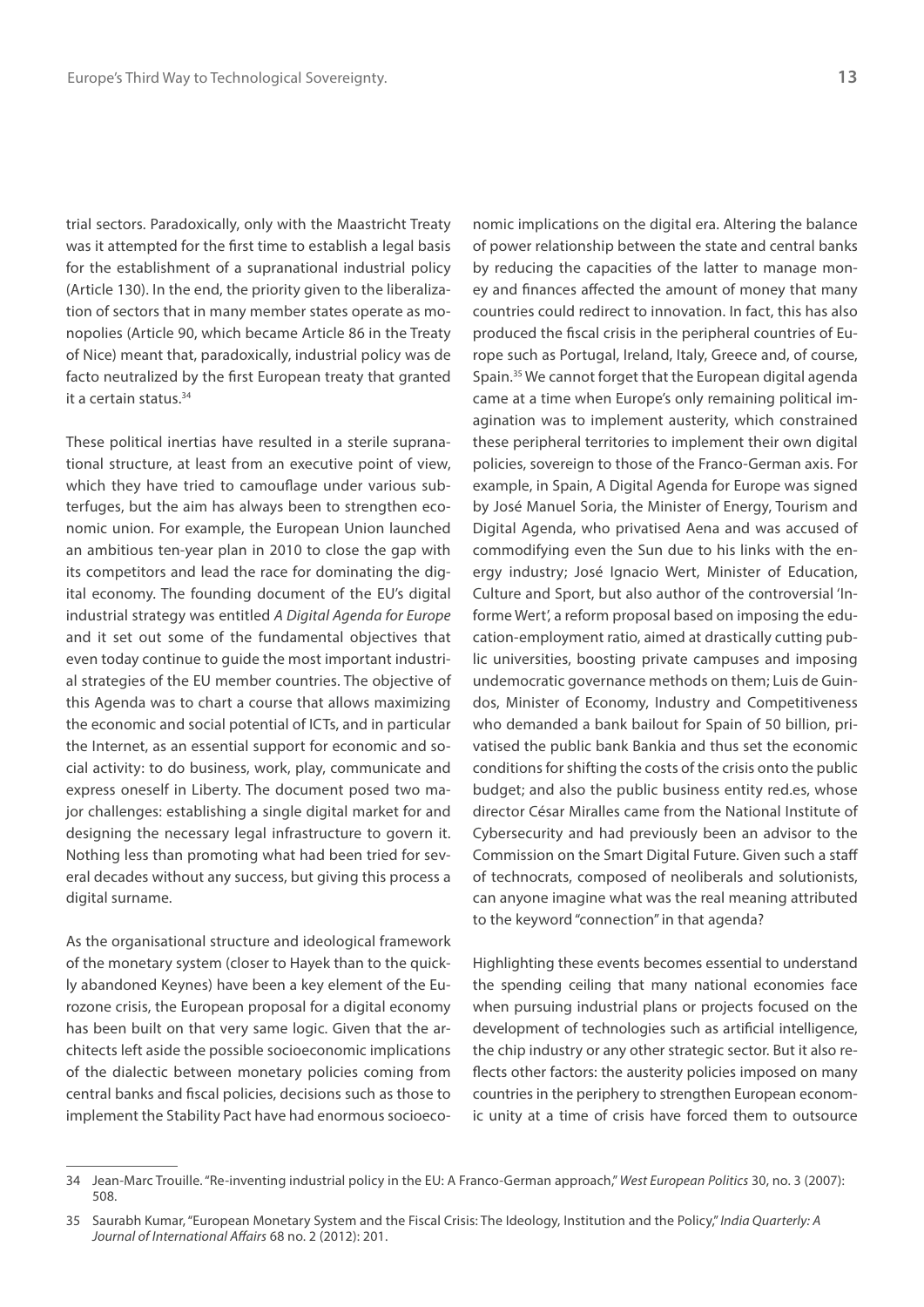

<span id="page-13-0"></span>every digital service. Unable to spend money, the only available alternative has been to transform their economies and societies but just to connect them to Silicon Valley.

# **THE ORDOLIBERAL DOGMAS OF THE JUNCKER STRATEGY: THE LIMITS OF ANTITRUST POLICY**

Despite these efforts, it was not until the presidency of Jean-Claude Juncker (2014-2019) that the EU showed interest in the digital economy, by then taken over by Silicon Valley's and Guanzhong's leviathans . The founding document of the Juncker strategy, the germ of current industrial policies, was titled *A Strategy for Europe's Digital Single Market*36. This document defined Europe's Digital Single Market as one "in which people and companies can easily access activities and carry them out online under competitive conditions, with a high level of protection of personal and consumer data, regardless of their nationality or place of residence." It also stated that "achieving a digital single market will allow Europe to maintain its position as a world leader in the digital economy, helping European companies to grow on a global scale."<sup>37</sup> Even if it apparently seemed respectful with the European mantra of "free movement of people, goods, services, capital and data," the truth is that the strategy proposed a model of a controlled and regulated market, which was situated within a broader industrial policy push orchestrated by the European institutions.

In its early days, this policy was characterised by the defense of a European path to digital capitalism through antitrust policies. For more than a decade, the European Commission has launched a series of lawsuits against large digital corporations, including the battle against Google. If in a first phase of digital capitalist development the EC was hesitant with the aggressive behavior of this US corporation, allowing acquisitions that de facto eliminated competition, in a second phase the EC has tried to stop the dominant company in both online search engines and smartphone operating systems (it had a market shares

close to 85%). American companies have managed to enter the lives of Europe's nearly 485 million consumers and serve as their *de facto* providers of digital services, which is a lot, given the very nature of the digital market characterized by the *network effect* , that is, where one more client does not add to but multiplies the value of the company. Therefore, it is not surprising that the first antitrust procedure in the battle against Silicon Valley came from the hand of the so-called Google Search (Shopping) case. It was initiated under the leadership of Joaquín Almunia following the classic parameters of antitrust present in the Chicago school: persecuting corporations not because of the damage they could cause in the market or society but because of the possible damages to consumers. In this sense, antitrust laws are seen as a matter of consumer welfare, innovation and choice, not with protection against intercapitalist competition. "My responsibility when enforcing the antitrust rules in this case is to make sure that Internet users are provided with choice, so they can decide between services based on their merits, and to preserve incentives to innovate across the board, so that users can benefit from new or better services tomorrow".38

Led by Margrethe Vestager, the process followed other paths, closely linked to the very mantras of European integration: free competition. The EC succeeded in showing that Google prioritized its online shopping algorithm in contravention of its own neutrality policies, and that prevented its competitors from reaching customers. The EC blamed Google for undermining competition and thereby blocking the development of the digital economy in Europe. It imposed a sanction of 2.4 million euros. For this reason, the second episode of the battle was related to one of the fundamental instruments of Google's productive gear, its PageRank algorithm, which orders and ranks the websites that Google indexes. Accessing or not to a website by users browsing the network depends on their online positioning, which according to Google responds to a pseudo-Enlightenment criterion (objective and scientific), although linked to the relevance and popularity, characteristic of a neoliberal vision of the consumer as a sovereign entity. As many authors have

<sup>36</sup> Simone Schroff and John Street, "The Politics of the Digital Single Market: Culture vs. Competition vs. Copyright," *Information, Communication & Society* 21, no. 10 (2018): 1305-1321.

<sup>37</sup> European Commission, "Comunicación de la comisión al parlamento europeo, al consejo, al comité económico y social europeo y al comité de las regiones. Una estrategia para el mercado único digital de europa" Report for the European Commission, 2015.

<sup>38</sup> Joaquin Almunia, "The Google antitrust case: what is at stake?" (speech, Brussels, October, 2013).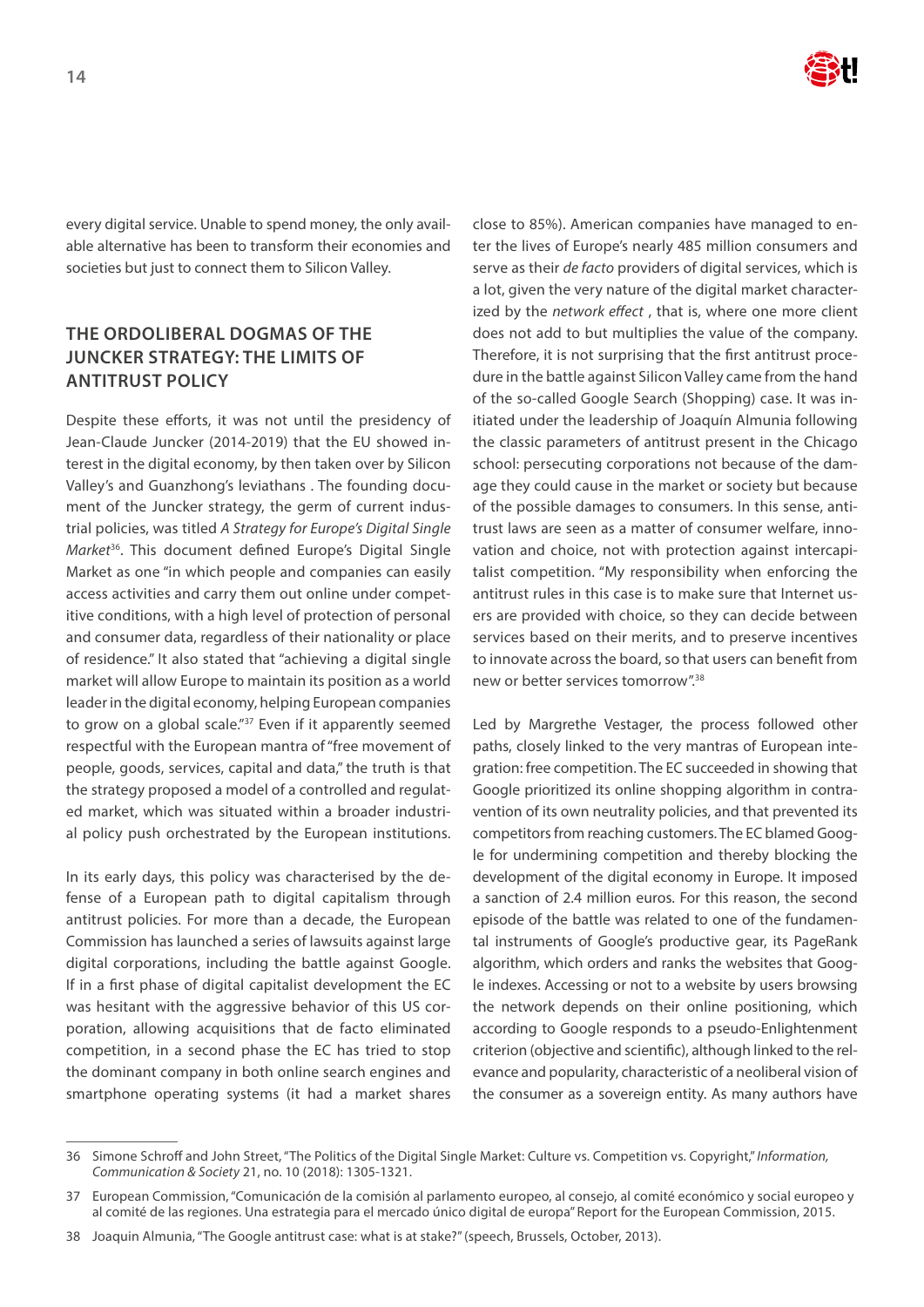shown, these algorithms, far from being neutral, are opaque instruments at the service of digital companies, with which they manage to impose their own business logic and set prices in accordance with their commercial strategies.39 In the course of that investigation, the EC revealed that Google imposed how its customers should behave when advertising, obliging them to buy a minimum amount of ads, to use its services exclusively and to communicate any relevant changes in their business strategy. Considering that it represented an abuse of a dominant position, and having in mind that Google's main business is advertising, which accounted for 70% of its income; the EC sanctioned Google with 1,4 mil-

lion euros.

Finally, the EC launched an investigation regarding the Android operating system and its app sales service where it managed to demonstrate that Google has imposed its operating system, search apps or services to device manufacturers and distributors, that is, that Google abuses its dominant position by making its software prevail over the others. According to the EC, this has caused damage in different dimensions: competition, innovation and consumers, <sup>so</sup> Google was sanctioned with 4,300 million.<sup>40</sup> Throughout this process, the EC has designed a whole new legal narrative capable of confronting the new reality of the markets and technological change in accordance with its vision of the world, one where competition must prevail over any other consideration. This openness and change in strategy, which, for example, has managed to link the abuse of competition with the ability of corporations to accumulate data, has been key in the union's initiatives. For example, the *Strategy for the Digital Single Market for Europe* led by Juncker*,* organized the contours of a regulated market that standardizes the criteria that the member countries need to follow, its scope and its limits. The Digital Single Market approach was considerably more interventionist than previous policy approaches, and aimed to establish a harmonized regulatory framework that provides businesses and consumers with unrestricted access to digital goods and services across the EU. According to the most optimistic es-

timates of the European Commission, this strategy would increase the EU's GDP by 415 billion euros. For Juncker, the EU needed to prioritize the standardization of digital roads and eliminating barriers (such as geolocation) that fragment the European Internet. Paving and guaranteeing Internet access for all Europeans is significant for understanding the strategic dimension of the digital market.

This strategy could be understood in the context of the market homogenization processes that the emerging European national states undertook in their own territories in order to build a solid model of capitalism between the 17th-19th centuries. As countless Marxist scholars have been repeating, markets do not emerge spontaneously, as neoliberal apologists claim. Markets are created under the umbrella of political institutions in order to establish and enforce a particular vision of the economy. Or in other words, the political economy of the digital age is the real field of dispute for EU integration policy, as well as for Juncker's reform. Defining the terms and scope of the market denotes that the EU aspires not only to be a regulatory entity, but also a creator of international standards. The *soft power* of the digital age therefore acts as a tool for internal solidification, consolidation and protection against the outside. Timidly perhaps, but this was the strategy for navigating the waters of globalisation.

Certainly, there are solid arguments that could point to associating the European digital strategy as the umpteenth neoliberal attempt. After all, the Juncker presidency itself stated that "we must take much better advantage of the great opportunities offered by digital technologies, which know no borders" and to do so, he claimed that "we need to have the courage to break down national silos in telecommunications regulation, copyright and data protection legislation, and competition law enforcement"<sup>41</sup> However, this reading of Juncker as mere neoliberal is slightly limited. Rather, in Juncker's plans and initial strategy for the digital economy we can find a long tradition of the Protestant and secular ordoliberal concept of the 'social market economy',

<sup>39</sup> Frank Pasquale. *The Black Box Society: The Secret Algorithms That Control Money and Information*. (Cambridge: Harvard University Press, 2015).

<sup>40</sup> Jacques Crémer, Yves-Alexandre de Montjoye, and Heike Schweitzer. "Competition policy for the digital era," Report for the European Commission (2019).

<sup>41</sup> Jean-Claude Juncker, "A New Start for Europe: My Agenda for Jobs, Growth, Fairness and Democratic Change," European Commission (speech, Brussels, 15 de Julio, 2014).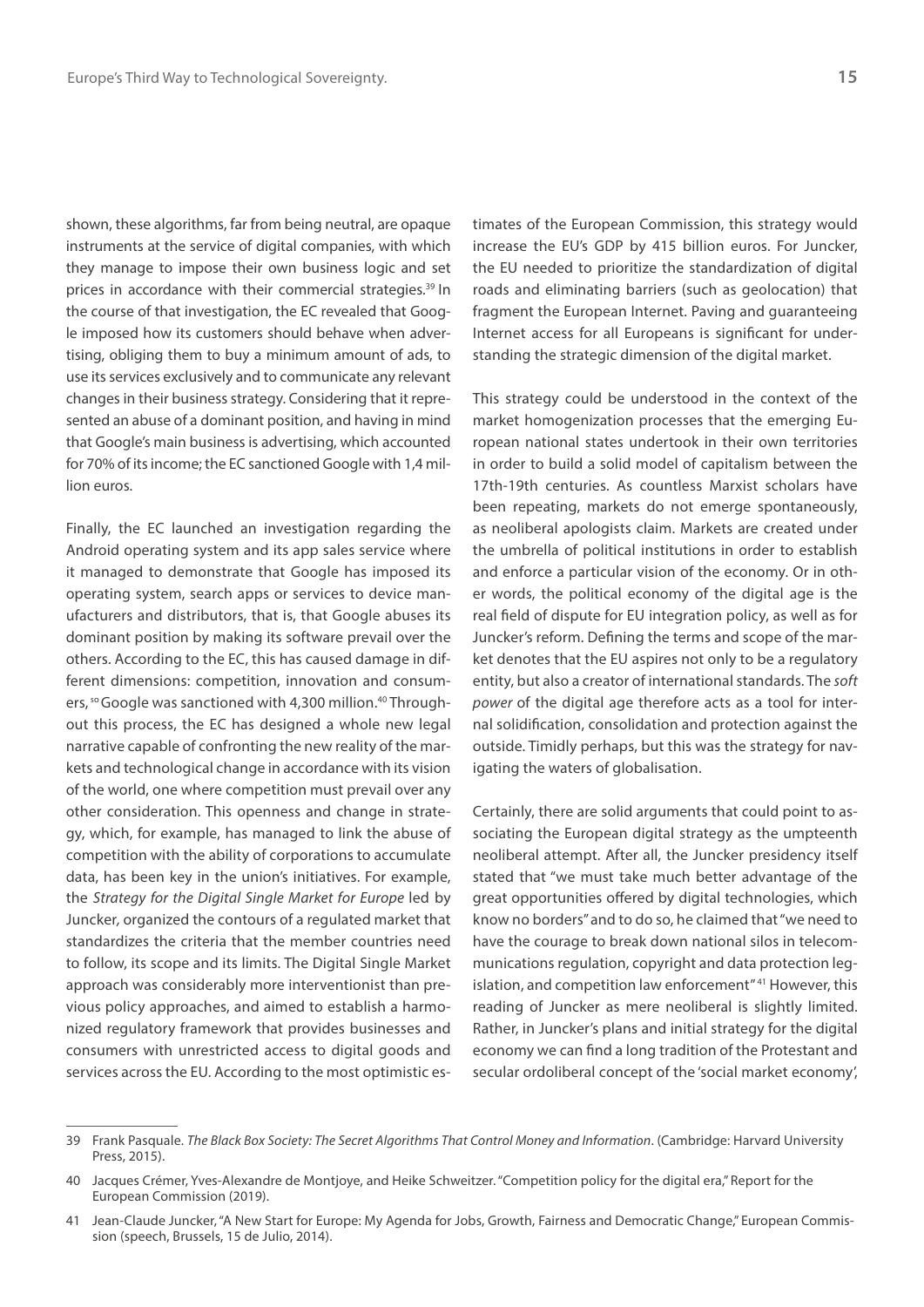

which holds that market competition is not distorted by successive enlargements of the European Union, and much less in the advent of the digital age.<sup>42</sup> In line with the Protestant ordoliberal core of the German Christian Democrats, that is, with the European People's Party (EPP) represented by Juncker, European politics has emphasized "the initiative of the individual", the "efficiency" and "competition" in the free market together with the central Catholic social positions of "active solidarity" and a "better distribution of' economic and property decision-making powers".43 This strengthening of the socio-economic ideology of classical ordoliberalism has been converging with the neoliberalism of the main conservative parties in Europe in each enlargement of the Union until it became hegemonic. In a way, it has been present since the Monetary Union, in the policies promoted by the German government during the eurozone crisis and in those of the health and economic crisis caused by the coronavirus, since it has always been reluctant to support Eurobonds and it has only grudgingly accepted the European Stability Mechanism (ESM).<sup>44</sup>

That is why it is not surprising that, as Walter Eucken boys points out, the European Union has followed the ordoliberal German path as a regulatory policy for the digital age. From this economic perspective, cartels and trusts, monopolies and oligopolies tend to diminish the welfare of consumers and competitors, in the form of lower quality services or higher product prices. From a sociopolitical perspective, these business forms are a potential threat to democracy and the rule of law, influencing the development of laws that can pervert the results of elections.<sup>45</sup> Beyond the sweet siren songs about Juncker's strategy that come from pro-European propagandists, the President of the European Commission has been a pioneer in presenting digitization as a bulwark of an authoritarian ideology, at least as far as to the reaction of political elites against a class consciousness similar to that of the interwar period that

gave rise to the Union.<sup>46</sup> The pragmatism of the German ideology present in the Commission has been adapted to the 2.0 era by updating the sovereign constitution established in Maastricht through technocratic and legal means, protecting the economy from the disruption of democracy, be it carried out from Silicon Valley the streets of Greece or Spain does not matter. There is no possible alternative to economic liberalism based on popular democracy and austerity reigns. This approach is maintained to this day thanks to a third factor: the material and ideological pressure to stay within the digital euro-regime itself, which creates a kind of fiction where national governments, in the absence of an alternative political vision, believe that the Commission Europe is still defending the interests of the 27. The circle is closed by allowing "rescue programmes" based on digital transformation, but not as an act of democratic solidarity, but through a "grey area" of EU law, with strict conditionality attached afterwards, and always loaded with a corporatist vision that advocates the creation of new national markets so that German companies can do business and benefit more from the crisis in the periphery.

As we will see, the way in which this sort of ordoliberalism is legitimized, embodied in European digital sovereignty, has to do with a particular variant of the impasse that governments face after embracing Silicon Valley ideology: since the former have borrowed too much, have a public spending ceiling, and cannot develop sovereign public infrastructure, California firms do the job. The Commission's antitrust measures go in the direction of having German or French companies fulfilling the function that Palo Alto companies are playing. Ultimately, this is coherent with the neocolonial relationship established by the eurozone where a creditor-center demands that the debtor-periphery nations pay the cost of the crisis and threatens the punishment of expulsion to anyone who chooses a different route.

<sup>42</sup> Josef Hien, "European integration and the reconstitution of socio-economic ideologies: Protestant ordoliberalism vs social Catholicism," *Journal of European Public Policy* 27, no. 9 (2020).

<sup>43</sup> Thomas Jansen and Steven Van Hecke, "Political Programme, Adopted by the First EPP Congress in Brussels on 6–7 March 1978,"At Europe's Service (2011): 253-281.

<sup>44</sup> Lars P. Feld, Ekkehard A. Köhler, and Daniel Nientiedt. "Ordoliberalism, Pragmatism and The Eurozone Crisis: How the German Tradition Shaped Economic Policy in Europe," *European Review of International Studies* 2 no. 3 (2015): 48-61.

<sup>45</sup> Manuel Wörsdörfer. "Ordoliberalism 2.0: Towards a New Regulatory Policy for the Digital Age," *Philosophy of Management*. (2020)

<sup>46</sup> Michael A. Wilkinson. "Authoritarian Liberalism in Europe: A Common Critique of Neoliberalism and Ordoliberalism." *Critical Sociology*, 45 no. 7-8 (2019): 1023-1034.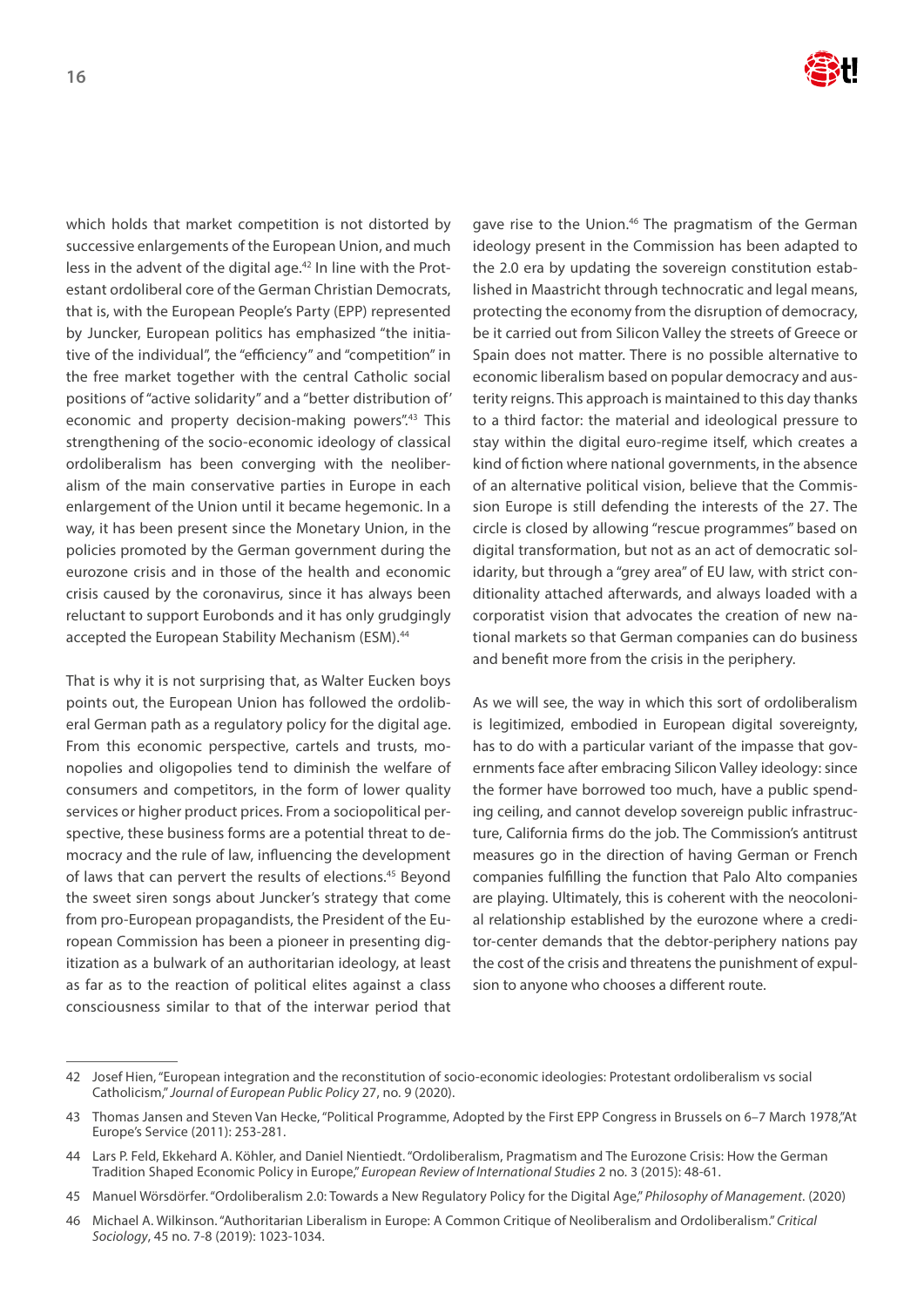<span id="page-16-0"></span>In this sense, are some of the political responses effective in ensuring European sovereignty, not from a left perspective, but from the ordoliberal hypothesis itself and the legal agenda deployed by the European Union?

# **TAX ON DIGITAL SERVICES, PILLARS OF A NEW SOCIAL ORDER?**

From many euro conformist Brussels forums comes the idea that tax policies for digital services represent a kind of fraternal process, where the EU will be able to achieve a new constitutional or re-founding moment in which its "social" soul is finally rediscovered. However, different analyzes argue that the EU cannot regenerate itself merely through law since trust in an inherently depoliticized institution always works ideologically to maintain social order. By cloaking an unjust capitalist system under the guise of equality, justice, and neutrality, the law helps legitimize a fundamentally commodified social order.<sup>47</sup> A careful reading of the European documents leaves us with a very similar interpretation, which reveals the true intentions of the EU, aimed at defining, rather than controlling, the conditions of the digital single market.<sup>48</sup>

For example, the European Commission is trying to build "a fair and efficient tax system in the European Union for the Digital Single Market"49. In other words, this means that it is the EU and not the member countries that will have to negotiate and set tax conditions with the Big Tech corporations, as has been the case until now. This is not a mere protectionist gesture. On the contrary, it denotes an active policy aimed at creating the necessary conditions for the emergence of a European digital productive ecosystem. Two underlying interests are in place: accelerating the integration and interdependence relations between the economic actors of the union, and creating the conditions for

the emergence of "European champions" capable of competing with the international giants. Let us underline how naive it is to think that it is possible to compete against US national champions who have received public sector support for several decades to innovate.

One of the stellar measures that are being proposed in Europe to deal with large digital corporations is to adapt the current tax models, incapable of taxing the real profits of companies, to the reality of the digital economy. In 2018, the European Commission proposed a directive to impose a provisional tax on income from large companies digital services, including advertising, online marketplaces and data services. In fact, France, the United Kingdom, Italy, Spain, Austria and even Australia announced new taxes that would raise the figure to 3%, and that are designed to target large multinational technology companies in response to trade sanctions from the White House, which has included European actions in its famous "key barriers to digital trade."<sup>50</sup> After sanctions of several billion euros on European products, the United States has initiated a process of intimidation of the various national leaders. In January 2020, both Donald Trump and Emmanuel Macron agreed that France would refrain from collecting the tax this year and the United States would stop an offensive that sparked an investigation within section 301.51 In October of 2021, the US reached an agreement to end European digital services taxes. France, Austria, Italy, Spain and Britain have agreed to withdraw digital services taxes on US tech giants in 2023, while the US will drop retaliatory punitive tariffs. Trump's threats served Biden.

Beyond this sad story, the initiative reminds us how far the European Union is from being a place for the progressive regulation of the digital economy. They were prevented of stopping a profuse fiscal engineering scheme, one in which the tax contribution of companies like Apple is being set at

- 50 Office of the United States Trade Representative, Fact Sheet On 2019 National Trade Estimate: Key Barriers to Digital Trade, 2019.
- 51 Office of the United States Trade Representative, Conclusion of USTR's Investigation Under Section 301 into France's Digital Services Tax, (Washington: Office of the United States Trade Representative, 2019).

<sup>47</sup> Gareth Dale, Nadine El-Enany. "The Limits of Social Europe: EU Law and the Ordoliberal Agenda." *German Law Journal* 14, no. 5 (2020): 613–649.

<sup>48</sup> Aneta Wiewiórowska-Domagalska, "Online platforms: How to adapt regulatory framework to the digital age." European Parliament (2017).

<sup>49</sup> European Commission, European Political Strategy Centre. Report from the High-Level Hearing 'Strategic Autonomy in the Digital Age', Report from the European Commission, 2012.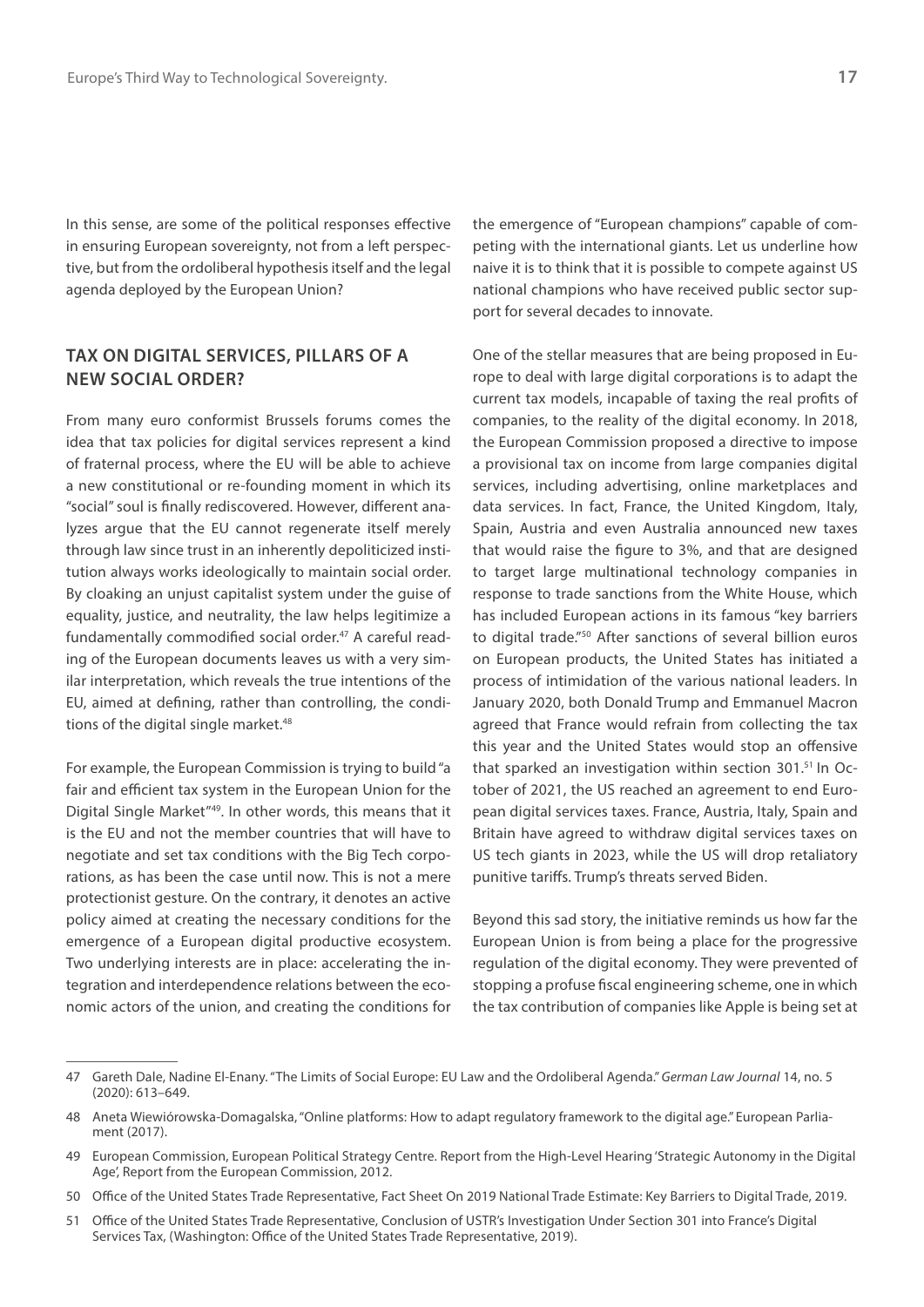<span id="page-17-0"></span>percentages close to 0.005%<sup>52</sup>. After all, what can these figures mean for these corporations compared to their global revenues? Furthermore, these measures point to the lack of scope of vision of the national and community authorities, focused on questioning the business model of Silicon Valley, not the digital capitalism regime as such. The EC wanted to adopt a proposal that would allow the auditing of digital activities that generate a turnover of more than 7 million euros and companies with more than 100,000 users or 3,000 companies, but at no point will it put an end to corporate influence in decision-making, which undermines any possible social Europe. There is no possible European fraternity, no matter how much tax measures are imposed, when big technology companies such as Google, Amazon, Microsoft, Facebook and Apple set the course for digitization, being those who spend the most on lobbying in Brussels. Their most recent statements show a combined spending of 21 million euros in lobbying for opposing the adoption of the General Data Protection Regulation (GDPR), blocking the Electronic Privacy Directive, delaying new competition rules or the much-discussed Digital Services Law.53 With the help of the strong US state, but this directive also collapsed. In short, this tax policy represented a progressive vision as much as any marketing strategy does with any given product that they need to sell. Scratching a few euros from the enormous profits of these companies was the closest that this technocracy was to creating a European social contract. Compensatory redistribution through tax and transfers cannot do anything for the mined welfare states of the members of the Union. It doesn't matter if the big tech companies pay if they maintain the basic digital infrastructure on which the healthcare or education of the future is built. Without recovering it, there is no political or digital sovereignty.

# **THE LIMITED POLITICAL DIMENSION OF PRIVACY REGULATION**

Within European policies to ensure digital sovereignty, it is worth looking at one of the legal instruments that has been the most talked about in recent years. In April 2016, the European Parliament managed to overcome its traditional partisan division by approving what would be one of the most influential legal instruments of the digital age: the GDPR. Since its approval, the European Union has been strengthening its own vision of the digital economy, one that distances itself from the Chinese and American proposals. The regulatory power that Europe is trying to impose is consistent with previous initiatives. This encourages access to the community market and its framework developed to enforce regulations, encourage other states to follow European practice and promote similar regulations in other jurisdictions.

Following the dictates of the European Charter of Human Rights, the RGPD considers privacy as a fundamental right and therefore puts it before other legal rights, such as freedom of expression or the right to information. In the words of the European Commission: privacy is not a commodity to be traded. This is not, of course, meant to be an innocent and disinterested defense of digital rights, but rather a concrete and specific attack on the business model based on the exploitation of data defended by Silicon Valley. Although designed as a privacy protection instrument, the RGPD goes beyond this dimension, since in practice it regulates, or at least that is what it intends, the social structure in which the fundamental actors of the data economy operate. To this end, the GDPR identifies three main roles within the data economy: Data processor, data controller, and data subject.<sup>54</sup>

This data protection scheme represents the main vision of supranational digital sovereignty, in addition to the recognition of citizenship as subjects being constructed by Silicon Valley's data extractivism. It also has had profound

<sup>52</sup> Sean Farrell and Henry McDonald, "Apple ordered to pay €13bn after EU rules Ireland broke state aid laws," *The Guardian*, August 30, 2016.

<sup>53</sup> Big Tech Lobbying: Google, Amazon & friends and their hidden influence. *Corporate Europe Observatory*. September, 2019.

<sup>54</sup> The data subject is a subject of rights produced in and for the digital age. A subject produced within a series of economic processes that will be controlled and protected directly or indirectly by European legislation. This is not a minor fact. The creation of the data subject implies the creation of a new type of subjectivity with legal recognition based not on national legislation, but on a European instrument. This act, which seems irrelevant, can nevertheless be read as one of the first exercises of European sovereignty.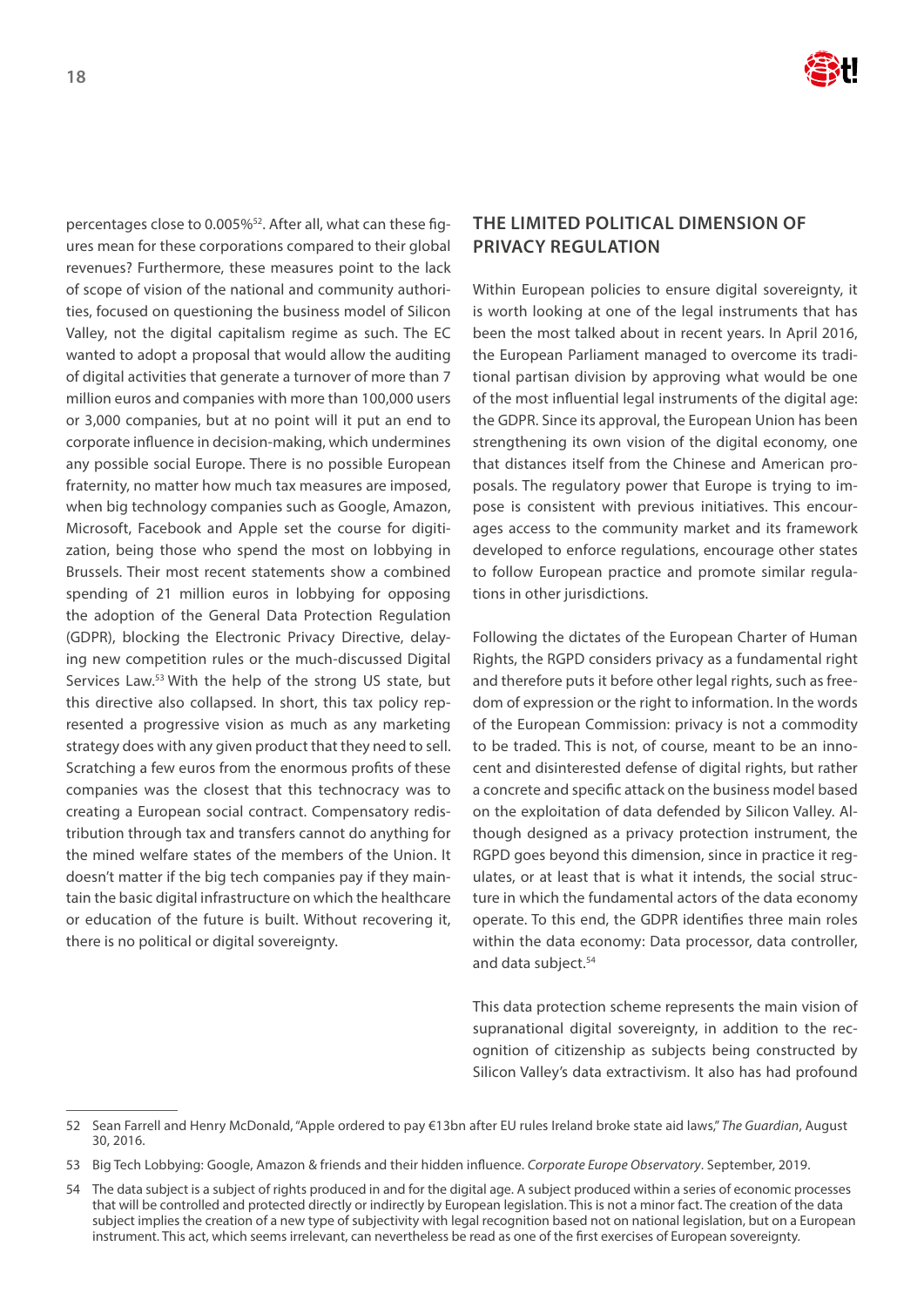<span id="page-18-0"></span>repercussions and replications in numerous legal systems such as Brazil, Japan, South Korea or New Zealand. The RGDP has become the standard for defining privacy rights, thus becoming the lingua franca or Magna Carta of digital law in this key area of the new economy. In this way, despite lacking infrastructures or corporations comparable to those of China or the United States, the European Union tries to impose a governance model of the digital economy through the exercise of soft-power.

However, the possibility that this will lead to greater economic autonomy is highly doubtful due to the mere fact that the United States won't develop a federal privacy regime similar to the European model, which means that many processes will have to be adapted to the model protection of California, which will entail a high expenditure of time and money.<sup>55</sup> There are also other weighty economic constraints that public entities face, such as enormous corporate pressure against regulation.<sup>56</sup> In addition, from the point of view of consumers, they are also affected by the enormous lack of transparency of the black boxes of the algorithms, insurmountable through community regulation, as inherent in the business model of technology firms and the market driven by data, where information asymmetries prevail.57 The question is whether a regulation, no matter how ambitious it may be, can be used for a State, or a supranational group of them, to exercise some type of regulation when the operating model of capitalist technology firms is so guided towards extraction, monitoring and manipulating the behavior of the subject without attacking their sources of profits. That is, the question is whether it is possible to establish a law, when "capital, codified in law, is left free so that profits can be made and stored anywhere and losses can be left wherever they fall."58 And on the other hand, the alliance of states (many of them European) with big technology in matters such as defense infrastructure

through contracts for cybersecurity or intelligence services leaves little or no margin for people to resist and invoke individual freedom and use the mechanisms of checks and balances to protect it.<sup>59</sup>

# **EUROPEAN ARTIFICIAL INTELLIGENCE STRATEGY, DIGITAL SOVEREIGNTY OR EMPTY WORDS?**

The European Commission, believing to have seen in this regulation the highest stage of the power of *the loi* [law, in French] and the potentialities that it entails, has proposed to define the standards in areas such as Artificial Intelligence, digital work or communications within the framework of the Strategy for a Digital Single Market. In this context, the EC has published its White Paper on Artificial Intelligence, outlining the key elements of a regulatory regime adapted to this new technological phenomenon. This declaration of principles, the one most aimed at digital sovereignty, has only taken true shape since Commissioner Ursula Von der Leyden took the lead. However, this concept has been on the European agenda since the Wikileaks revelations became known, which beyond verifying the involvement of large US technology companies in the intelligence services of many countries, revealed how the National Security Agency The NSA wiretapped phone calls involving German Chancellor Angela Merkel and her closest advisers for years and who spied on the staff of her predecessors. On the other hand, the Cambridge analytical scandal once again exposed the fragility of the European digital public sphere, something that was reflected in the press, in academic publications and in numerous internal EC reports.<sup>60</sup>

<sup>55</sup> Thomas Hoeren and Stefan Pinelli, "The New Californian Data Protection Law – In the Light of the EU General Data Protection Regulation". March 20, 2020.

<sup>56</sup> Shannon Togawa Mercer. "The Limitations of European Data Protection As A Model for Global Privacy Regulation." *American Society of International Law* 114 (2020): 20-25.

<sup>57</sup> Peter J. van de Waerdt. Information Asymmetries: Recognizing the Limits of the GDPR on the Data-driven Market. *Computer Law & Security Review* 38 (2020).

<sup>58</sup> Katharina Pistor. *The Code of Capital: How the Law Creates Wealth and Inequality*. (New Jersey: Princeton University Press, 2019), 9.

<sup>59</sup> Katharina Pistor. "Statehood in the digital age," *Constellations* 27, no. 1 (2020): 3-18.

<sup>60</sup> "European Parliament resolution on the use of Facebook users' data by Cambridge Analytica and the impact on data protection." Report from European Parliament, 25 October, 2018.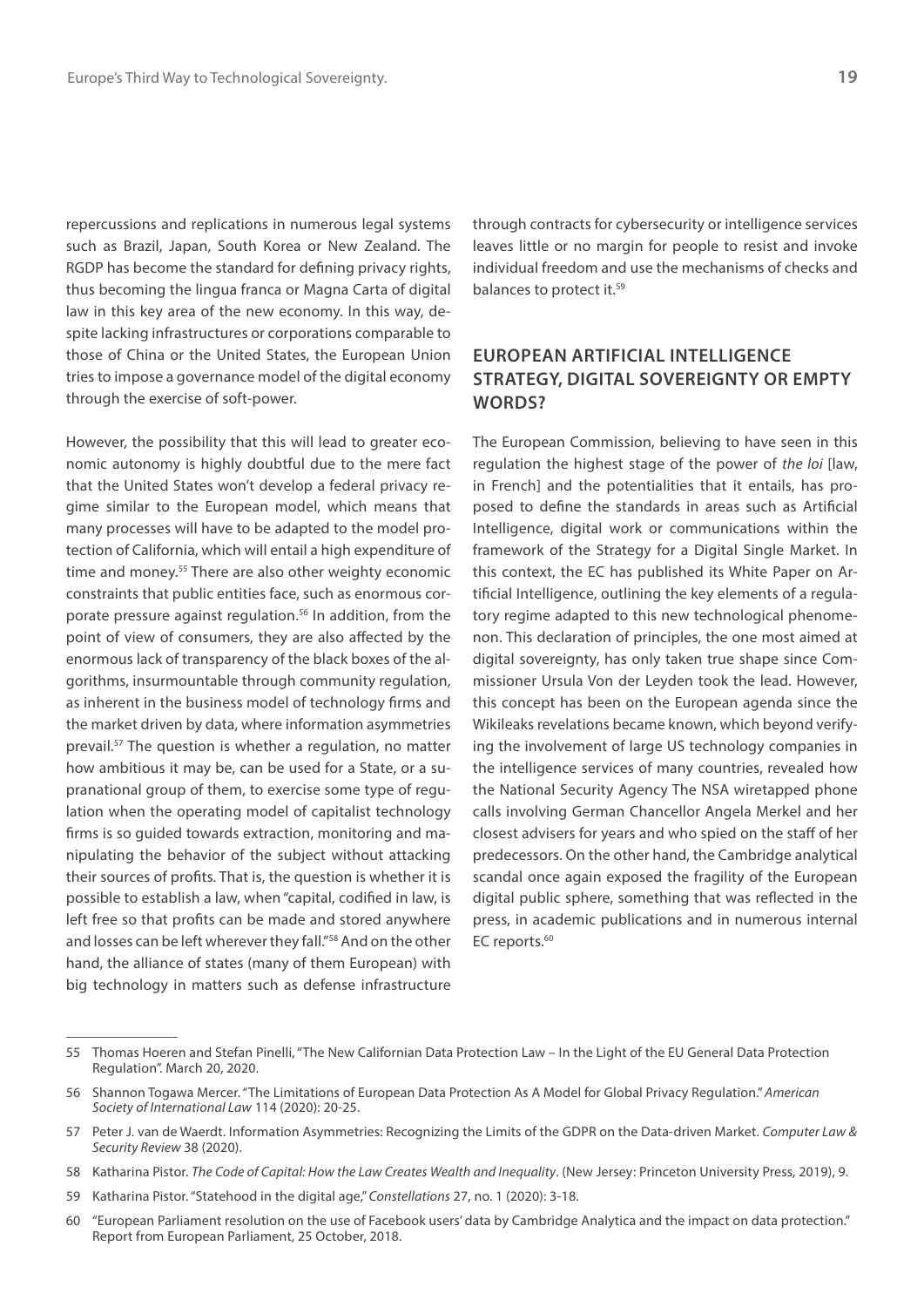

However, it was not until 2020 that the notion of technological sovereignty fully entered the EU's political agenda, positioning itself as a compass for the rest of digital policies. In that year the research service of the European Parliament published a document entitled *A Digital Sovereignty for Europe*, becoming the founding text of European digital sovereignty. In this text, digital sovereignty is defined as the "ability of Europe to act independently in the digital world, and must be understood both in its protectionist dimension and in Europe's offensive capacity to build tools that accelerate digital innovation."61 The document identifies three types of problems derived from European technological dependence. First, there are those that affect the economy and innovation. The document highlights that Europe is lagging behind in the race to develop key digital technologies such as *clouding*, 5G and 6G, as well as the Internet of Things. The second typology of problems identified has to do with data and privacy issues. As mentioned, there is a growing awareness on the part of the authorities regarding corporate control of the data of millions of users. Finally, the strategic document highlights the dimension of security in the cyber age. In this sense, it identifies the main areas where legislators and politicians should accentuate their attention in order to build the desired European technological sovereignty. The first area is related to the data regulatory framework, where aspects related to clouding services stand out. The second aspect has to do with trust and standards. The third and fourth blocks point to the need to establish an economic protection shield, which could feed the European start-up ecosystem, as well as establish a fair tax framework for foreign corporations.

Regarding the European Commission, although there are discordant voices (Internal Market Commissioner Thierry Breton emphasizes the need for EU companies to be among the main digital leaders, while the Competition Commissioner argues that companies must compete within if they want to succeed in global competition), the central element of the strategy is clear: the relations of production must be organized and negotiated between the EU insti-

tutions and the private sector, following the parameters of the social market ideaolgy that inspires the single market, the true articulating axis of European policy.<sup>62</sup> In this sense, the Commission's strategy adopts the Vestager approach, which in the literature is called the horizontal approach to industrial policy against the vertical one that Breton maintains. Roughly, the horizontal is typical of the liberal mentality of laissez-faire, which directs all political efforts in creating a favorable economic and legal environment for business investment, allowing market mechanisms to do the rest to create sustainable economic development where businesses can emerge and prosper. The second conception is the 'vertical' interpretation, where the nation state intervenes to preserve corporate structures through selective sectoral interventions in order to protect sectors perceived as strategic, save jobs and create "national champions".

In this sense, both the White Paper on Artificial Intelligence and the European strategy for data limit themselves to defining a series of key elements of a future regulatory framework for AI in Europe, which should give rise to an unique "ecosystem of trust". As the document points out, "building an ecosystem of trust is a political goal in itself, and it should give citizens the confidence to use AI applications and provide companies and public organizations with the legal certainty to innovate using AI." On the other hand, it argues, measures must be established to align efforts at the European, national and regional level. The underlying goal is the creation of the so called public-private partnerships, with the aim of mobilizing resources to achieve the now called "ecosystem of excellence" throughout the entire value chain, starting with research and innovation, and create the right incentives to accelerate the adoption of AI-based solutions, including small and medium-sized enterprises (SMEs).<sup>63</sup>

In short, one more step in the Horizon Europe project, the metaphor is worth as evidence, only by taking up the notion of public-private partnership to adapt it to fields such as robotics. This is the liberal perspective defended by the

<sup>61</sup> Tambiama Andre Madiega, "Digital sovereignty for Europe". Report from the European Parliament, 2020.

<sup>62</sup> Claassen, Rutger, Anna Gerbrandy, Sebastiaan Princen, and Mathieu Segers. "Rethinking the European Social Market Economy", *JCMS: Journal of Common Market Studies* 57, no. 1 (2019): 3-12.

<sup>63</sup> "White Paper: On Artificial Intelligence – A European approach to excellence and trust". Report from the European Commission, 2020.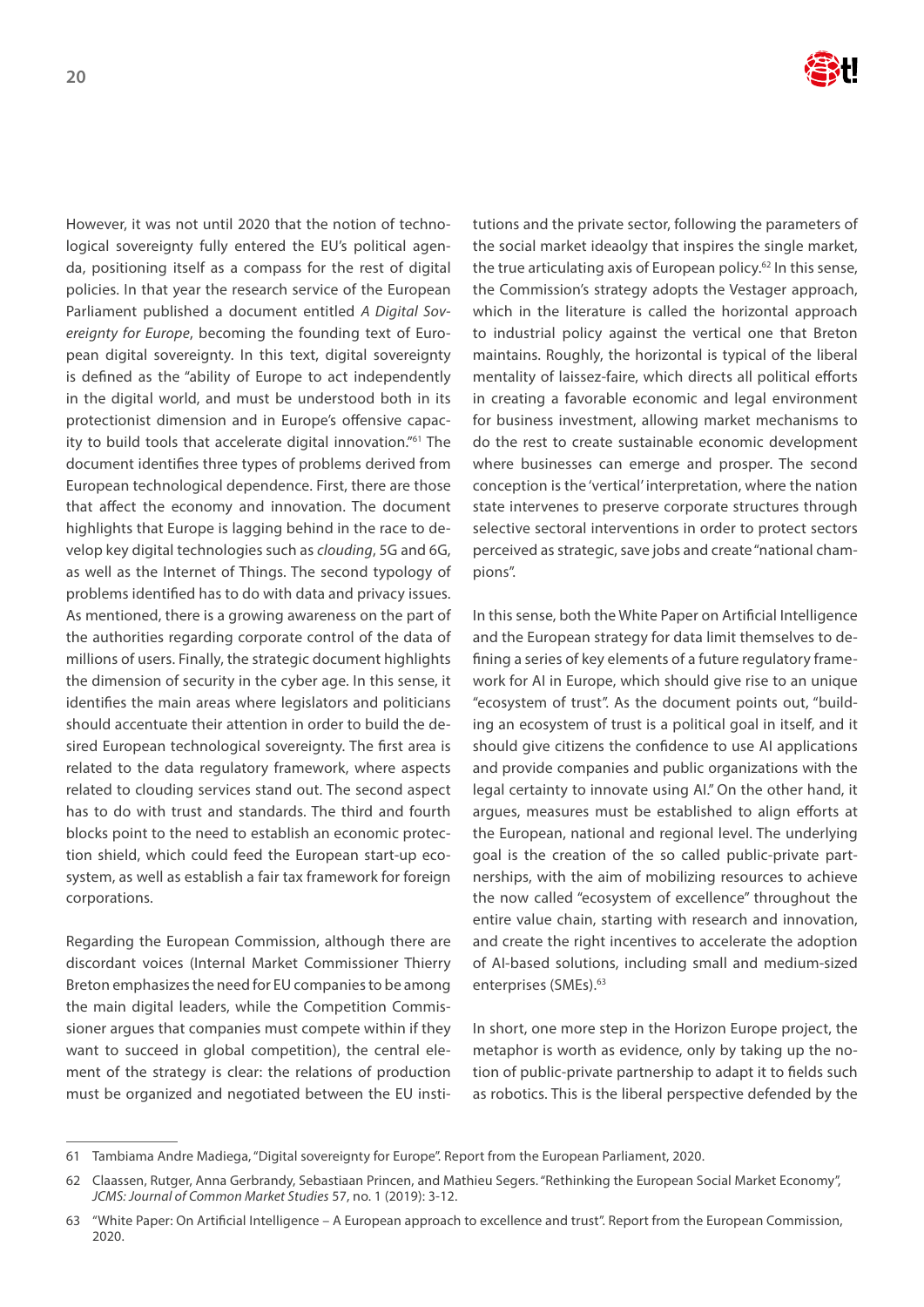<span id="page-20-0"></span>European Commission, which can be traced back to the first Franco-German Congress for the Competitiveness of Industry that took place in January 2004, organized by the Ministries of Economy and Industry of France and Germany, in cooperation with the most powerful employers' organizations both countries and France (Bundesverband der deutschen Industrie and Mouvement des Entreprises de France), the Confederation of French Chambers of Industry and Commerce and 300 experts and senior managers to discuss the need to improve the framework in the that European companies operate, and define a series of joint objectives to promote the bilateral relations of both countries in a way similar to that read in The White Paper for Artificial Intelligence. This not only means that the European Commission is an expression of the somewhat outdated interests of the Franco-German axis, but that given the political form of this institution it becomes almost impossible to transcend the usual technological modernization of intervening in the economy indirectly by any other member state.

For this reason, the joint position of the Franco-German axis to promote a European industrial policy is paradigmatic. Both go beyond the usual toolbox and point three of the joint manifesto envisages effective measures to "defend our technologies, companies and markets." Among them, expanding foreign investment control mechanisms, as both countries already have, to protect Europe's technologies and strategic assets; effective reciprocity mechanisms for public procurement with third countries to take into account factors other than price, that is, to deliver awards to French and German multinationals; and the modernization of the World Trade Organization regulations to more effectively combat trade-distorting practices, including excessive subsidies to industry.<sup>64</sup> At first glance, this joint understanding of digital sovereignty represents a new paradigm in the perspective prevailing during the last decades, and would mark the beginning of a decisive intervention in the economy to ensure pre-eminence over the Chinese and American competitors, who had spent decades mobilizing policies of a similar tint.

# **EUROPE'S BATTLE FOR DISCOURSE**

Much more could be said about the different strategies of the European Union, the effectiveness of its regulations and directives or the business actors that dominate the decision-making processes in Brussels. This last section is limited to one of the most recent measures to curb the power of large technology firms in order to highlight the real influence of European initiatives: Digital Service Act (DSA) and Digital Markets Act (DMA). In this direction, it is argued, the enormous (and perhaps unique) strength of institutions such as the European Commission lies in a power that is based on the discourse, in this case on the need to guarantee consumer rights and competition, but not so much on an effective implementation. A good part of the European economy is stagnant and unable to recover sufficient growth rates to ensure the competitiveness of national firms. Furthermore, there are no short-term solutions to recover from this crisis and stand up against the US giants, mainly because the European Union depends on the US in all spheres that determine the hegemony and influence of a region (military, political, economic). In this context, all European measures are aimed at consolidating a kind of state of paralysis, a terminal crisis that has not yet taken place. There is no reaction aimed at turning the game board around, mobilizing the full power of the nation states and responding to foreign competitors, but rather continuing with the same decisions of yesteryear, although endowing them with a narrative that reaches the media. Europe communicates its initiatives in such a way that they appear to be really responding to an exceptional situation on progressive terms. In the end, these are measures that continue with the stubbornness and obstinacy of European thinking about free competition, but finally acknowledging that none of these measures will take proper effect. As one analyst put it: "You can see the situation deteriorating on a daily basis and you realize that even your best repair efforts are useless, even counterproductive. Welcome to Europe's digital dilemma."65

In this regard, the two naïve fronts of the European Union are as follows: the DMA conceptualizes technology companies as *gatekeepers* of markets capable of determining how

<sup>64</sup> "Bundesministeriums für Wirtschaft und Energie y Ministère de l'Économie et des Finances, A Franco-German Manifesto for a European Industrial Policy fit for the 21st Century" (Paris-Berlin, 2019).

<sup>65</sup> Dimitar Lilkov, "Sword, Shield and Social Media: Europe's Digital Dilemma", *Accidental Europe*, December 2, 2020.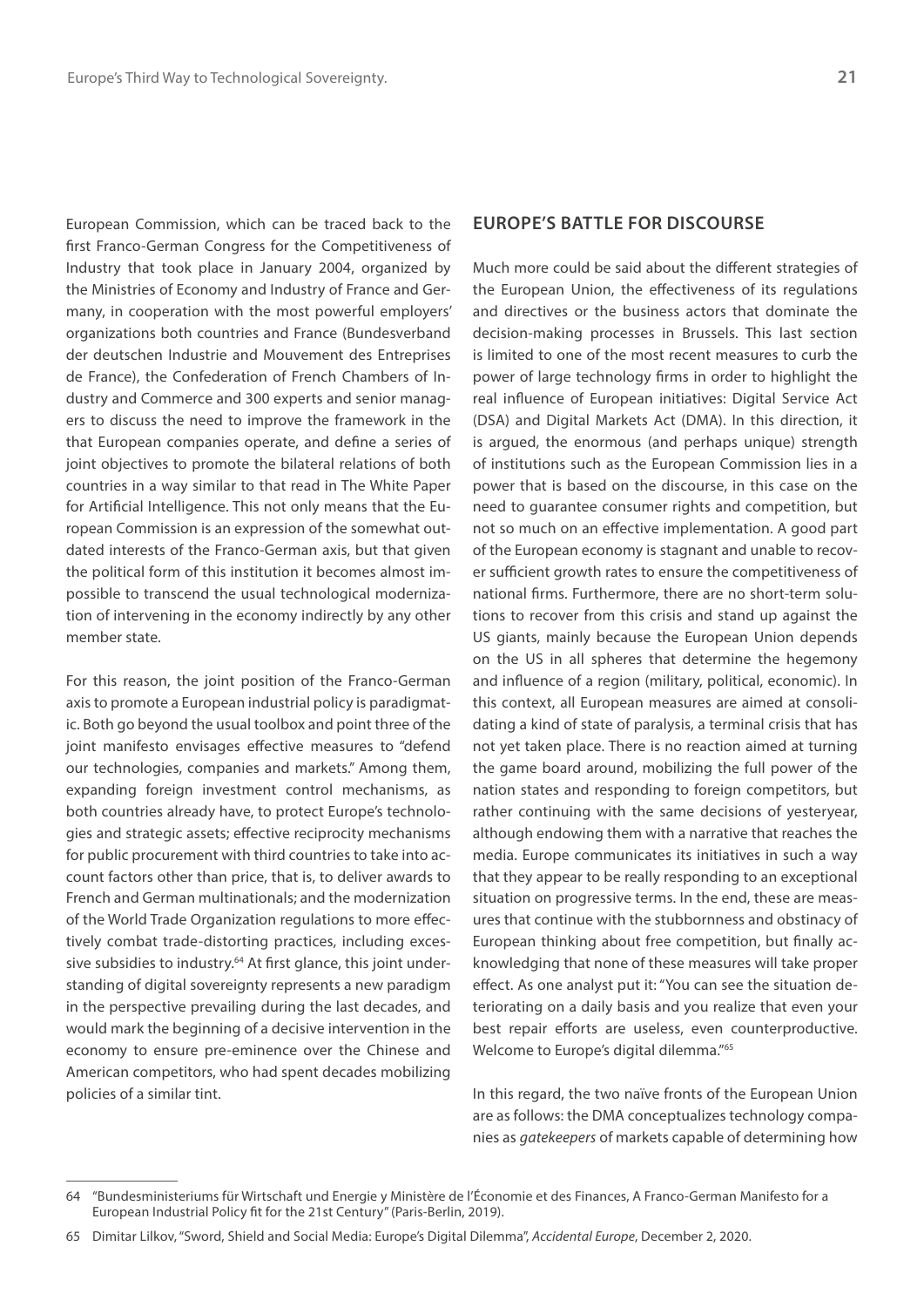

companies behave, supposedly smaller and incapable of competing in the processes of creating users-consumers; the DSA impose a series of obligations to prevent the dissemination of illegal content. While these measures target companies with more than 45 million users (that is, most of the best-known platforms), both measures are designed to target Google, Twitter, Facebook, or Amazon. For this, these directives contemplate fines of up to 10% of the annual turnover. Without a doubt, this is Brussels' most ambitious measure to defend its prized internal market and force US companies to respect European regulations. Again, there are some limitations to this approach.

In more theoretical terms, as it has been pointed out, the figure of these companies is more similar to that of "regulatory capitals". This means that within a given industry, in this case the technological one, there is a set of capitals that have the best production and reproduction conditions, that is, the lowest costs.<sup>66</sup> This often results in a situation in which old industries continue to operate, but without being competitive. Therefore, they end up incorporating the production norms of the new industries, producing a mobility of capital between the industries that ends up turbulently equalizing the profit rate between the industries and implementing the best production practices among the actors. In this context, the problem is that a good part of European technology companies need the computational capacity and the implementation of American technology firms to operate, reduce their costs and continue in the competition battle. The European Union put an end to the wildest practices carried out by companies such as Amazon, who take advantage of the data of their competitors to design their own prices, but do not presented any solution to the fact that a large part of the companies need to operate in the market that Amazon has created or, in other words, on the platform where both production takes place (the cloud, through Amazon Web Service) or consumption (through the company's catalog and Amazon *prime*). This does not eliminate the fact that the only companies capable of providing the most advanced means of production are foreign, something that will not change through fines, much less through efforts to create national champions.

Unless, of course, the European institutions follow Chinese political decisions and drive Silicon Valley out of the European market. After all, the Commission's proposals only require transparency requirements to operate in markets such as online advertising, without imposing limits on their practice itself. This is the problem.

In this sense, we can talk about the second obstacle, if it could be called that, which is political and confronts Commissioners Thierry Breton and Margarethe Vestager. The former is known for an aggressive policy against US companies and has been branded inside the business circles as protectionist due to its impulses to implement data localization measures that force competitors to store data in the European Union. In addition, it promotes the concept of "strategic autonomy", or "strategic sovereignty", as promoted by European telecommunications companies such as Telefónica,<sup>67</sup> and he is committed to promoting local industries over foreign ones, particularly after the pandemic of COVID-19. Breton follows a standard neoclassical schema: Silicon Valley firms are monopolies because they are not small or medium-sized firms; the only way to ensure competition is to reduce their size. Marx's empirical findings on real competition indicate that competition between capitals does not disappear with the development of the means of production, but intensifies between large capitals. For example, the big five in Silicon Valley spend about 57 billion euros a year on research and development to drive out their competitors. Meanwhile, Vestager has leaned toward the five-year-old European business regulation that seeks to help them compete on a global stage. In this sense, commercial and digital relations with the US under the new administration will be more decisive than any other consideration of individual initiatives coming from member countries.<sup>68</sup> For this reason, Vestager is likely to win with the arrival of Biden and his approach towards safeguarding competition without blocking access or control of European infrastructures to American companies.

For this reason, the third problem with the European measures, and this reflects everything that about rhetorical component, is that it is not so certain that the US, which

<sup>66</sup> *Capitalism: Competition, Conflict, Crisis*, 265-267.

<sup>67</sup> Carla Hobbs, "Europe's digital sovereignty: From rulemaker to superpower in the age of US-China rivalry", *European Council on Foreign Relations*, July 30, 2020.

<sup>68</sup> Laura Kayali, "Inside the EU's divisions on how to go after Big Tech ", *POLITICO Europe,* December 14, 2020.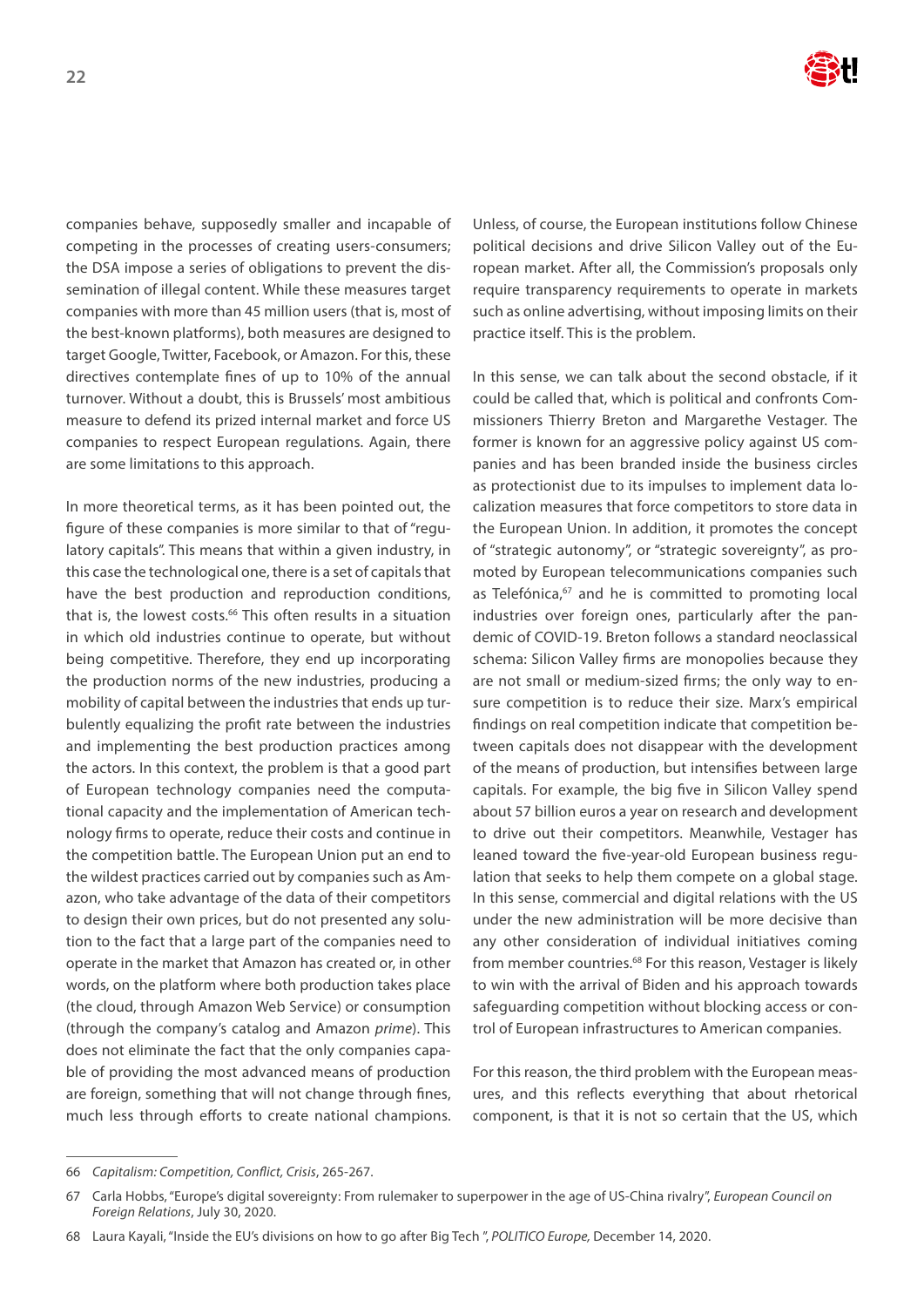<span id="page-22-0"></span>actually has the last word when deciding whether foreign jurisdictions affect their companies, is going to accept the unidirectional movements of Europe in a battle as international as this. And by this we not only mean to follow a Donald Trump-style behavior, responding with sanctions and a trade war, but through more indirect mechanisms of negotiation. The Chamber of Commerce of the United States has been clear about this: "It seems that Europe intends to punish successful companies that have invested heavily in economic growth and recovery in Europe."<sup>69</sup> As stated by

*The Economist* in an editorial about the transatlantic regulatory attempts: "The maximum fine contemplated by the EU is only 1% of the market value of large technologies. It's hard to imagine how you could break up an American company on its own."70 Let's also not forget that in the first half of 2020, Google, Facebook, Amazon, Apple and Microsoft declared a combined total expenditure of 19 million euros in Brussels, equal to what they had declared for all of 2019. After all, "the risk is that [we] are [not] altering] a system that benefits those who have more money."71

# **Part II: The Franco-German axis**

## **MACRON'S START-UP NATION**

For more than a century, France has claimed an enlightened tradition of technological autonomy and industrial power. In turn, the classic perspective of the French elites embraces an idea about economic development where prosperity and good jobs must be guaranteed at home, even though emerging countries acquire higher levels of the global market and a greater influence on the international board.72 However, globalization and the rise of China have greatly affected these plans. In turn, both fiscal and social integration in the European Union as well as the economic stagnation caused by the 2008 crisis have led the country to a huge competition process with its partners through a somewhat curious strategy: competitive disinflation. The meager public budgets are directed towards propagandist strategies to attract start-ups while reducing national tax rates, then initiating the privatization of strategic companies or opening access to foreign investors (due to the liberalization driven from Europe). A public tendering policy is also imposed where there is still a small redoubt of sovereignty to impose the terms of the common market, but it is rarely fulfilled. This has been translated into the complete abandonment of industrial policy to receive in return a considerable profit ratio for the national companies more

specialized in digital services. Educational reform to attract human capital from other countries is imposed against the European leadership in innovation and the creation of powerful indigenous knowledge ecosystems capable of redistributing well-being inside the realms of the nation.

The result is an organizational amalgam (rather than statist) inherited from the lack of own initiative in the industrial field for more than three decades. France has failed to be a hegemon, neither at the European level, and presents itself as a state that does not lead, but supports the different internationalization strategies of French companies, which are not subject to any common strategic objective other than making money in the short term to survive against capitalist competition. This French model of digital capitalism is a replica of the old Napoleonic, even with its egocentric biases, albeit with a much less decisive power in Europe or the interstate relations than in the past. The ambitions and political trajectory of its current president Emmanuel Macron (banker, progressive neoliberal, pro-European and supporter of the technology industry) have given rise to what the French Republic has defined as "Startup nation", a private but managed "entrepreneurial ecosystem" (financed) by public institutions. In the words of the Presi-

<sup>69</sup> Thibault Larger," 5 challenges to the new EU digital rulebook ", POLITICO *Europe*, December 16, 2020.

<sup>70</sup> " America and Europe clamp down on big tech," *The Economist*, December 19, 2020.

<sup>71</sup> Adam Satariano, Matina Stevis-Gridneff, "Big Tech Turns Its Lobbyists Loose on Europe, Alarming Regulators," *The New York Times,*  December 14, 2020.

<sup>72</sup> Pierre-André Buigues, Elie Cohen. "The Failure of French Industrial Policy," *Journal of Industry, Competition and Trade* 20 (2020): 249–277.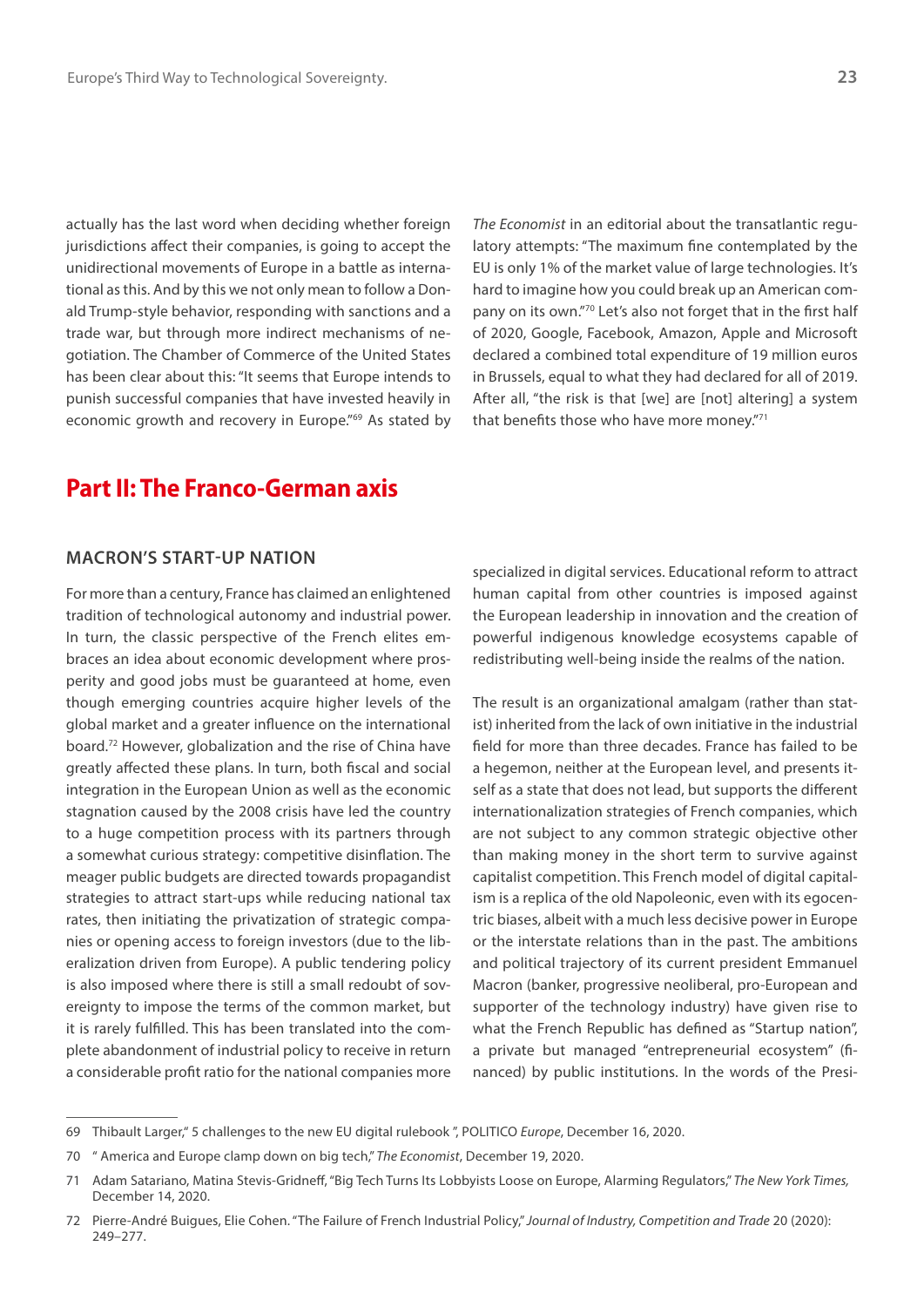

dent, "a nation of startups is a nation where everyone can say they can create a startup. I want France to be one." Briefly, this understanding of entrepreneurship, human agency and creativity is a replication of the Silicon Valley model, but without strong support from the military industry.

Beyond the pompous statements, what does this model consist of? Macron has been consistent with his particular vision of politics, to which he arrived late during the Hollande executive from the private investment bank to assume the economy and technology portfolio, which speaks well of the type of private investment and model of finances preferred by the Prime Minister. As Minister of Economy, Industry and Digital, he proposed the Law of New Economic Opportunities (NOÈ), a kind of digital approach to the flexibility of the labor market to further enhance the figure of the entrepreneur. Thus, Macron's neoliberal discourse is not articulated with an appeal to the market as such but to the digital world. This movement tries to turn state activity into the continuation of self-government, in which citizens behave like entrepreneurs.73 The State merely intervenes in a calibrated and effective manner when it is necessary to provide companies with the necessary capabilities by simplifying the intricate and bureaucratic French regulatory framework. It should be understood "as a platform, not as a limitation", in the words of Macron. It means fostering business through tax breaks and by reducing the "cost of failure". But it also means having, as Macron claims to have, a "direct understanding" of "risk takers" and their needs.74 In the end, this conception is based on creating a French model of Government as a Platform, based on intense institutional regulation, a notable public investment effort that serves private capital, and the development of a software-based digital industry model. This means, in the words of the creator of this concept (Tim O'Reilly),

the government is reduced to its essentials.<sup>75</sup> A minimal administrative space where large corporations would go on to provide the fundamental infrastructure and services, leaving the State as a mere passive regulator. For these pseudo-progressive assumptions, the forces of capitalism, technological change, and globalization are so strong that job protection and social equality, which France has tried to maintain with an expensive welfare state, are no longer viable political goals.76 Many of the country's political and social problems have to do with this ideology.

In this direction, Macron has set out to create a political, legal and ideological framework that has made it possible to adjust the values of Silicon Valley to the republican idiosyncrasies of France. In practice, this plan has followed the digital revolution through the example, if not the direct assistance, of Microsoft, Google, Amazon, Facebook or Apple. In 2018, when thousands of business leaders flocked to the World Economic Forum in Davos, Switzerland, the President convinced 140 top executives to make a stop in Versailles to learn about the country's campaign to get companies into #ChooseFrance. The objective of this is to create a conducive environment so that national technology companies can develop without being crushed by their international rivals, on the part that it is about turning France, but especially Paris into a startup hub that manages to wrest London's leadership in start-up innovation.

In this context we must understand the French strategy of Artificial Intelligence, entitled "Artificial AI for humanity" and has been developed on the basis of the policy brief known as "Report Villani". As the first important element, it describes the ethical framework in which both the research and the development of new technologies should be implemented, as well as the principles that inspired the

76 Philippe Askenazy, "The Contradictions of Macronism." *Dissent*, 2018.

<sup>73</sup> Ekaitz Cancela, ¿Quién es Emmanuel Macron?. La Marea. 21<sup>st</sup> April 2017.

<sup>74</sup> Carla Ibled. Macron and the imaginary of a "start-up nation". Political Economy Research Centre. 17-19-2019.

<sup>75</sup> In 2005, O'Reilly coined the concept of Web 2.0 and with it a complete redefinition of the characteristics of the new Internet based on the "cooperation" of the wiki, networks and of course the total commercialization of the network … and its # Five years later, O'Reilly launched its Government Proposal as a Platform (GP) (also open government and gov 2.0) concepts that have come to define the digital policy and strategies of most countries in the Global North. O'Reilly, who never concealed his ultra-capitalist devotions, did not take too many detours in launching his proposal. A minimal administrative space where large corporations would go on to provide the fundamental infrastructures and services, leaving the State as a mere passive regulator. In that same document O'Reilly invites the states to sink the digital revolution following the example of Microsoft, Google, Amazon or Apple (companies by the way, all of them played and condemned for systematically violating the regulations of half the world). The author's book can be found at Tim O'Reilly "Government as a Platform." *Innovations: Technology, Governance, Globalization* 6, no. 1 (2011): 13-40. and a criminological biography of the character in Evgeny Morozov, "The Meme Hustler", *The Baffler*, 2013.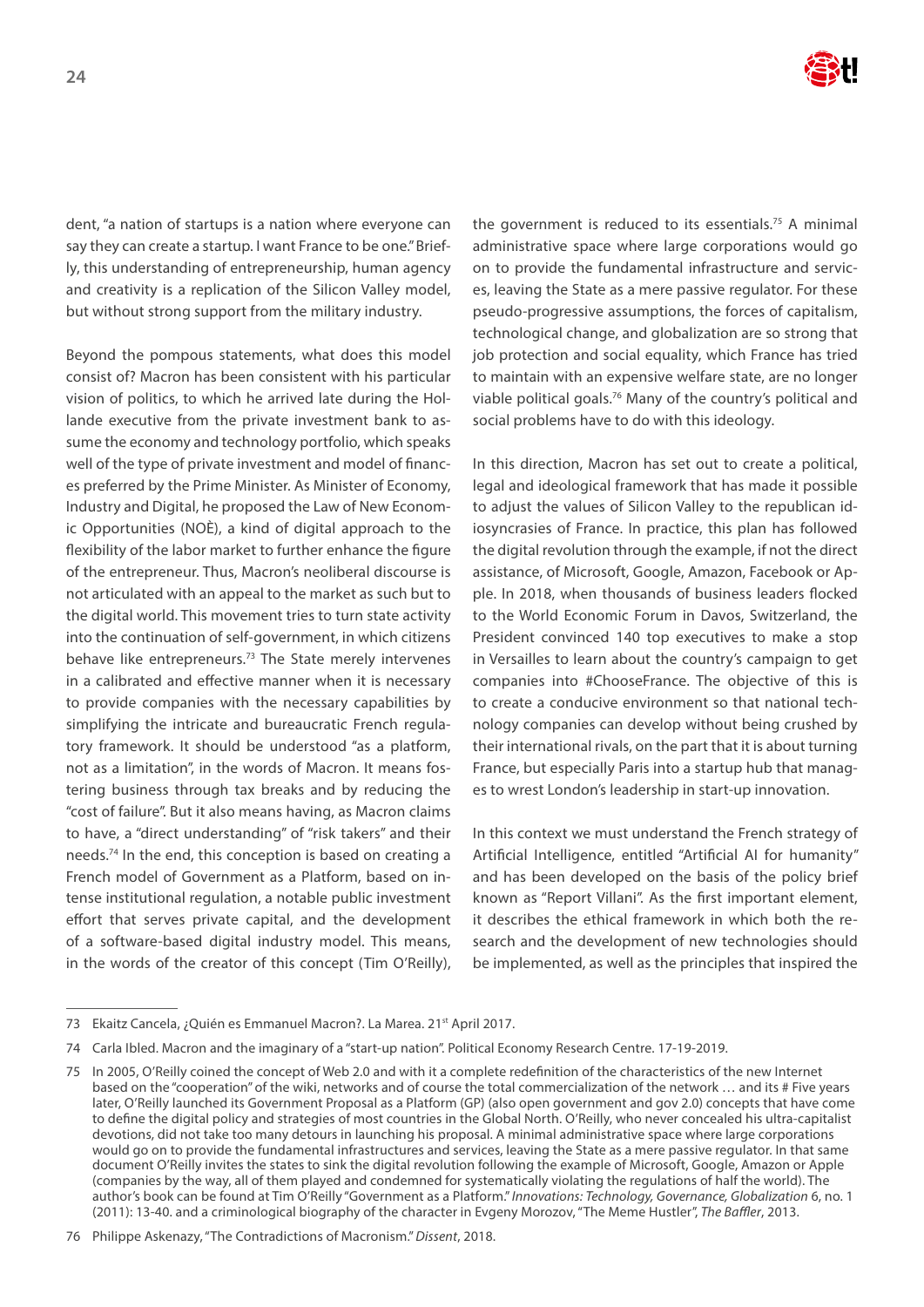relationships between public and private agents meant to co-govern the new techno-industrial ecosystem, thus complementing the previous attempt to create the socalled Digital Republic.<sup>77</sup> The main goal of the French AI strategy is to improve the AI education and training ecosystem to develop and attract the best AI human capital, establish an open data policy for the implementation of applications and create an ethical framework for a transparent and fair use of AI applications. To this end, the Macron government has dedicated 1.5 billion euros to the development of artificial intelligence until the end of 2022, including 700 millions for research. This strategic document has been accompanied by different presidential and ministerial orders, judicial decisions as well as specific legislation, aimed at regulating the taxes of digital corporations,<sup>78</sup> labor relations,<sup>79</sup> or freedom of expression online,<sup>80</sup> assigning new responsibilities to existing institutions such as "Commission nationale de l'informatique et des libertés" or the "Conseil national du numérique".<sup>81</sup> This set of institutions, policies and legal instruments are aimed at defining the architecture of the great business platform with which Macron intends to deal with the United States and China. Again, none of these institutional arrangements aims to replace the intellectual vanguards of Silicon Valley, but to create new centers of power in France. The idea is not to turn artificial intelligence into a common good so that French citizens can enjoy the welfare state as in the past, and to turbocharge it through digital means. On the contrary, the idea is to centralize data in French companies so that they provide the services that are essential to people's digital lives. It is neoliberalism with French characteristics.

In fact, one of Macron's first political acts after being elected president was to attend the inauguration of the largest

startup campus in Europe, the technology hotbed known as Station-F. Funded by digital capitalist Xavier Niel, and cared for by politicians of all stripes including Anne Hidalgo, Station-F embodies the liberal, cosmopolitan and techno-entrepreneur narrative of the France that Macron envisioned.82 As a representative of his whole vision, does it have any political viability? While thousands of start-ups are being developed in incubators like Station F, France only has a handful of so-called unicorns or startups valued at more than a billion dollars, including the ride-sharing service BlaBlaCar and the e-commerce site Vente-Privee. com. That is a measure of how difficult it is to create the next Facebook or Google in that country. Moreover, the figures published in the *Financial Times* bear this out: in the first half of 2019, French startups raised a record 279 billion euros, 43% more than the previous year, and the size of its fundraisers continues to increase. France is behind the UK, which raised 5.3 billions (+ 75%), but ahead of Germany, which raised 2.47 billions (+ 4%). After last year's funding rounds boosted valuations for Doctolib (medical reserves), Meero (photography) and Ivalua (sourcing software), there are now 13 unicorns in France. In Europe, France is now second only to the UK in terms of possible future unicorns, defined as companies valued between 250 millions and 1 billion.<sup>83</sup> Meanwhile, technology-related investments in Britain rose almost 90 percent last year to more than 7 billion, more than in France, Germany and Sweden combined.<sup>84</sup> It is this context that credits and other financing mechanisms that Macron has mobilized are understood. In March 2019, he managed to secure 5,000 million euros from large capitalist investment funds.<sup>85</sup> A year and a month later, the French state once again demonstrated that it is the guardian of digital capital, securing another 4,000 million euros to ensure liquidity to digital startups

- 80 Makena Kelly, "France wants to fine Facebook over hate speech," The Verge, 4th of July, 2019.
- 81 Future of Life Institute, AI Policy- France (Paris: Future of Life Institute, 2020).
- 82 Romain Dillet, "A walk around Station F with Emmanuel Macron," *Tech Crunch*, July 1, 2017.

- 84 Liz Alderman, "Macron Vowed to Make France a 'Start-Up Nation.' Is It Getting There?," *The New York Times*, 23 May, 2018.
- 85 "Investment Climate Statements: France and Monaco," (Washington: U.S. Department of State, 2020).

<sup>77</sup> Cédric Villani, "For a Meaningful Artificial Intelligence: towards a French and European Strategy". Report from the French Parliament, 2018.

<sup>78</sup> Alex Ledsom, "Tech Tax Is Just The Beginning, Says France," *Forbes*, 2020.

<sup>79</sup> Sam Schechner and Preetika Rana, "Uber Ruling in France Boosts Gig Workers' Rights," *The Wall Street Journal*, March 4, 2020.

<sup>83</sup> Harriet Agnew. "Paris Overtakes Berlin for Tech Start-ups after Boost from Macron," *Financial Times*, November 25, 2019.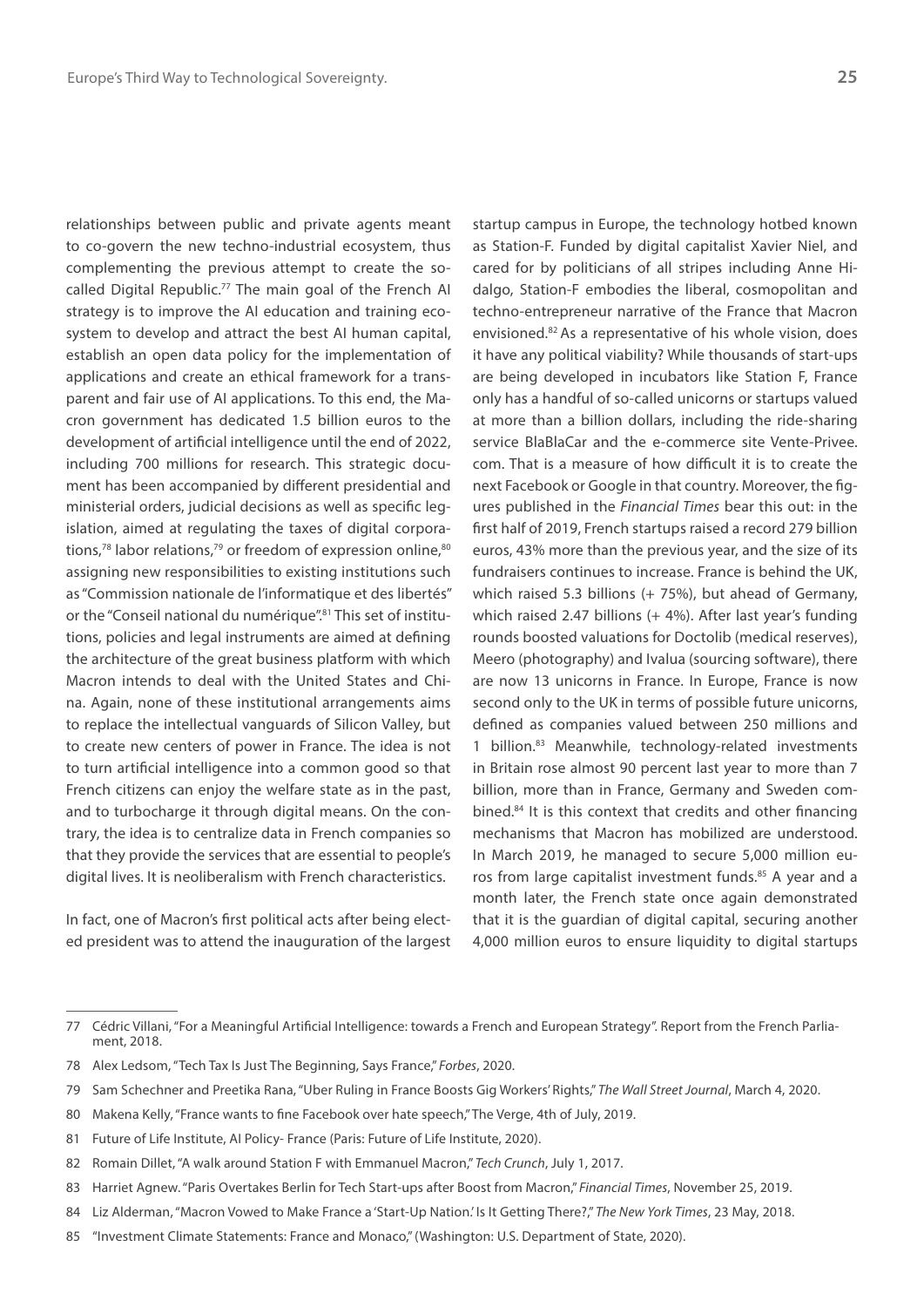

that suffered funding shortages during the pandemic.<sup>86</sup> In September 2020, Macron once again showed its commitment to the sector by announcing another 7,000 million, of which almost 4,000 million were cash transfers for the startup ecosystem, planned for them to develop artificial intelligence, cybersecurity and computing. All of this has to do with the second element of Macron's strategy: the development of a heavily financialized and software-centric model of digital capitalism. It is at this level where the French political strategy has bet with greater force, allocating a huge amount of funds in the last two years through its investment bank as well as a large political capital in order to capture the attention of Venture Capital Funds in the near future.

However, France is aware that private capital is not enough to grow and scale the national corporations at a high enough rate to cope with the extra-European giants. In the words of Cedric O, Secretary of State for Digital Affairs: "We have to foster the tech giants so they can compete on the same level as Uber or Airbnb."87 This strategy has been complemented by a strong public initiative to create entrepreneurial ecosystems, agile and innovative start-ups that can scale quickly and then be absorbed by French giants. At least, that is the idea behind "French Tech" brand, which aims to create certifications for regional ecosystems, such as the well known as "Métropoles French Tech" ("French Technology Centers"), made up of nine centers that obtained initial certification in November 2014. Axelle Lemaire and Emmanuel Macron announced a new wave of certifications (both thematic centers and ecosystems) in June 2015, creating four new French technology centers (Brest, Lorraine, Nice and Normandy) and four thematic ecosystems (Saint-Étienne, Alsace, Avignon and Angers). Other examples in this direction have been the French Mission, an initiative that promotes French startups globally and helps them grow into large companies. The French Tech Mission chooses the top 40 French startups and they label them Next40. These startups are meant to have better Government treatment, such as access to a fast track administrative system and all the support they need for fur-

ther development. Macron has set a goal of having 25 unicorn companies by 2025, privately owned startups worth more than € 1 billion. In theory, this special treatment provided by The French Tech Mission could help startups and lower-level entrepreneurs 'move fast and break things' as Facebook's philosophy states.<sup>88</sup>

This political and legal architecture designed by Macron and his predecessors is complemented by a model of digital capitalism financed in a *co-joint* public-private sector. This milestone was consolidated in early 2015, when the Prime Minister met John Chambers, CEO of the Cisco group, to approve the framework for a partnership between the American company and the French government. Then, Cisco announced its plan to invest 100 million euros in the French technology ecosystem. A few months later, the American company also announced its first commitments in the form of NUMA Sprint (a startup acceleration program), The Camp (a campus dedicated to digital innovation), Le Défi (a contest related to social and environmental issues), 6WIND (for telecommunications) and Actility (a machine-to-machine service operator).

Despite all efforts, the limits of the French strategy (the strengthening of the country in the world within a co-led Europe alongside Germany) have been well known since the beginning of Macron's term. It was made clear in his first decision as President of the Republic: convincing the tech giants to carry out large investments in the country. Although Facebook opened an AI research center in Paris a couple of years ago, more recently opened an incubator on the Paris Station F startup campus, and promised to increase its Paris AI team by 50 to 100 people and spend 12.2 million on new equipment by 2022, such as servers to host data for public agencies. Meanwhile, Google announced that it would open a new AI lab in Paris, with a focus on technologies that could be applied to health and the environment. The company said it expects to hire up to 120 researchers for the lab, which would equal the 120 engineers already there.<sup>89</sup>

<sup>86</sup> Marie Mawad, "France pledges €4bn liquidity support to startups," *Sifted*, 25 March, 2020.

<sup>87</sup> Mathieu Rosemain, "France's Macron Bets on Private-Sector Funding to Fuel Startup Push," *Reuters*, 18 September, 2020.

<sup>88</sup> Ilker Koksal, "France On Its Way To Become A Tech Giant: Macron's Speech And The Recent Investment," *Forbes*, 29 October, 2019.

<sup>89</sup> Chris O'Brien, "Google and Facebook expand AI investment in France following Macron's courtship at Versailles," *Venturebeat*, 23 January, 2018.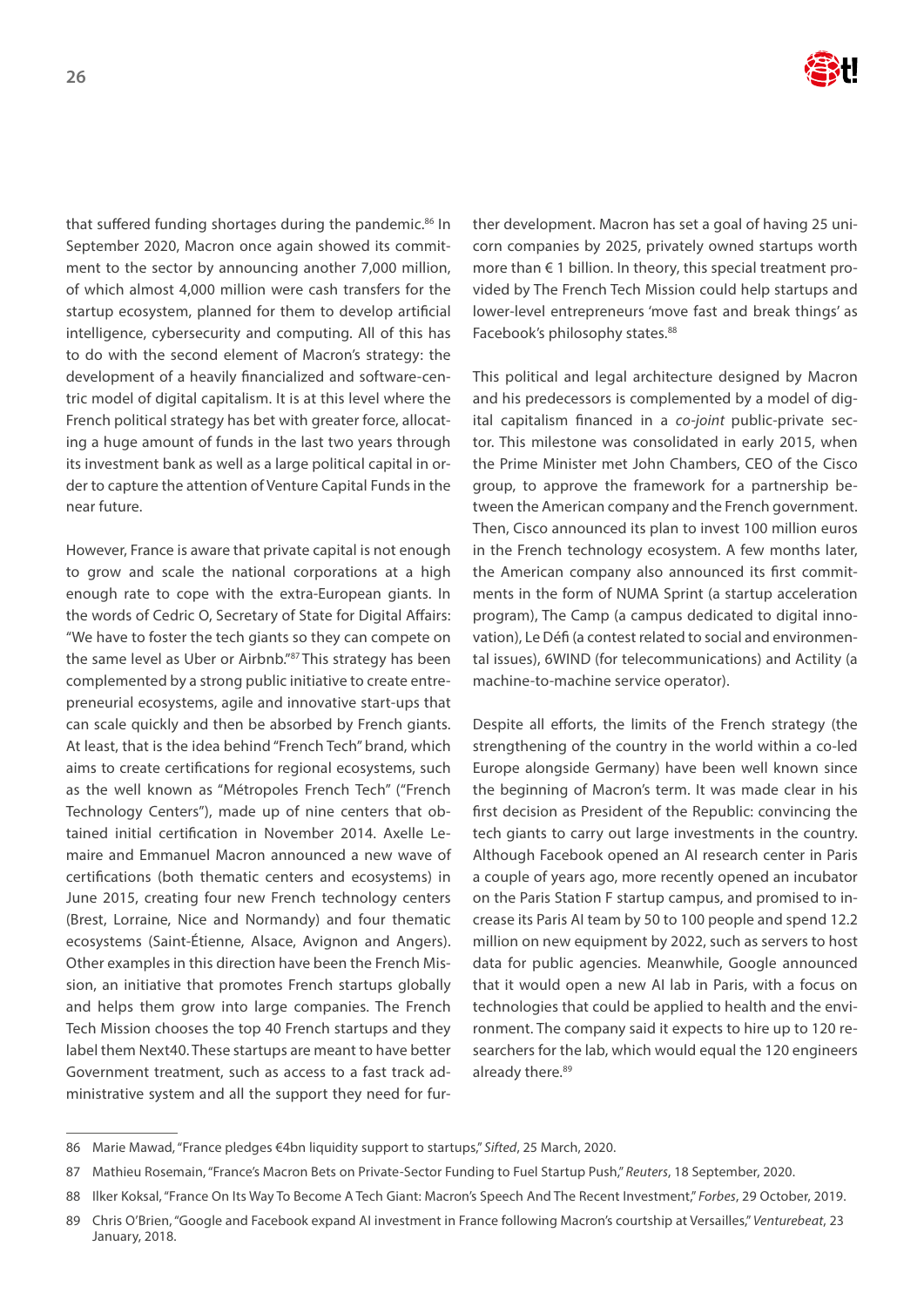These logics explain the concern of a large part of the French bureaucracy about digital sovereignty and the growing internal criticism of Macron, which has led him to modify many of his public statements. In 2013, a report issued by the French Senate expressed concern because it was clear that the Old Continent was on its way to becoming a "digital colony". Certainly, Europe lags behind in private investment in AI, which amounted to approximately 2.4 and 3.2 billion euros in 2016, compared to 6.5 and 9.7 billion in Asia and 12.1 and 18.6 billion in North America.<sup>90</sup> It is this geopolitical awareness that makes France push for a European rather than an exclusively national approach, not a firm conviction for a sort of communitarian federalism. Also, that's the reason why the government is actively promoting the French technology mission: becoming a technology giant in Europe and preserving its position on a global scale. Finally, the statements by Bruno Le Maire demanding national companies not hire Silicon Valley digital services represent the latest chapter of the French soap opera. As he put in a tweet, "there is no political sovereignty without technological sovereignty."

Beyond the false idealistic abstractions that leaders try to convey, and according to empirical data, France's dependence on the United States is absolute. An illustrative example is Cloudwatt's death on February 1, the date when the last computers were disconnected from one of France's attempts to build a local computer industry. The Andromède project was announced in 2009 as a government wish for cloud computing controlled by France and aimed at a "cloud souverain", a secure data hosting service to offer administrations and companies a national offer of online hosting of sensitive data that guarantees the confidentiality of the companies. Despite the 285 million euros invested by the State and by the main national partners, including Orange and SFR, this project failed to find an audience. The lag compared to US suppliers, Amazon, Microsoft and Google, has only grown since then. And in the absence of

a national platform, "users have had no choice but to resort to non-sovereign solutions", as stated Stéphane Volant, president of the Club of Directors of Business Security and Safety (CDSE).<sup>91</sup> Indeed, the effective result of the lack of French planning is absolute digital dependence. Recently, the decision of the French Ministry of National Education pointed in that direction allowing the acquisition of licenses of a hundred Microsoft software without real competition and without justification for the use of this software instead of its free equivalents, as revealed by Le Canard Enchaîné.92

The pandemic has only accelerated these trends towards digital dependency. In order to support French companies at the end of the coronavirus period, the French government launched a loan guaranteed by the State. To carry out these operations at a technical level, Bpifrance, which manages the certification system through its online banking, used the services of the American giant Amazon Web Services.93 On the other hand, as denounced by several French open source software firms, the awarding of a public contract for the hosting of the Health Data Hub's health data on Microsoft Azure servers, goes against any notion of European digital sovereignty. Beyond managing the architecture of the French national health data platform, this way of operating to solve certain political issues implies a high need to use U.S. infrastructures.<sup>94</sup> Is France's much-lauded digital sovereignty one iota different from the \$10 billion contract to move the Pentagon's Joint Enterprise Defense Infrastructure (JEDI), and more specifically, the U.S. Department of Defense, to the Microsoft cloud? France is just an extension of this empire, and it is shown by the brutality with which it has faced Huawei and ZTE, blocking their services in full allusion to national autonomy, while handing over all its public platforms to the Silicon Valley capitalists. Macron is just a vassal, mind you, with a great public relations strategy at his disposal.

<sup>90</sup> Nicolas Miailhe, "The Geopolitics of Artificial Intelligence: The Return of Empires?" *Politique étrangère* 3 (2018): 105-117.

<sup>91</sup> Sophy Caulier, "Numérique : le cloud, enjeu de souveraineté," *Le Monde*, February 16, 2020.

<sup>92</sup> CNLL, "Le CNLL auditionné par la mission Bothorel sur l'ouverture des codes et des données de l'Etat" *CNLL Actualité*, October 10, 2020.

<sup>93</sup> Franck DeCloquement, "Souveraineté numérique : le choix inquiétant fait par la BPI pour l'hébergement des données sur les prêts des entreprises françaises affaiblies par le Covid-19," Atlantico, 5th of July, 2020.

<sup>94</sup> CNLL, "Hébergement de données de santé du Health Data Hub chez Microsoft," *CNLL Actualité*, March 6, 2020.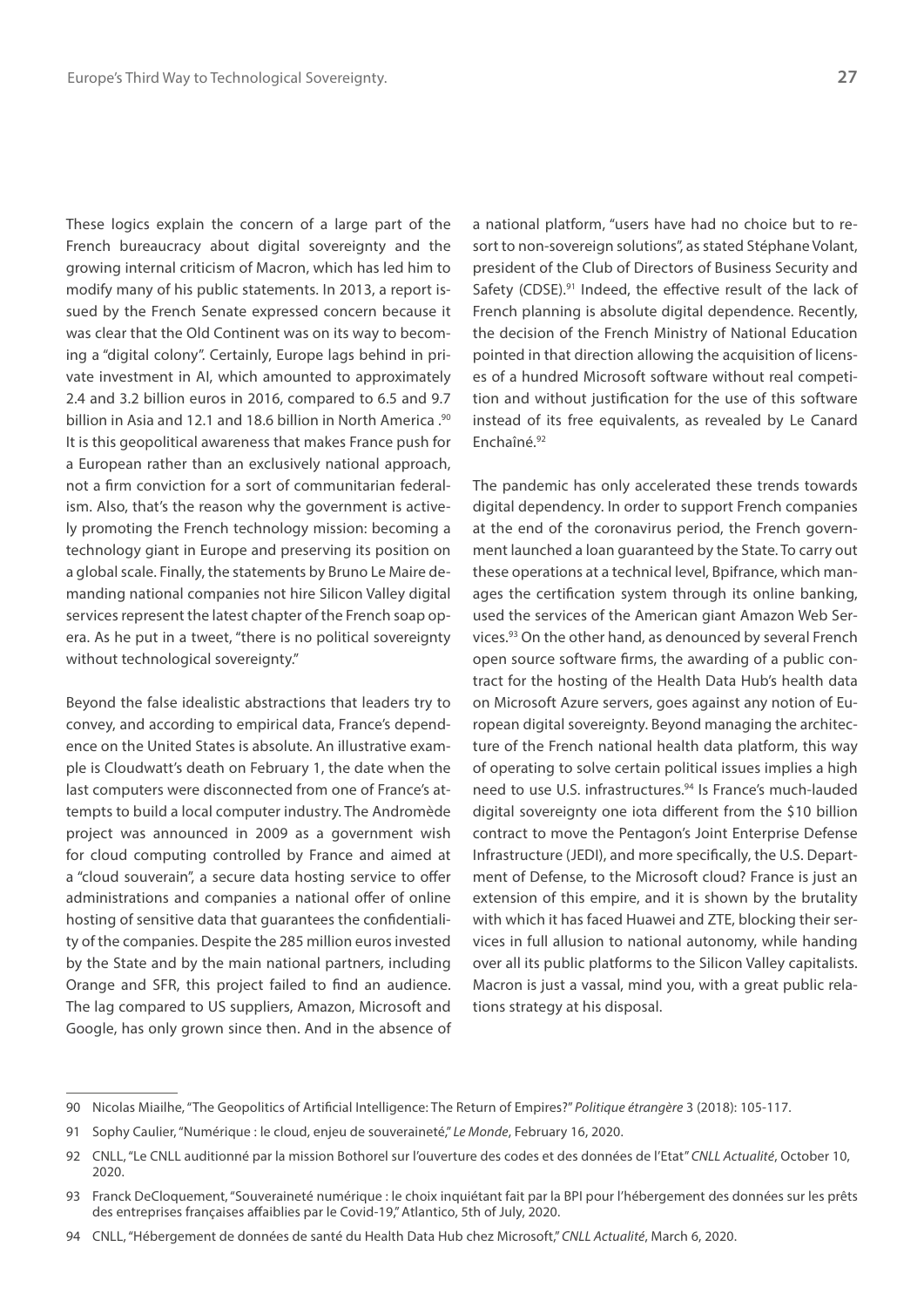

# <span id="page-27-0"></span>**THE HYPE OF THE GERMAN INDUSTRY 4.0**

The German model of technological development shows a clear line of continuity with the industrial policies of the country, which did not suffer the process of deindustrialization and reconversion to the tertiary model to which countries such as the United Kingdom, Spain or even France were subjected. Export-oriented growth models that emerged due to the structural weakness of domestic market demand in the postwar years have had a particular influence on the diffusion of information and communication technologies (ICT) in the German economy. And it is mainly due to the weight of the industrial productive sector, which ranges between 20% and 25%.<sup>95</sup> The German digital capitalism model is therefore not based on the attempt to configure a new Silicon Valley that orbits around software, but on the digitization of the already existing industrial sector, in order to transfer the high profit margins of digital capitalism to the German manufacturing sector. In other words, maintaining a constant rate of growth in the gross value added of industrial production without increasing costs.<sup>96</sup> This is a response to the high added value production model, which presents significant costs for employers, partly due to the high price of labor power. It should be noted that the number of workers engaged in the global manufacturing sector increased from 496 million workers in 1991 to 768 million in 2017.<sup>97</sup>

Consequently, unlike the rest of European countries, the German proposal for digital capitalism has been called Industry 4.0, born as the result of the joint effort of the German employers and the government to integrate manufacturing industrial production systems with the whole of digital technologies based on communication. In the words of Chancellor Angela Merkel, this entails the "comprehensive transformation of the entire scope of industrial production by merging digital technology and the internet with conventional industry."98 That is, the establishment of a techno-industrial complex made up of cybernetic and physical elements. Within the German narrative, now as-

sumed in much of the world, Industry 4.0 entails a new evolutionary step on industrial production. According to this scheme, the first industrial revolution was characterized by the use of coal and steam engines. As for the second, it was characterized by the extensive use of fossil fuels and explosion engines. The third, which we are still navigating, began in the 1970s and involved the incorporation of information technologies. The fourth industrial revolution would be characterized by the interconnectivity between production factors, the integration of production chains, interactivity, personality and especially by the automation of production, thus sweeping off the border between digital and analog. In this direction, the new phase of industry 4.0 has to do with the platformization of the German model, an aspect that is related to the French proposal, and even more so with the projection of both nations with respect to their joint direction of the European digital industrial policy.

This is, the new German strategy, which covers until 2030, aims to replicate the platform capitalism model of software companies at the manufacturing level.<sup>99</sup> For that, the 2020 strategy is organized around three main ideas: autonomy (what we have previously described as technological sovereignty), interoperability (between public and private agents in Europe, this is, "public-private partnership as usual") and sustainability (in relation to the social, ecological and economic conceptualization of made by the EU). Since 2011, the German employers' association together with various German ministries have been working to achieve these great areas of industrial transformation 4.0 and promoting them in forums of different kinds. First by modifying the production process itself by including AI and automation technologies. Secondly, promoting the transformation of production logistics, seeking to integrate production factors, forming industrial synergies. The third and fourth elements have to do with the inclusion of advances in software in the final products, with a greater presence of intelligent products and services, as well as in the management and service itself with respect to customers.

<sup>95</sup> Wolfgang Schroeder, "Germany's Industry 4.0 Strategy", *Friedrich Ebert Stiftung*, 2016.

<sup>96</sup> "World Employment and Social Outlook", *International Labour Organization*, 2020.

<sup>97</sup> Ron Davies, "Industry 4.0: Digitalisation for productivity and growth," Report from the European Parliament, 2020.

<sup>98</sup> Wolfgang Schroeder, "Germany's Industry 4.0 Strategy: Rhine Capitalism in the Age of Digitalisation", Friedrich-Ebert-Stiftung, 2016.

<sup>99</sup> Servaas Storm and C. W. M. Naastepad, "Crisis and recovery in the German economy: The real lessons." *Structural Change and Economic Dynamics* 32 (2015): 11-24.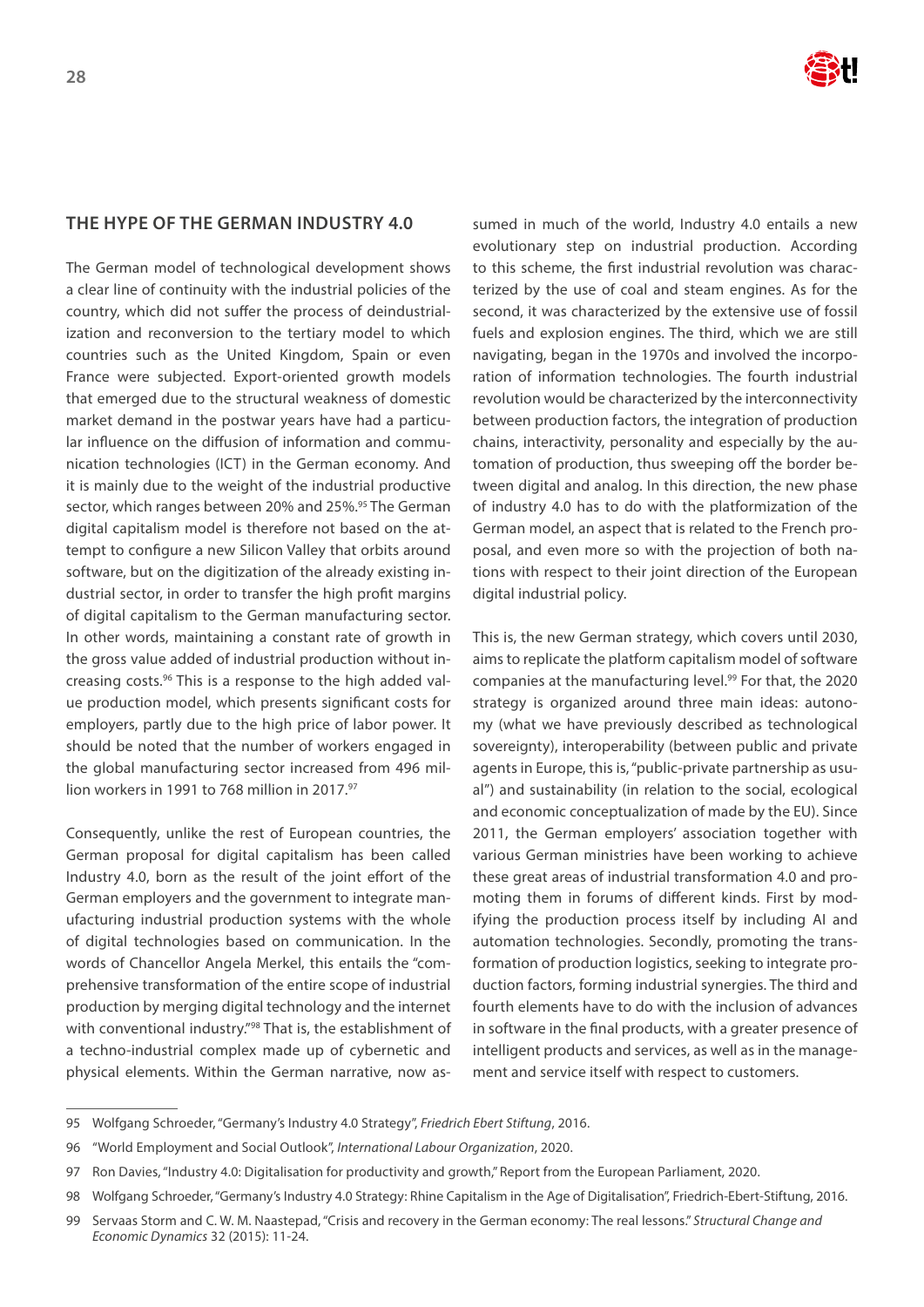To carry out this transformation, the German government has established fluid channels of communication with the German employers. Contrary to the French model, the German state has not played a strategic role as a guarantor of financial capital, with relatively low initial investments of 200 million euros, but rather as a coordinator and political director of the process. In this sense, it has coordinated a series of sectoral policies aimed at directing and facilitating industrial business innovation with the aim of expanding the strength of national industrial capital after the crash of 2008. Even for several years, these strategies have been oriented to the basic and applied research priorities, reordered methods, protocols and standards in cutting-edge industries, adapted the educational system at all levels to the needs of the industry, homogenized and stabilized the labor market and regulation, as well as social security and protection (guaranteeing a stable, fluid and prepared workforce), and guaranteeing a sufficient network of infrastructures of all kinds. To this end, Germany has coordinated a good part of its main Ministries (Economy and Energy, Education, Labor, Transport, Interior, Justice), as well as established numerous working groups between public and private actors.<sup>100</sup> It is a top down approach where bureaucrats collaborate with the private sector. For its part, the employers' association has established clear and direct communication channels between the different conglomerates involved, integrating, standardizing and creating productive poles that generate a benefit to German industrial capitalists. First and foremost, this is a business project driven and led by strategic private sectors, who define the different strategies of Big Data (2011-2013), Robotics, Intelligence of Things and Automation (2014-2016) and Artificial Intelligence (2017- 2018).101

Be that as it may, if anything, the German industrial strategy and the Industry 4.0 concept have influenced the discursive positions of the various European countries (and even China, which has created its own version). The various German business organizations, conformist trade unions and the conservative intelligentsia have embraced this fictitious debate and invoked new technologies for aligning their capitalist strategy: to exploit and intensify working hours. The clearest expression is in the impact of technologies on workers in the Global South, to whom they reach thanks to the digital integration of Industry 4.0 with global production. Thus, the growth possibilities of German companies are deposited in the reduction of the quality of work or the reduction of costs.<sup>102</sup> There are other indicators that German companies and their Industry 4.0 means increasing the competition among workers.<sup>103</sup> This is, ensuring that a large number of producers could enjoy low wages thanks to the systematic use of the "reserve army mechanism" in the digital age: using sharing economy platforms to access huge amounts of labour in southern countries, thereby reducing business costs, or simply introducing algorithms into the workspace to intensify the use of labour in the South.104 On the other hand, there is also evidence that Industry 4.0 is more of a way to innovate with ways of controlling the workforce than a strategy determined to efficiently implement digital planning of the production process. In Germany, Amazon has confirmed the existence of equipment consisting of a microphone and camera that monitors employees to record working hours, log incoming goods and maximise employee efficiency.<sup>105</sup>

Obviously, this industrial strategy will achieve the goal of increasing corporate spending on means of production, revitalizing the stagnant German entrepreneurial state, and doing a good propaganda favor to heavy industries, whose pollution-based business models will be better perceived abroad. Probably, it will also weaken the position of the workers in the different political conflicts, since all civil

<sup>100</sup> Johannes Horst and Fernando Santiago, "What Can Policymakers Learn from Germany's Industrie 4.0 Development Strategy?," UNIDO, 2018.

<sup>101</sup> "Germany AI Strategy Report," Report from the European Commission. 2018. Available at: [https://ec.europa.eu/knowledge4poli](https://ec.europa.eu/knowledge4policy/ai-watch/germany-ai-strategy-report_en)[cy/ai-watch/germany-ai-strategy-report\\_en](https://ec.europa.eu/knowledge4policy/ai-watch/germany-ai-strategy-report_en)

<sup>102</sup> Al Rainnie and Mark Dean, "Industry 4.0 and the Future of Quality Work in the Global Digital Economy," *Labour & Industry: a journal of the social and economic relations of work*. (2020): 1-19.

<sup>103</sup> Philipp Staab, "Digitaler Kapitalismus. Markt und Herrschaft in der Ökonomie der Unknappheit" (Berlin: Suhrkam, 2019): 154.

<sup>104</sup> Ekaitz Cancela. "No hay alternativa al socialismo: los límites de la lucha de clases en el capitalismo digital," *Teknocultura* 17, no. 2 (2020).

<sup>105</sup> Philipp Staab, Oliver Nachtwey, "Market and Labour Control in Digital Capitalism". *tripleC* 14, no. (2016): 467.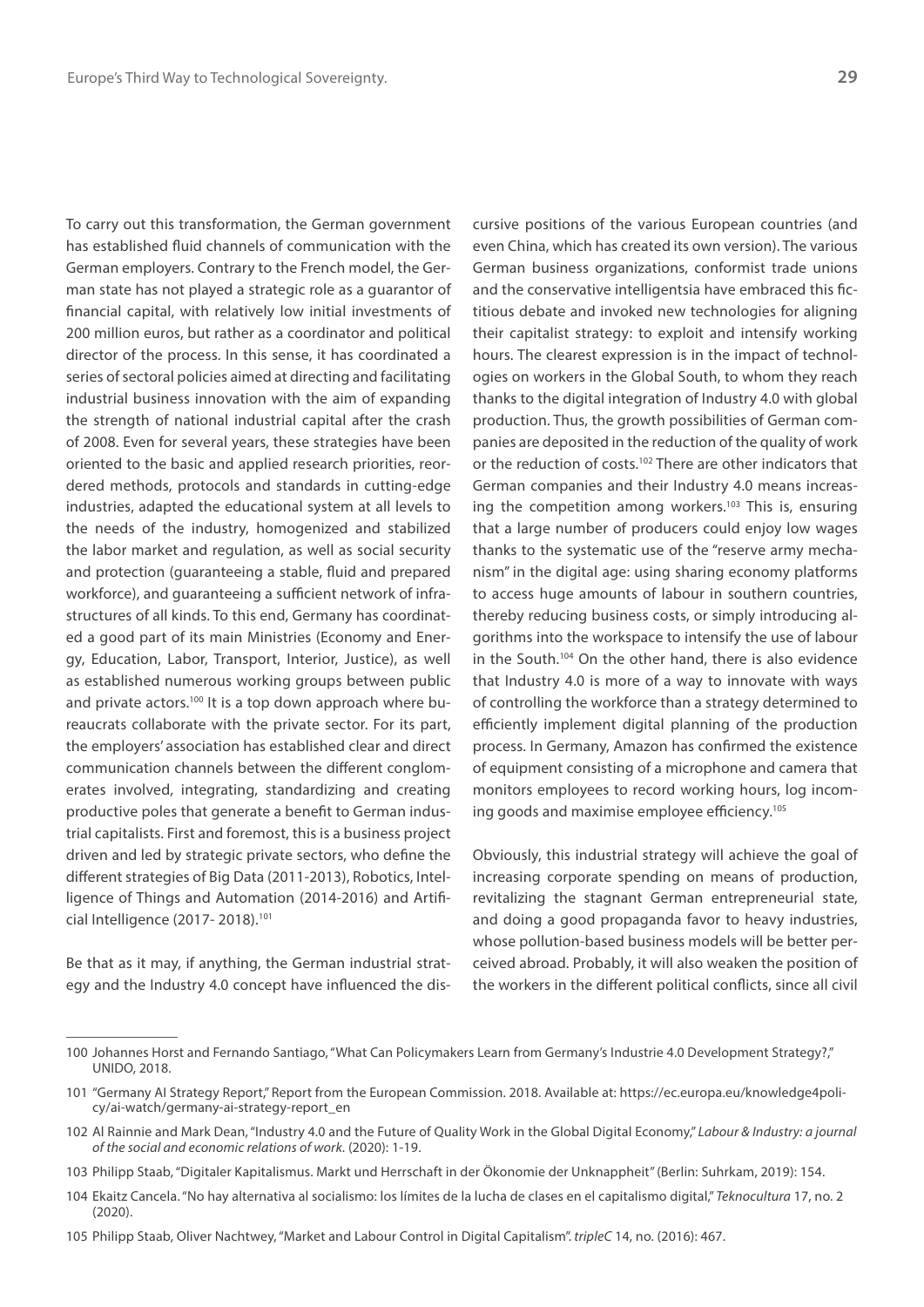society has embraced the corporatist discourse of Industry 4.0. Nonetheless, the achievement of these objectives is far from taming Silicon Valley and its presence in the country, let alone facilitating the control of profitability by the state. Again, the calls of the big German lobbies, as well as the repetition of their messages by the federal cabinet, are more of a discursive question than a real strategy with effective political capacity.<sup>106</sup>

This is eminently due to the corporatist nature that the debate has adopted, not only when implementing the common premise in this theory of class harmony and its organic unity through the organization of work, but also of capital.107 This latest event takes place in Germany through the reformulation of antitrust policy. At the core of this idea is the assertion that "if antitrust policy is not 'domestic to the titans of technology, it will be more likely that another type of regulation will be imposed, less driven by free market ideas. In this sense, the prevailing position in the debate on these policies when confronting Google is 'keep the markets open, otherwise, the intervention may come too late'".108 In a slightly broader way, it can be said that in terms of protecting competition in the market against the emergence of giant online platforms and their business models it is present in the recent ninth amendment of the German competition law. In fact, there has even been an institutional change for the competition authority, the Federal Cartel Office of Germany (FCO; Bundeskartellamt), to adequately address anti-competitive agreements and strategies involving digital goods. In addition, oriented towards cooperation between German press publishers, who have initiated one of the largest crusades against Silicon Valley, the aforementioned German law establishes a series of criteria to consider the market power of platforms: direct and indirect network effects, parallel use of various services, economies of scale connected to network purposes, access to data relevant to competition, and competitive

pressure driven by innovation.<sup>109</sup> In relation to this last point, the R&D spending of the entire German automobile industry in 2018 was approximately 30,000 million, a figure 5,000 million less than Amazon's expenditure each year.

Without going into complex details, beyond the issues that are already on the agenda of the debate in Germany, due to the ordoliberal roots of the economic thought of the Germans, the ultimate maxim to which the large conglomerates aspire is to regulate the power in terms of the influence that the big players obtain on the regulators and politicians, which will degenerate into giving even more priority to actively listen to the German lobbyists. On the other hand, the competition authorities can put an end to the data-based price discrimination strategies that consumers face, they could even regulate how much they charge for blocks of data in data-free markets endowed with individual ownership, but hardly is this a successful long-term strategy. The latest announcements of the German Antitrust Commission will not achieve the ultimate goal of guaranteeing German digital sovereignty, let alone European, but they do show where the debate is evolving. Referring to "Chinese state capitalism", it proposes to reduce distortions of competition in the internal market with an instrument of European competition law applicable to subsidies from third countries, which aims to guarantee the equality of treatment of subsidies granted by third countries such as China and state aid from Member States.110 In other words, Germany is trying to transpose its laws into European directives on this matter to become a kind of last defender of European interests in a world divided between two great powers. Hence, the proposed instrument suggests allowing the European Commission to intervene in cases of acquisition of a company and contracting of a Member State; it may even apply a suspension obligation to all interested parties. There is no need to add more arguments than the following comparison: where Germany spent 200 million

<sup>106</sup> Thomas Haipeter, "Digitalisation, Unions and Participation: the German Case of 'Industry 4.0'". *Industrial Relations* 51, no. 3 (2020): 242-260.

<sup>107</sup> Leo Panitch, *Working Class Politics in Crisis. Essays on Labour and the State*. (London: Verso, 1986): 132-160.

<sup>108</sup> Rupprecht Podszun, "How to Reform the Law on Abusive Practices: The study that will serve as a basis for reform in Germany (and Europe?)," *Competition Policy International Journal* (2018).

<sup>109</sup> Oliver Budzinski, and Annika Stöhr. "Competition Policy Reform in Europe and Germany– Institutional Change in the Light of Digitization," *European Competition Journal* 15 no. 1, (2019): 15-54.

<sup>110</sup> "Monopolies Commission: Strengthening the competition regime in Europe in times of the Corona crisis, digital change and growing challenges from Chinese state capitalism. Biennial Report of the Monopolies Commission under § 44(1)" *ARC* 29 (2020).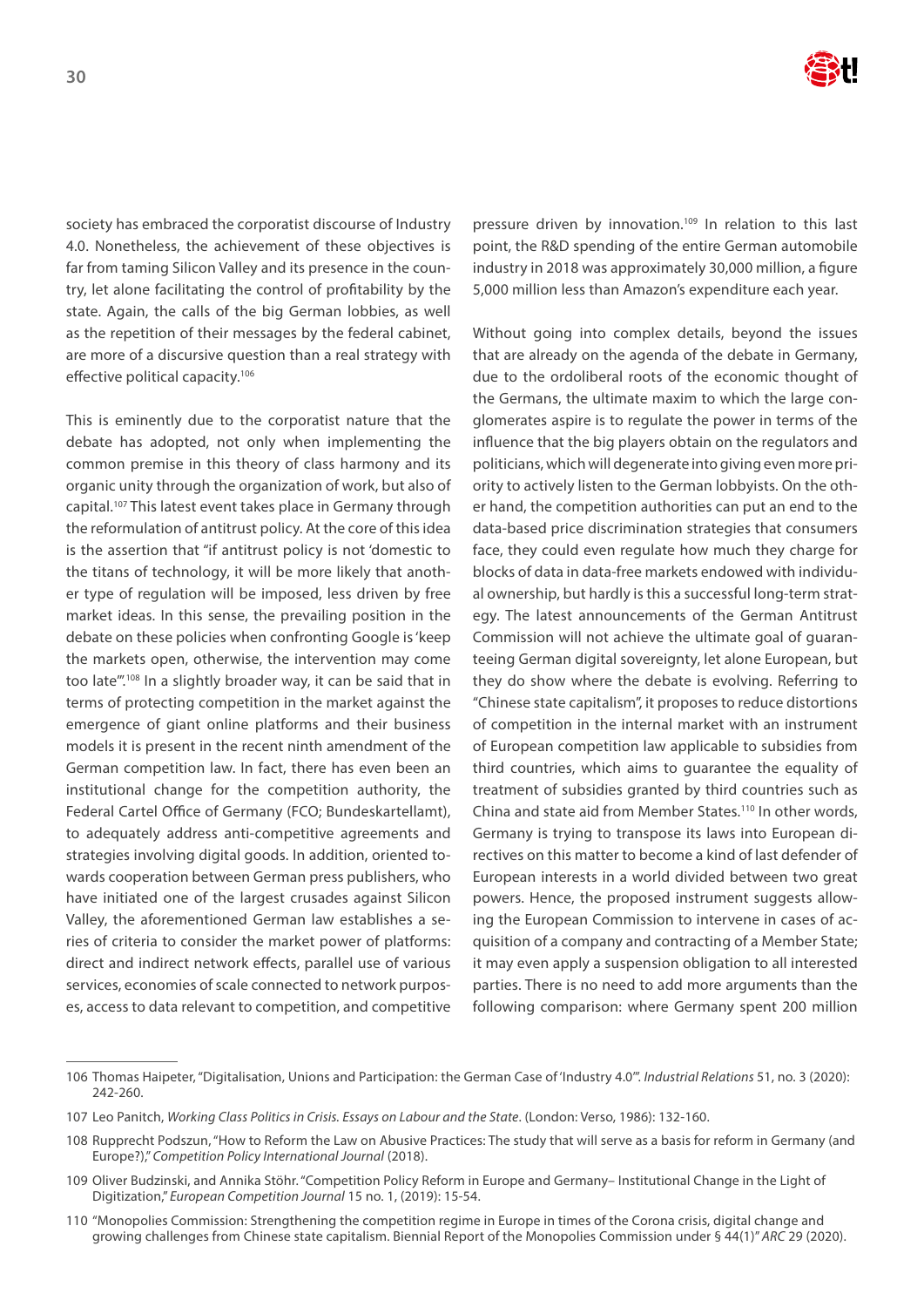euros on digital infrastructure and research and development in its Industry 4.0 program, China spent almost 200 billion for its "Made in China" funds, not counting that it has enabled private and state companies to merge in order to create national champions large enough to sweep German competitors out of the world market guided by ideal legal views on competition.

In fact, this is a curious quality about the pseudo German sovereignty strategy, as it tries to use the entire regulatory force of the European Union to advance its particular inter-capitalist competition against China. If it exploits German leadership in automation and digitization, Germany aims to expand its influence in the large Chinese market amid US concerns that this country will become a major competitor in the coming years.111 German measures move in this tension, where there is also a strong internal debate among members of Angela Merkel's Party (and even this one with Emmanuel Macron) on how to deal with power. Some German lawmakers want to exclude China's Huawei from 5G contracts, following warnings from the United States that this could lead to spying on Beijing. Merkel prefers safety standards to be the yardstick rather than singling out individual companies.112 After all, Volkswagen, Daimler and BMW sell more cars in China than anywhere else. In addition, these companies already cooperate with Huawei, a dependency that Beijing wants to exploit without caring much about the antitrust strategies of Berlin. Again, the power of this power encompasses far more areas than antitrust policy can cover. Konstantin von Notz, legislator and member of the committee for digital affairs in the German Parliament, put it this way: "The Chinese have made it clear that they will retaliate where it hurts the most: the automobile industry."113

In general terms, both France and Germany support bilateral or multilateral cooperation and the simultaneous adoption of national and European objectives in their national artificial intelligence strategies. However, the motivations and ulterior goals of the two are radically different. In the

German case, the focus on European cooperation, specifically Franco-German, seems to present itself as a goal in itself, a tender collaboration with its European partners. The French strategy, by contrast, draws on a more pragmatic approach, supporting European cooperation only in areas where the authors of the strategy consider useful. On the other hand, both governments defend the relaxation of the EU competition rules to allow states to create mega-companies. The most prominent example came this spring when a German-led investment lawsuit to the EU over a local vaccine company, CureVac, which the Trump Administration was said to be seeking to control, resulted in the company receiving a funding package. of the EU of 80 million euros.<sup>114</sup>

Issues like this generate intrastate asymmetries. The problem is that when Macron and Merkel speak of digital sovereignty, they refer to the national one, while von der Leyen does it to the supranational. In this fight of visions there must always be a winner. And everything points to this being the German government. On the one hand, the campaign that started some years ago to create a collective legal data protection regulation is more a move to allow German companies to sell their goods and services in the European single market without having to adapt to national capitals than a concern for citizens' privacy. Moreover, common standards also allow foreign capital to enter the market. Who will be the governments that will mobilise private investment to develop domestically and continue to control domestic markets is not a question that requires much thought. As a recent article put it, despite the eloquent rhetoric about "shared values" from the President of the European Commission, European digital sovereignty is nothing less than an imperialist agenda to take a position in global inter-capitalist competition: it is a bid to enforce the rules, rather than to receive them. In effect, this is aimed at strengthening Europe's position in the world as long as it also strengthens Germany's position within the European Union.<sup>115</sup>

<sup>111</sup> Nicoletta Corrocher, Roberto Mavilia, and Melissa Giorgio. "The Sino-German Alliance for the Fourth Industrial Revolution: Dynamics and Policy Implications," *Journal of Economic Policy Reform* 24, no. 4 (2020): 1-21.

<sup>112</sup> "Merkel wants Europe to aim for a joint stance on China and 5G". *Reuters*. November 11, 2019

<sup>113</sup> Katrin Bennhold, and Jack Ewing. "In Huawei Battle, China Threatens Germany 'Where It Hurts': Automakers." *The New York Times*. January 16, 2020.

<sup>114</sup> Georgi Gotev. "EU offers support to German vaccine company coveted by Trump," *Euractiv*. March 17, 2020.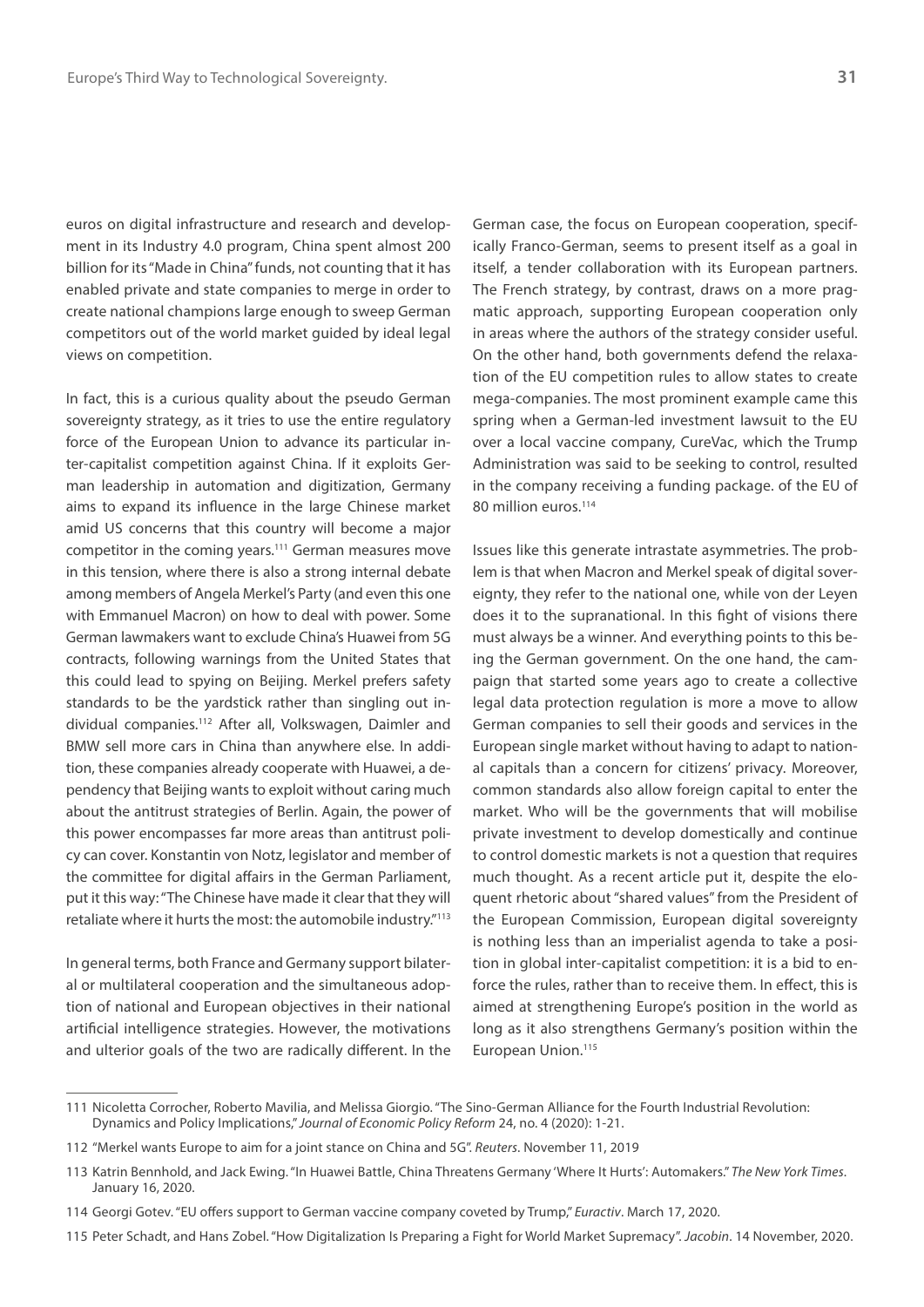

# <span id="page-31-0"></span>**Part III: The Gaia-X project, fake technological sovereignty**

Paradoxically, the European commitment to technological sovereignty depends on the joint digital industrial policy strategy launched by Germany and France, the so-called Gaia-X Plan. According to the narrative of its promoters, among whom are also renowned German industrial giants, this initiative represents the next generation of data infrastructure for Europe: a federated, decentralized and secure system that meets the highest standards of digital sovereignty at the same time. that promotes innovation. In other words, as expressed in the Digital Summit of October 29, 2019, "this project is the cradle of an open and transparent digital ecosystem, where data and services can be made available, collected and shared in a trusted environment."116 Gaia-X would be the most advanced solution against Europe's serious problem of technological dependency and industrial strategic vulnerability. It proposes a data infrastructure solution based on the values and principles of the Union, which claims to defend the objectives of the European data strategy (protection, fundamental rights, laws relating to cybersecurity / openness, fairness, diversity, democracy and confidence).117 More specifically, this project could be described as the creation of a technological and legal architecture that allows the intra-European flow of data in order to be exploited by companies, science and the public sector, as well as by citizens. It would be a multi-location clouding meta-service with sufficient capacity to provide productive capacities to all the Union's actors. This is intended to erect a framework that, without aspiring to compete in market terms with the data hosting and clouding giants of Silicon Valley, at least allows the constitution of an autonomous European entity with sufficient capacity to provide similar services to governments

and the industrial sector. digital, both software and manufacturing.118

That is, it is about promoting nothing more and nothing less than the implementation of a cloud infrastructure throughout the sovereign European Union of Google Cloud, Microsoft Azure or Amazon Web Service. In this sense, the project would be the materialization of the political intention of the EU when it comes to raising its digital single market for Europe by establishing a public private platform for exchange, sale and access to services, protected, but not isolated, from dominant digital corporations. It would therefore be the consensus solution of the Franco-German axis to provide the material basis for the longed-for European technological sovereignty.<sup>119</sup> In this way, as it is professed, Europe could finally have its own digital productive ecosystem and imbued with its humanistic, ecological and social commitment values.

However, and simply paying attention to the names of the 22 founding partners of the project, $120$  as well as the governmental enthusiasm shown by the German and French governments, it is easy to intuit other interests, which although not incompatible with the above, are placed first in the priority scale of the Gaia-X project. This aims to establish a protected space for Franco-German capital, which would allow it to strengthen the integration and corporate consolidation processes underway. The objective is to generate the material conditions necessary to constitute a techno-industrial ecosystem capable of producing corporate champions in a position to compete with the Chinese or Americans. Therefore, the strategy has a clear Franco-German component, whose industries are the only

<sup>116</sup> Bundesministerium für Wirtschaft und Energie, Project GAIA-X: A Federated Data Infrastructure as the Cradle of a Vibrant European Ecosystem (Berlin, 2020). Available at: https://www.bmwi.de/Redaktion/EN/Publikationen/Digitale-Welt/project-gaia-x. pdf

<sup>117</sup> Bundesministerium für Wirtschaft und Energie, GAIA-X: A Pitch Towards Europe (Berlin, 2019). Available at: https: //www.datainfrastructure.eu/GAIAX/Redaktion/EN/Publications/gaia-xa-pitch-towards-europe.pdf?\_\_blob=publicationFile&v=6

<sup>118</sup> Bundesministerium für Wirtschaft und Energie, GAIA-X: Technical Architecture (Berlin, 2019). Available at: https://www.data-infrastructure.eu/GAIAX/Redaktion/EN/Publications/gaia -x-technical-architecture.pdf

<sup>119</sup> Ursula von der Leyen, "State of the Union Address by President von der Leyen at the European Parliament Plenary, European Commission," September 16, 2020.

<sup>120</sup> Those names are Atos Amadeus, Beckhoff, Bosch, BMW, Cispe Cloud, DE-CIX, Deutsche Telekom, Docaposte, EDF, Fraunhofer, German Edge Cloud, Institut Mines-Telecom, International Data Spaces Association, Orange, 3DS Outscale, OVHcloud, PlusServer, Safran, SAP, Scaleway, and Siemens.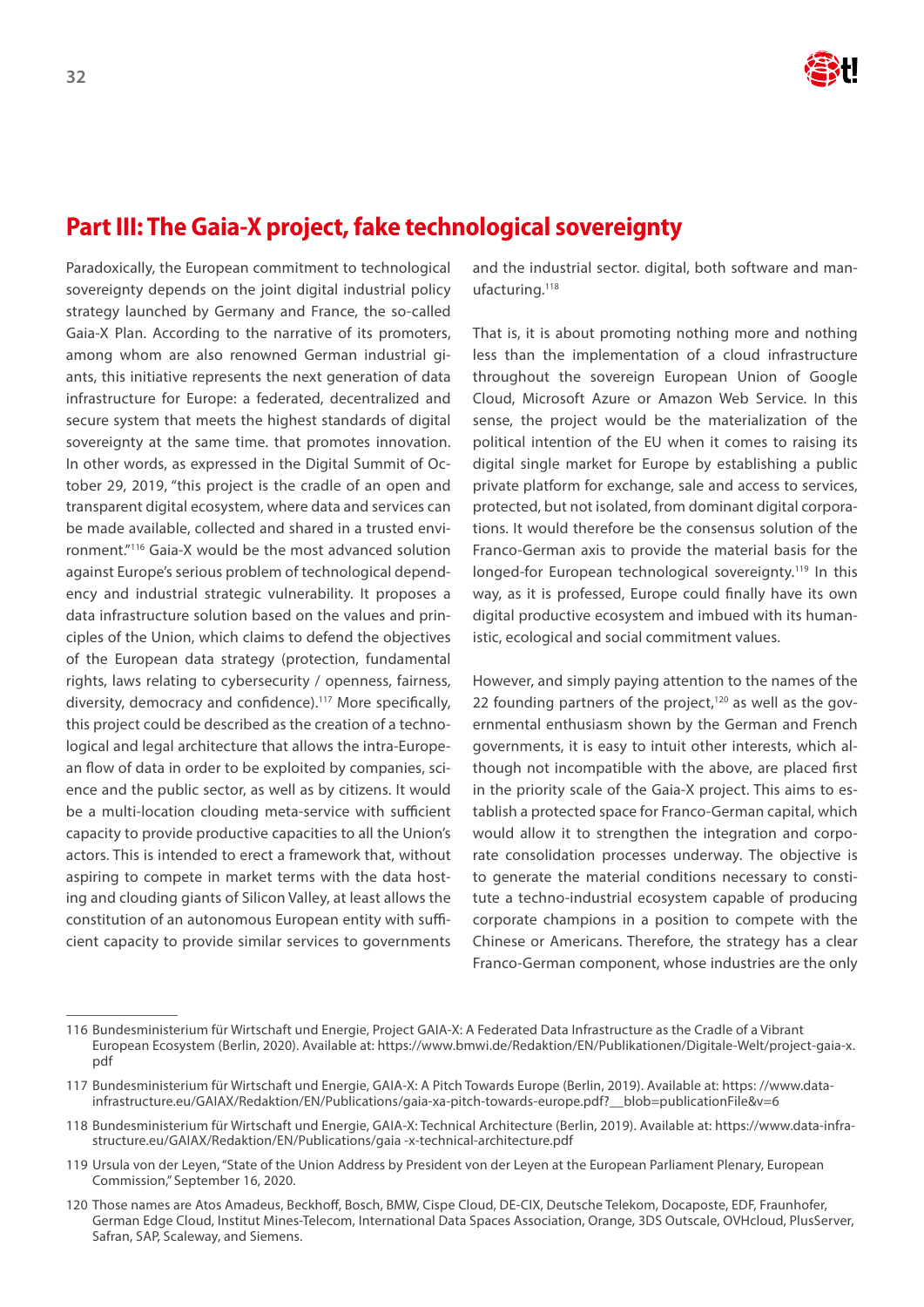ones capable of performing that function. Although there are some frictions between the two (while France focuses its efforts on becoming a communications and software development powerhouse, Germany is focused on protecting its manufacturing industry by integrating with new technological developments), both efforts require a material, legal, technological and human infrastructure, which is impossible to achieve individually and not through an alliance limited to both countries. For this reason, and for the benefit of their large corporations, France and Germany propose Gaia-x as the great solution for the rest of the member states.

Undoubtedly, this is a completely innovative project: it enshrines the relationship between capitalists and the State in an entity of European dimensions *—*and without being perceived as such by the other member states!. However, this project raises innumerable doubts and problems for European digital sovereignty. As some pro-European media have raised from the Brussels bubble, this is the "Trojan Horse" for large foreign technology companies to access Europe.121 Unless, of course, someone wants to do business with the French and German business establishment. To cite one example, on the project's own website, companies such as Palantir, or the cloud computing areas of Google, IBM, Microsoft or Amazon are mentioned as "Day 1 Members". Not to mention that senior members of Europe's Gaia-X cloud computing initiative have voiced concerns about sponsorship of its annual gathering in Milan by Chinese tech companies (Huawei and Alibaba).<sup>122</sup> And what is even more disturbing.: Microsoft and Amazon reacted to the initial announcement of the European project with a good deal of haughtiness, breaking the arguments of the new German idealists that a cloud in Europe will not have the scale necessary to be competitive in today's market. Let's not forget that Amazon Web Services is the world leader in public cloud (39% market share), Microsoft Azure is second (19%), followed by Google Cloud (9%) and Aliba-

ba Cloud (5%). Also, the four giants had a combined market share of 72% in the third quarter of 2019, up from 57% in early 2016. "We think the idea of a national cloud is interesting as a theory, but it actually removes many fundamental advantages of cloud computing (…) true sovereignty requires the most powerful cloud solutions; otherwise, Europe only consolidates its digital divide," said a representative of Jeff Bezos' company about the Gaia-X project. For its part, Microsoft stated that it is legitimate for Europe to seek greater digital sovereignty, but it is a mistake to focus on the location of suppliers.<sup>123</sup>

Certainly, to understand the implications of this fallacy on European technological sovereignty, it is enough to look at the way in which European companies depend on the Silicon Valley cloud architecture to understand the Gaia-X plans. Airbus, the most powerful company in Europe, signed a strategic partnership with Palantir, a data mining giant strongly integrated in the Department of States, especially in Defense and Intelligence, to collect all the information of the A350 program, clean it and create correlations after. This work increased production of the A350, reduced quality problems and resulted in huge savings.<sup>124</sup> This same company was hired by French intelligence services in the wake of the militant attacks in November 2015 that killed 130 people in Paris. The initial three-year contract with Palantir, whose clients range from the CIA to large global banks, was renewed last year because there was no homegrown alternative, as recognized by the national intelligence agency DGSI.<sup>125</sup> Palantir has had access since 2013 to personal information such as text messages, passport numbers, criminal records and maiden names of mothers thanks to the intimate connection with government agencies, a fact that has not prevented the company from establishing conversations with the authorities of France, Germany, Austria, Spain and Switzerland to establish a health service similar to the one offered to the United Kingdom's National Health Service to combat the

125 Mathieu Rosemain, "A French alternative to Palantir would take two years to make, Thales CEO says," *Reuters*. October 23, 2020.

<sup>121</sup> Stefane Fermigier, and Sven Franck "Gaia-X: A trojan horse for Big Tech in Europe," *Euractiv.* November 23, 2020.

<sup>122</sup> Clothilde Goujard, "Huawei, Alibaba sponsorship overshadows European cloud Gaia-X's summit", *POLITICO Europe.* November 17, 2021.

<sup>123</sup> Aysegul Ceylan, "GAIA-X, the French-Allemand cloud that provides the foundations of the European numerical souvenir," *Le Portail*. November 26, 2020.

<sup>124</sup> Véronique Guillermard, and Fabrice Brégier, "Palantir veut être un acteur majeur de la Tech française". *Le Figaro*. April 10, 2018.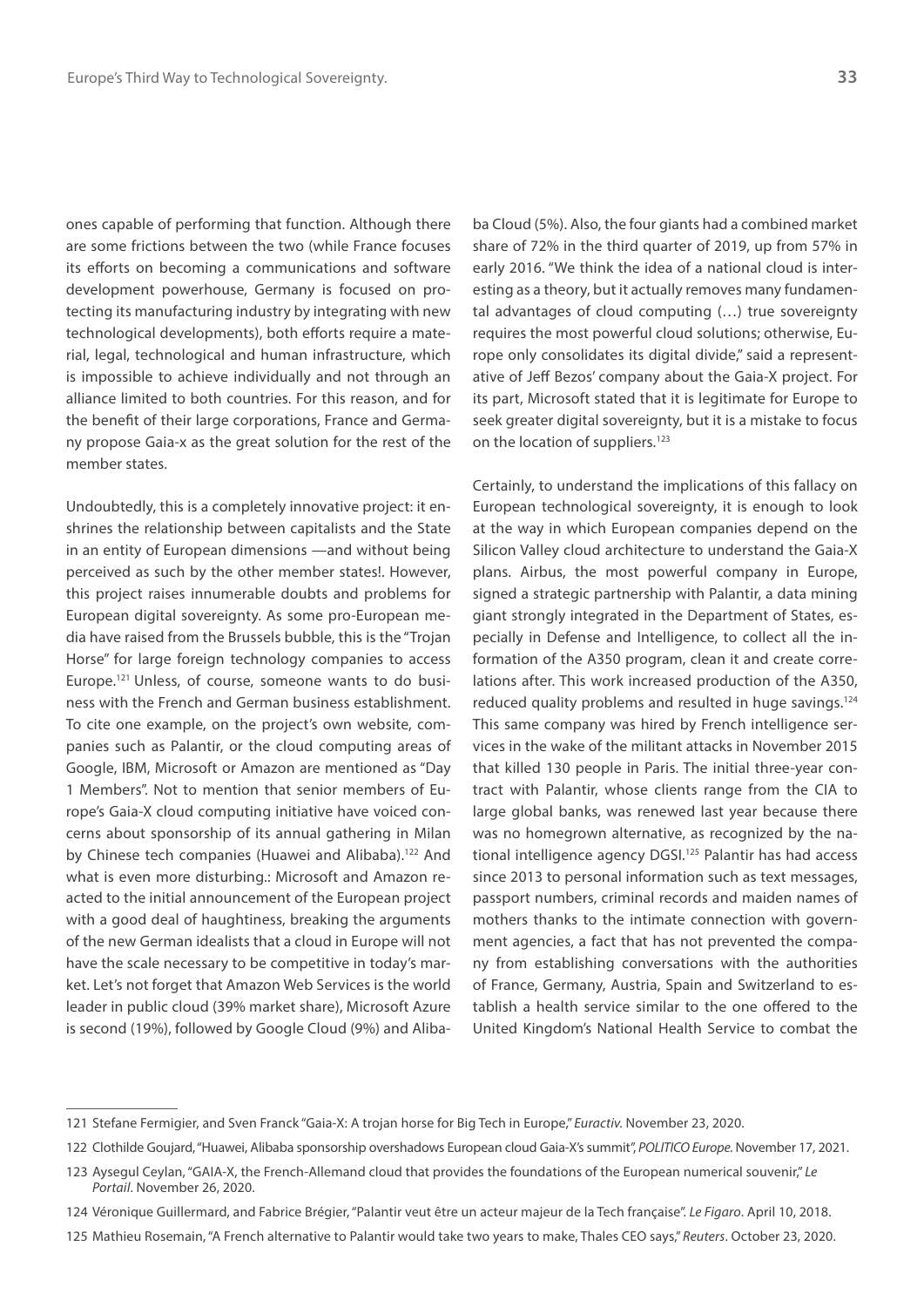

pandemic.126 The 9/11 terrorist attacks proved momentous for Palantir because, at the time, its founder Peter Thiel decided to start a data mining company aimed at identifying and pursuing terrorists through the rapidly growing data streams on the Internet. Now, apart from Airbus, FiatChrysler, Merck and other European companies, they make up the majority of Palantir's clientele. British oil company BP, for example, says it has increased its North Sea oil and gas production by about 10% using the company's analytical tools. Where is the acclaimed European sovereignty? In this context, it's not a mystery to understand why Scaleway, the second largest player in the French cloud behind OVH-Cloud, announces that it is withdrawing from the European cloud project Gaia-X. While Ursula Von Der Leyen had made the project one of the bases of the European Union's data strategy, Scaleway explains that he no longer believes in it, against the backdrop of the entrism of American and Chinese digital companies within Gaia-X.127

At the moment, Microsoft offers its Azure public cloud infrastructure in German data centers to much of the industry, with national provider T-Systems acting only as trustee of customer data. Even with the commitment to combat climate change, this company has been ahead of the European ones. On the other hand, Microsoft will launch a new data center region in Sweden next year and has promised that the deployment in the country will feature the company's most advanced and sustainable equipment in order to use 100% renewable energy in all its buildings and centers. data for 2025. This country has also been chosen by Amazon Web Service to increase its presence in Europe with a new region of cloud computing that is expected to open in the second half of 2022. The measure will further expand the great power of the company on the continent, with six AWS regions already active in France. Germany, Ireland, Italy, Sweden and the United Kingdom, and another location to be launched in Spain (Zaragoza) by 2023. Recently, IBM opened a research and sales center for Watson, its cloud-

based cognitive computing platform, in Munich.<sup>128</sup> In fact, another characteristic fact is that this company, together with Oracle, accumulates more than half of the contracts (60 million of the possible 104 million) that the National Supercomputing Center has needed to build the first supercomputer, in theory destined to guarantee European digital sovereignty. On the other hand, Google Cloud Platform locations in Europe, the equivalent of military bases in the digital age, can be found in London, Belgium, the Netherlands, Zurich, Frankfurt, Finland, and recently Poland<sup>129</sup> and Madrid. Thanks to these data centers, it can offer computing services, storage and management of huge databases, big data and machine learning, network management and development tools, as well as security management to many governments and companies. European. Afterwards, the companies of the member countries are in charge of selling these services to the highest bidders. This means that GAIA-X serves to consolidate a logic that is not productive, but commercial. It is the same condition that peripheral areas of the world-economy have acquired for centuries, with the added consequences for the cultural, social, political and identity relations of national populations.

It is difficult for affirmations such as the following from French Minister Bruno Le Maire to not squeak: "We are not China, we are not the United States, we are European countries with our own values and with our own economic interest that we want to defend." Or those of the EU Commissioner, Thierry Breton, who pointed out that this is a way of "keeping our destiny in our own hands". Just a year later, not even the market analysis firms believe it. "GAIA-X will need to prove its worth in the coming months if it is to avoid an embarrassing descent into irrelevance," noted a report from analytics company Forrester. "As AWS, Microsoft Azure and Google Cloud continue to expand the scope of their services, the European cloud project has not proven to provide more value than the average infrastructure

<sup>126</sup> Oscar Williams, "Revealed: Palantir secures £ 1m contract extension for NHS data store work," *New Statesman*. August 21, 2020.

<sup>127</sup> Gabriel Mouchès, "Retrait de Scaleway de l'initiative Gaia-X: un rendez-vous manqué pour le cloud européen ?" *Portail de l'IE.* 21 November, 2021.

<sup>128</sup> Sheenagh Matthews, "Building a National Fortress in the Cloud," *Bloomberg*, May 19, 2016.

<sup>129</sup> Google also announced its partnership with the national cloud provider (DCP) of Poland, which was jointly founded by PKO Bank Polski and the Polish Development Fund. DCP will serve as a Google Cloud services reseller in Poland and provide Google Cloud managed services capabilities. Estephanie Condon, "Google adds new Cloud region in Poland", *Zdnet*, September 27, 2019.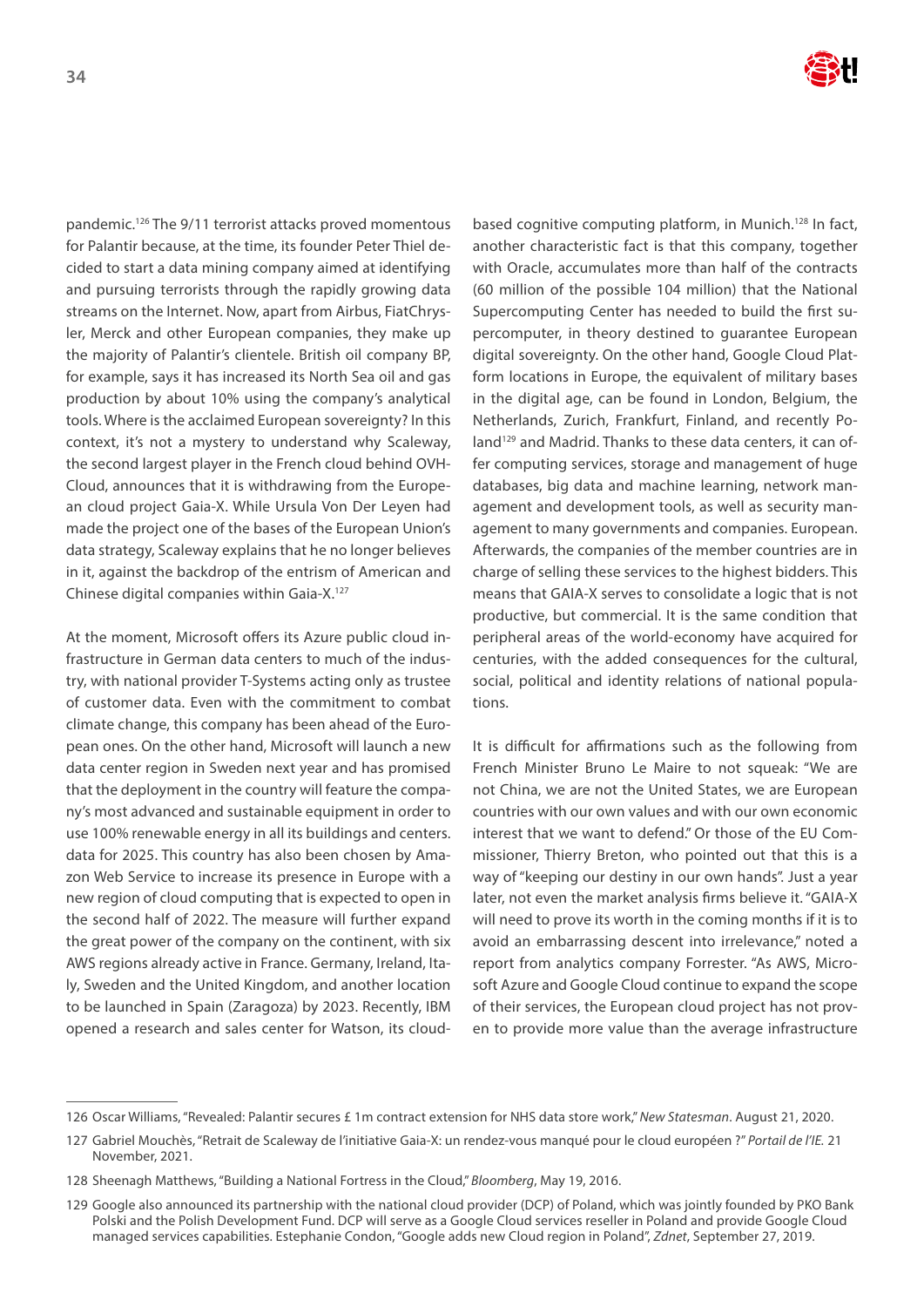<span id="page-34-0"></span>provider." If GAIA-X does not do so by mid-2021, the report says, the initiative will be "dead on arrival" on the market.<sup>130</sup> And this is not a crazy conclusion at all: Amazon is the leading cloud provider in Europe and also the leading company in all major individual country markets, based on revenue from cloud infrastructure services. Microsoft is the second ranked cloud provider across the board. Beyond the first two, the rankings vary. The third ranked cloud provider in Europe is Google. It is also the third largest cloud service provider in many major countries, although in France, for example, it is behind OVH and Orange. This isn't usually a problem for tech giants either. Recently, the French company (OVH) succumbed to Google to push European cloud computing within its markets. IBM is the fourth ranked vendor in Europe as a whole and almost inevitably figures somewhere in the top six in each individual country. In total, European cloud infrastructure services revenue was 6 billion in the first quarter, with annual revenues exceeding 21 billion, representing an annual growth of 38%. Although it is much smaller than the US market, European cloud revenues are growing faster.<sup>131</sup> It is therefore clear that these companies do not want to isolate themselves from the United States, but rather to take advantage of its capabilities to continue to exist in the capitalist cloud market. Whether this will serve to fulfil the social democratic promises of a return to the welfare state is not so clear.

While this project can serve to strengthen the position of Franco-German digital capitalism by ensuring its dominant position on the continent, it is more difficult to understand how Europe as a whole benefits by maintaining a relationship of technological dependence with foreign giants. The Gaia-X project also poses serious deficits in democratic control and transparency. If the productive future of Europe truly depends on the establishment of a pan-European data infrastructure, it is worth at least wondering who, how and why do you make the decisions in the project, to whom are they accountable, the citizens or the shareholders of the corporations promoting the project? draft? And perhaps most importantly, do we want to delegate to large corporations the planning, construction, management and direction of tomorrow's basic infrastructure to capitalist companies in the face of the inability of European regulators to maintain an outdated vision of free markets? The

answer to these questions is not simple, but it surely goes through claiming a digital sovereignty where the European position is not given by Washington and its commercial revolt Huawei ergo China.

# **WHAT TO DO?**

It seems clear that one of the central ideas of European integration -that free markets guarantee democracy- has been destroyed precisely because of the success of non-European companies in the process of competition, partly due to a prolonged state support. This is a fact that both France and Germany have recognised, leading to an unprecedented mobilisation of political power in both states to deal with the foreign threat. Nonetheless, digital sovereignty initiatives have failed for a variety of geopolitical, economic and political reasons.

First, the viability of many of the alternatives to digital capitalism are only possible supranationally through solutions at the EU level. The approach in which one or two countries (Germany and France) concentrates the political energies of the rest has not fulfilled its promise. In this respect, the problem is that the European digital market is made up of a set of industries that are technologically underdeveloped compared to the American or Chinese ones. The insular vanguard present in both countries severely limits the ability to harness the political creativity, talent and radical entrepreneurial spirit of European citizens. An entity as large as the European Union can no longer adopt the position of a consumer of digital services, allowing the data of its territories to be extracted in order to make them pay for it later when making political decisions or organising their economies and societies or just when mobilizing their welfare states in a pandemic. This choice imposes the subalternity on South regions, i.e. chronic poverty and permanent inequality. Basic income has appeared in this context from different corporate bodies to respond to the needs of consumption of digital services. This is nothing other than a farce: capitalists want the state to ensure the neoliberal maxim of the sovereign consumer, while at the same time blocking any possible revolt arising. The only possible basic income must be accompanied by free public services so

<sup>130</sup> "Demystifying Europe's New Sovereign Data Cloud", *Forrester*, November 11, 2020.

<sup>131</sup> "Amazon & Microsoft Lead the Cloud Market in all Major European Countries", *Synergy Research*, 2019.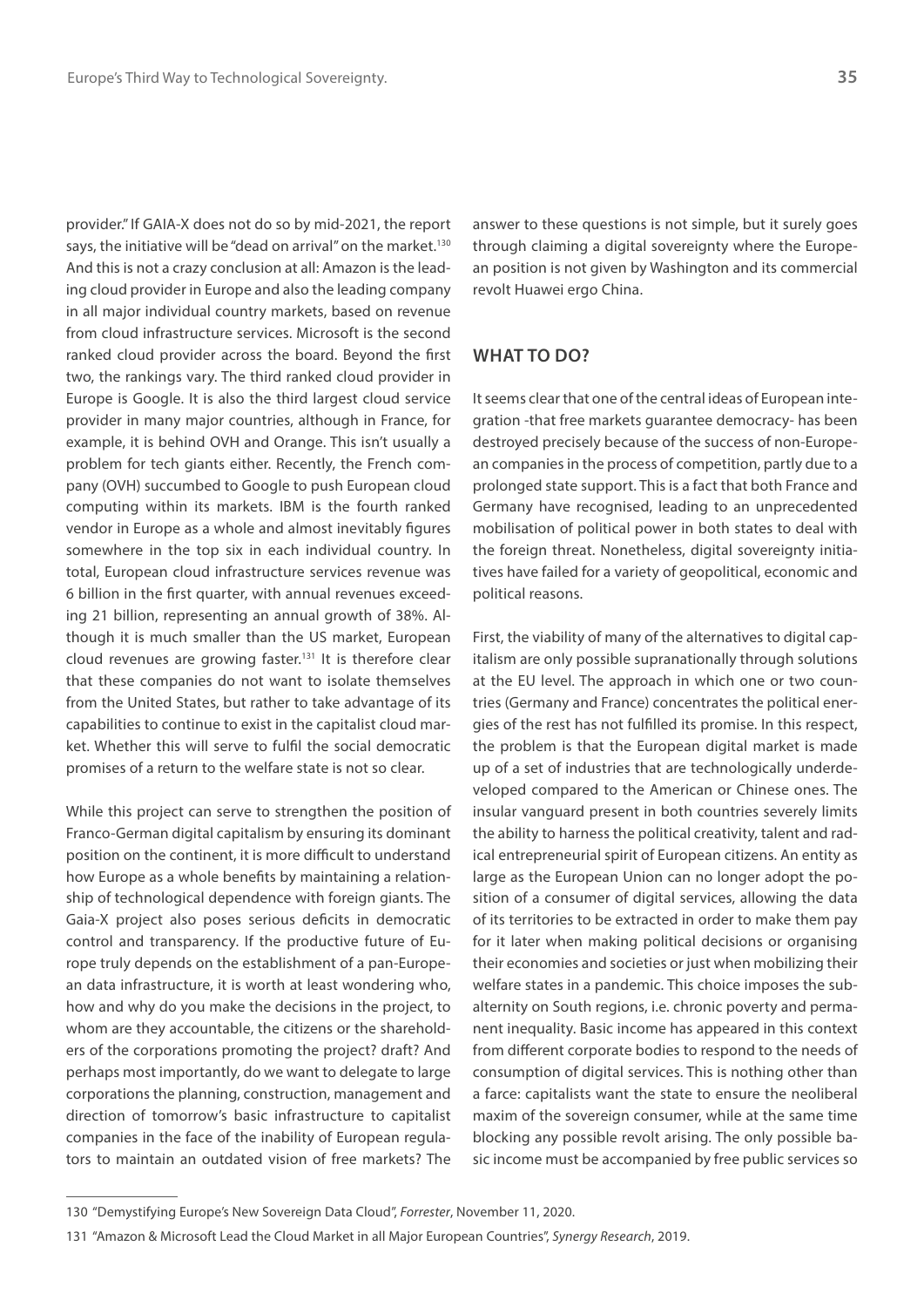

that citizens do not end up spending their income money on paying for private services in Silicon Valley.

With regard to the organisation of production processes, it seems clear that European multinationals are not capable of doing so in a competitive manner. In this sense, the vision of the Franco-German axis is extremely one-dimensional, or incapable of seeing beyond the history of the industrial policies of a few countries. As we have seen, the classical German ordoliberal dogma, and the French variants of statist interventionism, are insufficient to survive in the class struggle between capitalists. Let alone to block any attempt to be controlled by the intelligence (in terms of national security, not just intellectual or media) of foreign countries, or to develop a culture other than American consumerism or the mentality of enjoying low prices thanks to China's ultra-exploitation of labour.

Thus, the third problem is related to democratic processes: the structure of the European Union is not designed to meet the major challenges that require altering the course of digitalisation. At a time when the ground on which social life takes place has been broken by digital technologies, the technocratic mentality of Brussels is not sufficient to promote methods of radicalising democratic processes, let alone to reform institutions, be they European, national or regional, to achieve a certain strategic autonomy.

These are the central reasons why Southern European countries must spearhead a new conceptualisation of the state, something of a political vanguard in the design of a hitherto unimplemented digital society. Progressive forces must move beyond colonial epistemology, at the risk of becoming one of them, and neoliberal sophistry such as the entrepreneurial state. A paradigm more in tune with our times should be one of invention or discovery (through digital technologies or otherwise) of solutions to the problems of our time. This should be accompanied by the restructuring of many of today's institutions in order to emancipate ourselves from modernity in a democratic way and to transform the reality and the system in which we live. The opposite means allowing authoritarian forces to entrench themselves in the preservation of capitalism until it becomes the dystopia that is increasingly the present. In this respect, there is no doubt that it would be possible to massively promote a process of citizen interaction with

institutions to experiment with new methods of social coordination or alternative political practices.

The enormous volume of information on public life extracted by private companies cannot end up on foreign servers. Data must be managed more locally, by organisations capable of understanding it and connecting it to the local community. To do this, digital infrastructures must look more like archives with a method of operation similar to existing public platforms, such as libraries, universities, postal services or the public fabric that supports welfare state services. Indeed, this is only possible through pan-European initiatives capable of ensuring sufficient computing capacity in all regions. Not, however, as is currently the case, by delegating to the Eurozone all the loopholes of monetary sovereignty, but by demanding property rights over the means of discovery (supercomputers, data centres, or clouds) and another set of basic and universal civil rights in the digital age: the right to strong encryption, privacy and transparency of algorithms. The latter goes far beyond the current consumer-focused perspective and proposes a radical empowerment of citizens by using the latest technologies to initiate all sorts of pilot projects to find better ways of unlocking the creativity present in everyday actions and using that data to establish socially and politically different ways of relating to each other. In a context where private power trumps public power, political debates do not focus on data ownership rights, and thus the infrastructures created by data, not only because of a lack of democracy in the media sphere, but precisely because of the absence of public alternatives to Silicon Valley.

These changes would automatically lead to a cultural shift in how citizens perceive their membership in the broader collective of institutions that regulate their behaviour. It would also encourage the release of democratic energies and transcend the limits imposed by competition. If neoliberalism understood capitalism as a method of discovery tied to markets, as Evgeny Morozov has shown, any alternative must start from a means of discovery where the invention of ordinary citizens is the pillar of a state and that which secures citizenship, not individual ownership.

Indeed, some European legislative designs can serve as a template for designing a new bill of rights, but it will have to be complemented by processes to plan productive processes in a different way, which should be local and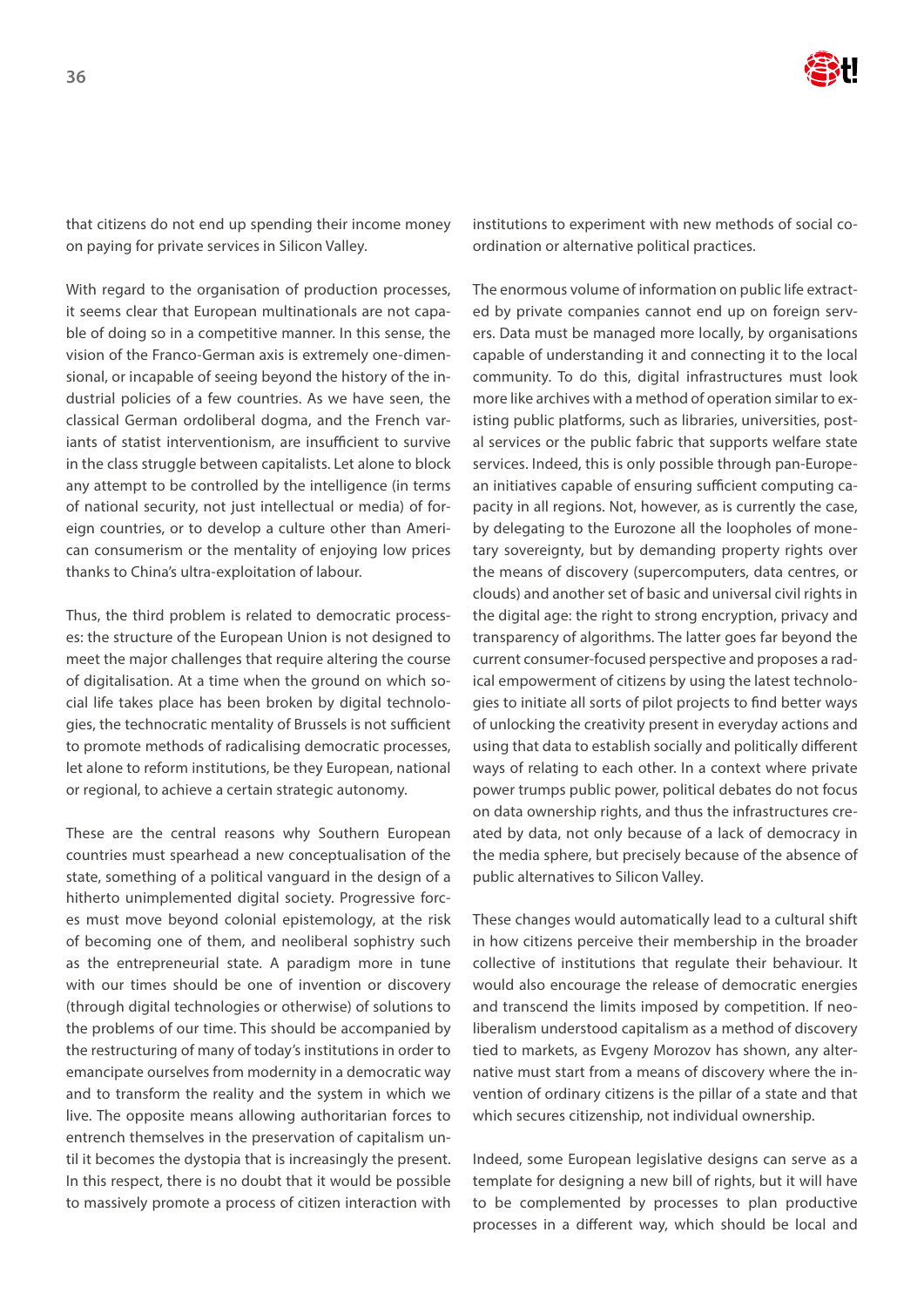popular. Also through ways of inventing concepts other than the classic factory worker. Let's say that the richness of the data around us should give rise to quite different production processes. How to promote methods of social coordination far from the labour market or the capital-labour paradigm? That is, could an alliance between technical intelligence and social structure, in turn mediated by thinkers at the service of the public good, not the audience of the big media groups work?. Synergies can occur between what Marxist thinkers called the petty bourgeoisie, but that nowadays represents the labour force at the forefront of the technological revolution (i.e. the technical vanguard of developers, programmers or software designers, to cite a few examples) alongside those of the decaying proletariat that paradoxically suffers the consequences of such designs. From the agreements between the two will come solutions for connecting and coordinating collective responses to social problems, using technological or even analogue systems.

The acquisition of anti-systemic consciousness depends, in part, on the rejection of neoliberal value-laden universals. It must be free technologies, not private ones, that unlock the radical consciousness of citizens, their creativity to solve existing problems and generate radical reforms in the system so that it increasingly resembles socialism. For this reason, a new approach to science cannot create or inculcate certain vital ends in human beings, as the apostates of algorithmic governance profess. It can, however, create the conditions that will push enough people in a society to implement laws of motion other than capitalist ones without the need to be guided by technocracy. Ultimately it would be a matter of reflecting the nature of capitalist social relations with the aim of transforming them in another direction. Inspecting both the depth of these changes and their limits can be the task of scientific thought. In short, this is a moment when politics must gain primacy over history and steer technological change towards a progressive utopia. Again, a question as old as it is necessary: What to do? The new digital policy should concentrate its revolutionary efforts in three areas: radical democratisation of institutions and deliberative processes, empowering citizens through constitutionally binding methods (thanks to the adoption of machine learning, blockchain or any other less bombastic method) to make public decisions or coordinate socially; collective planning of production processes through the implementation of public platforms as

the main vector of the industrial strategy of the 21st century; and the social organisation of creative labor, in such a way that it is possible to go forward private property and guarantee the means of subsistence. Together with other areas of utmost importance, such as international relations or science, these are the axes from which to start thinking not only about alternatives and radical public policies, but also about new paradigms of thought. Together with other areas of utmost importance, such as international relations or science, these are the axes from which to start thinking not only about alternatives and radical public policies, but also about new paradigms of thought.

First of all, new technological tools can be an opportunity to advance in the processes of democratisation and transparency that institutions require. In this sense, there have been interesting initiatives at the local level, such as those in Barcelona, which have placed citizens at the centre when thinking about the new digital administration. However, they have not been scaled up to the State as a whole, where the initiative (and the contracts) for digital transformation were delegated to private corporations. It is not a question of digitising in order to build endless 'smart institutions', thus opening up new spaces of accumulation for capital. Nor is it about applying technologies to analogue institutional and bureaucratic problems, but about using them as a lever to solve certain problems of information and knowledge exchange between different public bodies, i.e. to establish a feedback infrastructure as a basis for democratic processes.

Second, the foundation of a digital economy must be built on public infrastructure and it must be ensured that citizens can take advantage of its full potential. ensure that citizens can take advantage of its full potential. To this end, the data that fuels artificial intelligence or cloud computing must be a common resource. Current approaches to data ownership tend to emphasise two approaches: individual or corporate ownership. Neither respects the rights of citizens to share their data collectively for specific issues, such as improving traffic in a city, promoting sustainable mobility or reducing emissions. The opposite prevents fair, equitable and democratic control over the data economy. It also hinders the development of an industry composed of public companies connected to archives, libraries, art centers or cultural circuits that tap into the richness of the knowledge ecosystem. In order to address these problems,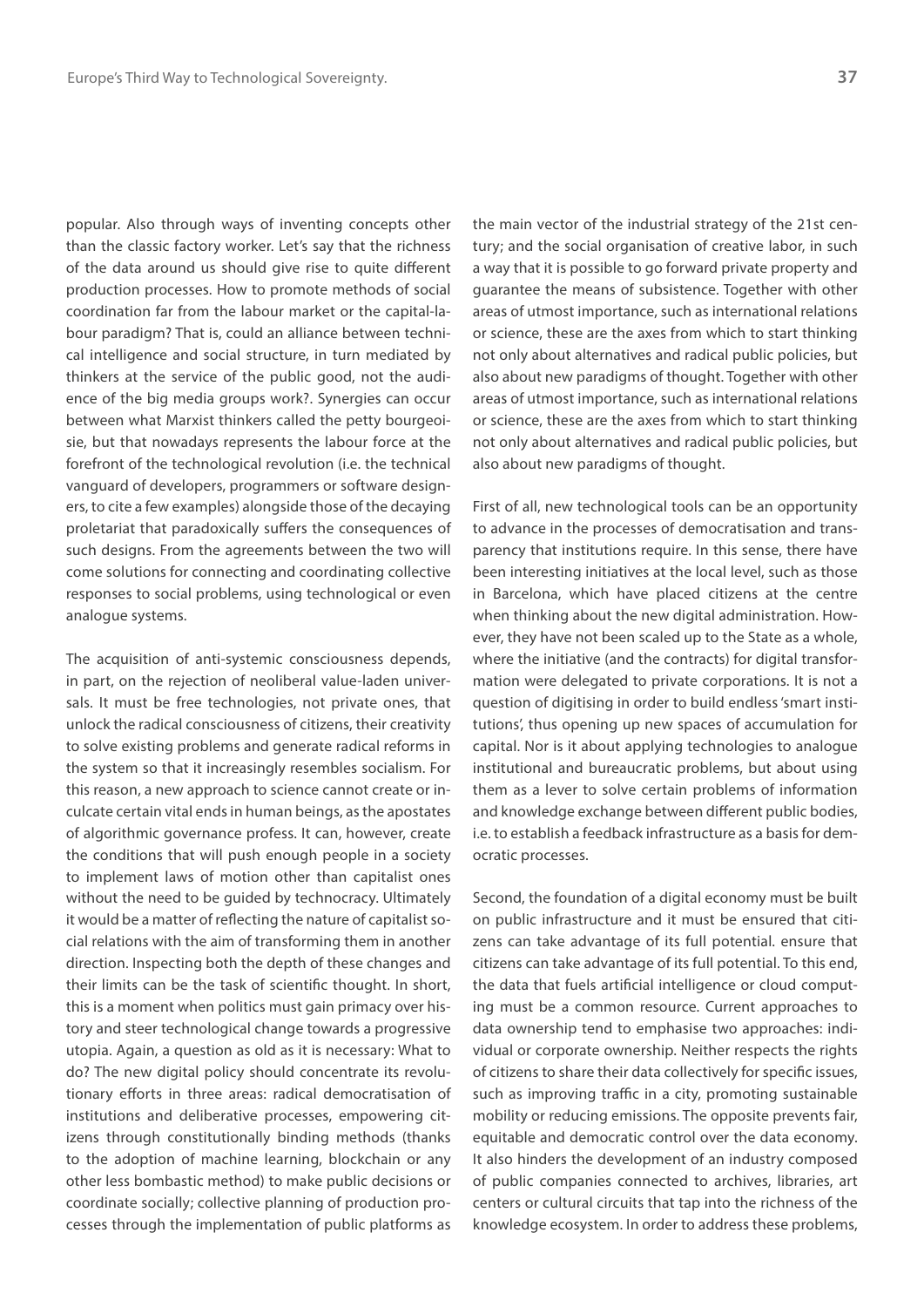

it would be necessary to socialise the infrastructures where the exchange of information or feedback takes place and make it available to the productive needs of public firms, which will not be oriented towards the accumulation of profit, but towards the fulfilment of collective needs. There can be no change in the direction of technology without radically transforming the market economy.

Third, the only way to regain democratic control of industrial platforms is the collective ownership of these infrastructures by creative agents, who must have the capacity to organise themselves at the political level to design and create institutions capable of socialising the benefits of human action on nature. None of this can happen if the main mechanism that regulates life in society, consumption or productive activities is subject to the corrosive logics of the market and the price system. Such decommodification can only be achieved through altruistic behaviour oriented towards just social ends, such as the redistribution of wealth, not through the exploitation and alienation that characterise the concentration of capital, sublimated by the uberisation of labour. In this way, both profitability as the ultimate goal of the functioning of the system and the savage competition between workers will be replaced by behaviour guided by an ethic of responsibility. This can only happen by rethinking the institution of work in order to creatively overcome it. On the one hand, developing labour rights protection software that, through an easily accessible interface, would allow the input of anonymised information by workers on the proprietary algorithms of digital platforms (such as Uber or Deliveroo) in order to signal violations of rights in real time. On the other hand, it will also be necessary to create open source software to collectivise platforms and to think of forms of organisation of creation capable of ensuring the sustainable self-reproduction of humanity.

Finally, it is also important to abandon the EU's colonial outlook. Many of the regulations designed for the digital age are extremely Eurocentric and seek to preserve certain political privileges. For example, the concern in Africa is not privacy, but that the only way to access the internet is through Facebook or Google. European institutional imagination is stultified and is not even capable of understanding that the only way to intervene in the digital era is to attack Silicon Valley's power base: the control of infrastructure. In this sense, there are currently two major obstacles

standing in the way of achieving a democratic, fair and balanced digital transformation: corporate domination and the lack of solidarity in international scientific production. The current scenario of the digital economy leaves us with a grim picture where no nation is equipped with the tools to deal with it. Only an internationalist management of what are de facto global platforms will allow us to maintain the Internet as a common heritage of humanity. Secondly, the intangible basis of the digital transformation, namely standards and *—*especially*—* innovation patents, or protocols, are conditioned by the status as commodities that capitalism attributes to them. In addition to this, there are other major challenges that prevent knowledge from flowing freely, i.e. the Global South from having equal access to scientific progress. The consideration of science as a commodity impedes fair, democratic and balanced scientific progress, thus hindering the progress of humanity. For all these reasons, due to its responsibility as part of the international community, Europe must promote and support initiatives that contribute to a transformation in the design of global scientific progress.

On the one hand, an international dialogue should be promoted that focuses on the design of a new global order that respects cultural differences, abandons colonial, imperial or simply capitalist legacies and jointly takes full of advantage of creativity in a similar way to the initiatives that allowed the USSR and the USA to expand technological advances with their allies in the previous century. To this end, forums must be organised within international bodies to encourage these talks, preventing the declining empires from cancelling popular demands. It becomes clear that Europe must advance and promote an international structure based on solidarity and internationalism. To this end, it must promote the multiplication of scientific and technical cooperation missions at all levels: from large research and education centres to public and mixed companies. This will also be in addition to current efforts that have called for a multilateral rethink of protocol, patent and intellectual property policies in a process that should result in the decommodification of science. Again, what to do? Promoting alliances between Southern European countries to achieve the elimination of all clauses in trade treaties that impose the free flow of data, i.e. to prevent data from flowing freely to technological empires and from being acquired by local centers.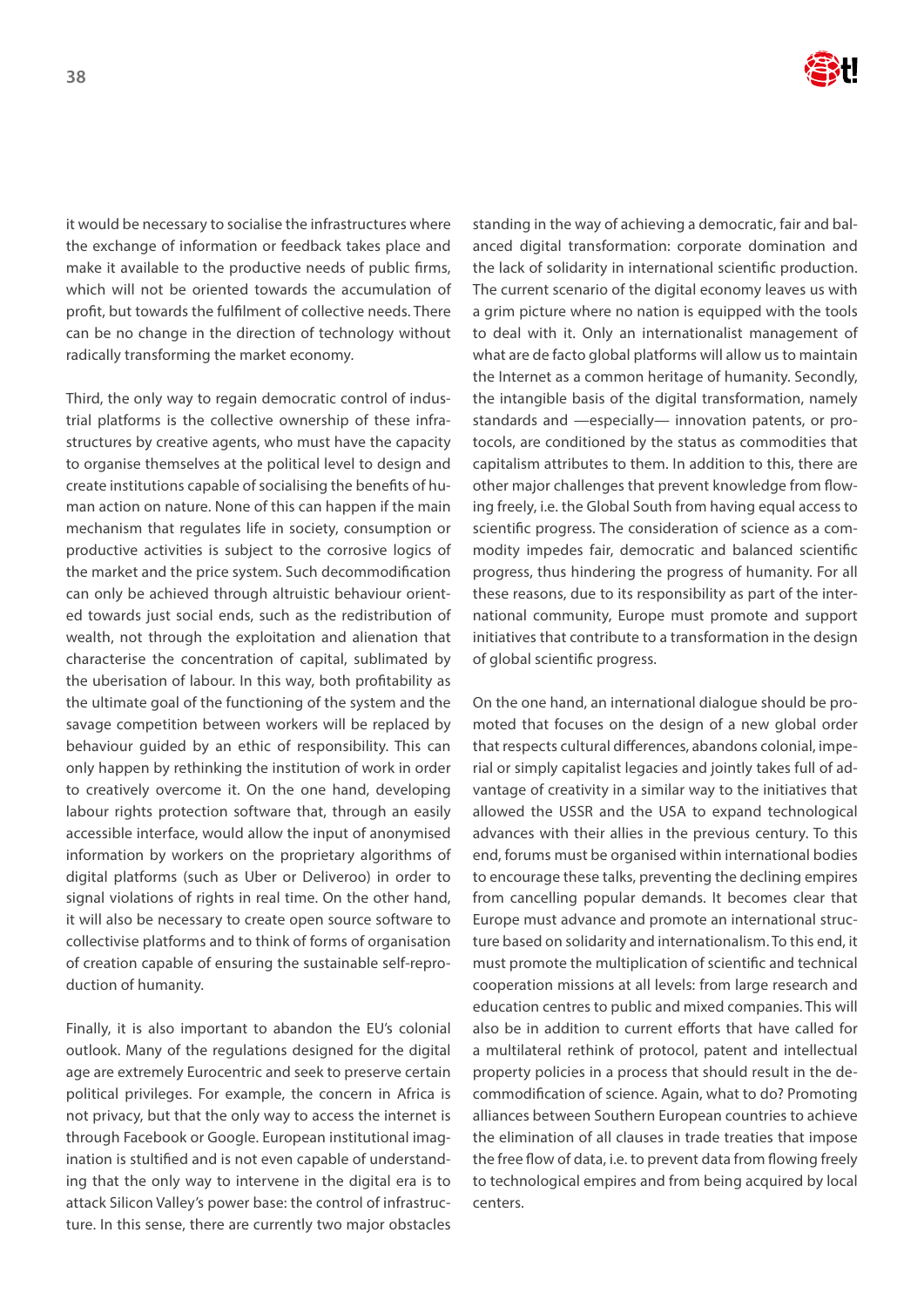

# **European network for alternative thinking and political dialogue**

#### **www.transform-network.net**

transform! europe is a network of 33 European organisations from 22 countries, active in the field of political education and critical scientific analysis, and is the recognised political foundation corresponding to the Party of the European Left (EL).

On the transform! europe **website**, you can find reports on current events relevant to Europe, as well as analyses of economic, political and social topics. In order to enable direct exchange between politicians, academics and activists involved in social movements, our calendar provides

an overview of relevant international conferences and events. Moreover, transform! europe enables free access to publications released or supported by the transform! network which cover a wide range of topics on a high level. They can be downloaded from the website for free.

Sign up for our e-mail **newsletter** in five languages (English, French, German, Greek and Spanish) to find out about activities from the transform! network and current events.

## **Members and Observers**

#### **Austria**

**transform!at** www.transform.or.at **Institute of Intercultural Research and Cooperation (IIRC)**\* www.latautonomy.org

#### **Cyprus**

**Research Institute PROMITHEAS**\* www.inep.org.cy

#### **Czech Republic**

**Society for European Dialogue – SPED** email: malek\_j@cbox.cz **Institute of the Czech Left (ICL)**\* www.institutcl.cz

#### **Denmark**

**transform! danmark** www.transformdanmark.dk

#### **Finland**

**Left Forum** www.vasemmistofoorumi.fi **Democratic Civic Association – DSL** www.desili.fi

#### **France**

**Espaces Marx** www.espaces-marx.net **Foundation Copernic**\* www.fondation-copernic.org

# **Contact us**

**transform! europe** www.transform-network.net office@transform-network.net +43 1 504 66 86 Gusshausstraße 14/3, 1040 Vienna, Austria

**Institut La Boétie**\* https://institutlaboetie.fr **Germany**

**Foundation Gabriel Péri**\* www.gabrielperi.fr

**Journal Sozialismus** www.sozialismus.de **Rosa Luxemburg Foundation – RLS** www.rosalux.de **Institute for Social, Ecological and Economic Studies – ISW**  www.isw-muenchen.de

#### **Greece**

**Nicos Poulantzas Institute – NPI** www.poulantzas.gr

### **Hungary**

**transform! hungary**\* www.balmix.hu

#### **Italy**

**transform! italia** www.transform-italia.net **Claudio Sabattini Foundation**\*

www.fondazionesabattini.it **Cultural Association Punto Rosso** www.puntorosso.it

**Lithuania DEMOS. Institute of Critical Thought**\* www.demos.lt

## **Luxembourg**

**Transform! Luxembourg** www.transform.lu

**Moldova Transform! Moldova**\* email: transformoldova@gmail.com

**Norway Manifesto Foundation**\* www.manifesttankesmie.no

**Poland Foundation Forward / Naprzód** www.fundacja-naprzod.pl

**Portugal Cultures of Labour and Socialism – CUL:TRA** email: info@cultra.pt

#### **Romania Association for the Development of the Romanian Social Forum**\* www.forumulsocialroman.ro

**Serbia Centre for the Politics of Emancipation (CPE)**\* www.cpe.org.rs

**Slovenia Institute for Labour Studies – IDS**\* www.delavske-studije.si

#### **Spain**

**Alternative Foundation (Catalonia)** www.fundacioalternativa.cat **Europe of Citizens Foundation – FEC** www.lafec.org

**Foundation for Marxist Studies – FIM** www.fim.org.es

**Instituto 25M**\* www.instituto25m.info

**Iratzar Foundation (Basque country)**\* www.iratzar.eus

**Sweden**

**Center for Marxist Social Studies** www.cmsmarx.org

#### **Turkey**

**Social Investigations and Cultural Development Foundation – TAKSAV**\* www.taksav.org

**R-komplex**\* www.r-komplex.org

#### **UK**

**Transform (UK) – A Journal of the Radical Left** email: transform@prruk.org **The World Transformed – TWT**\* www.theworldtransformed.org

\* Observers

f facebook.com/transformeurope **D** @transform\_ntwrk